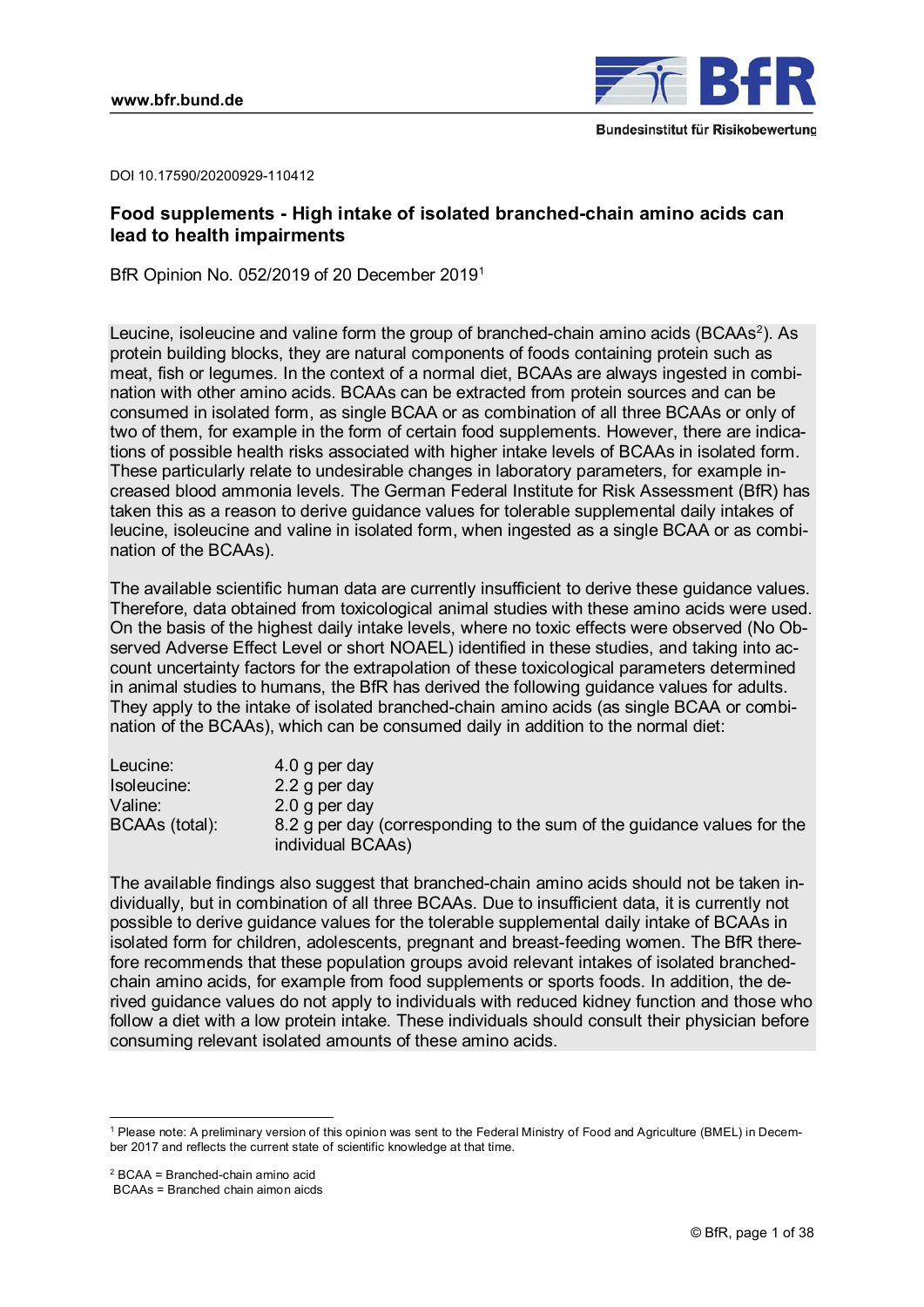

#### **BfR risk profile: BfR risk profile:**  BfR **Addition of branched-chain amino acids (BCAAs) in isolated form to food Addition of branched-chain amino (Opinion No. 052/2019) (Opinion 052/2019) A Affected persons General population Affected persons Probability of health impairment with high supple-with high** Practically<br>impossible **mental intakes of isolated isolated Possible B B**  impossible Unlikely **Possible** Probable Certain **branched-chain amino ac-amino acids, as single BCAA or ids, as single or combination of the BCAAs Severity of health impair-Severity ment with high supple-with mental intakes of isolated isolated C C branched-chain amino ac-amino ac-No data available available ids, as single BCAA indi-ids, as single vidually or combination of of the BCAAs BCAAs**  High: **Low: Low:**  Medium: The most important data is avail-Some important data is **Many important data are miss-Many D Validity of available data available data**  able and there are no contradic**ing or contradictory ing contradictory**  missing or contradictory tions **Controllable through through**  Control not **Controllable <sup>E</sup>Controllability by the con-<sup>E</sup>thesumer**  Controllable<br>through avoidance Not controllable **precautionary precautionary sumer** necessary **measures measures**

Fields marked in dark blue indicate the properties of the risk assessed in this opinion (for more details, see the text of Opinion No. 052/2019 of the BfR dated 20 December 2019).

#### **Explanations**

The risk profile is intended to visualise the risk outlined in the BfR opinion. The profile is not intended to be used to compare risks. The risk profile should only be read in conjunction with the corresponding opinion.

#### **Row C - Severity of health impairment:**

[3] - Based on the available data, the severity of the potential risk cannot currently be quantified.

#### **Line E - Controllability by consumers**

[2] - The BfR made recommendations for action in its opinion: For isolated leucine, isoleucine, valine and BCAAs intakes, guidance values for tolerable supplemental daily intake for adults were derived. The BfR recommends that children, adolescents, pregnant women and nursing mothers avoid relevant intakes of isolated branched-chain amino acids, for example from food supplements or sports foods. In addition, the derived guidance values do not apply to individuals with reduced kidney function and those who follow a diet with a low protein intake. These individuals should consult their physician before consuming relevant isolated amounts of branched-chain amino acids.

GERMAN FEDERAL INSTITUTE FOR RISK ASSESSMENT (BfR)

### **1 Subject of the assessment**

The German Federal Institute for Risk Assessment (BfR) has conducted a risk assessment of the isolated intake or the isolated addition, respectively, of the three branched-chain amino acids L-leucine, L-isoleucine and L-valine, individually or in combination, i.e. ingested as single BCAA or in combination of two or all three BCAAs, but without simultaneous addition of other essential and non-essential amino acids. The assessment concerns the addition of the branched-chain amino acids to foods for general consumption and only the addition of the Lforms of the amino acids (in the following, therefore, the amino acids mentioned refer to their L-form).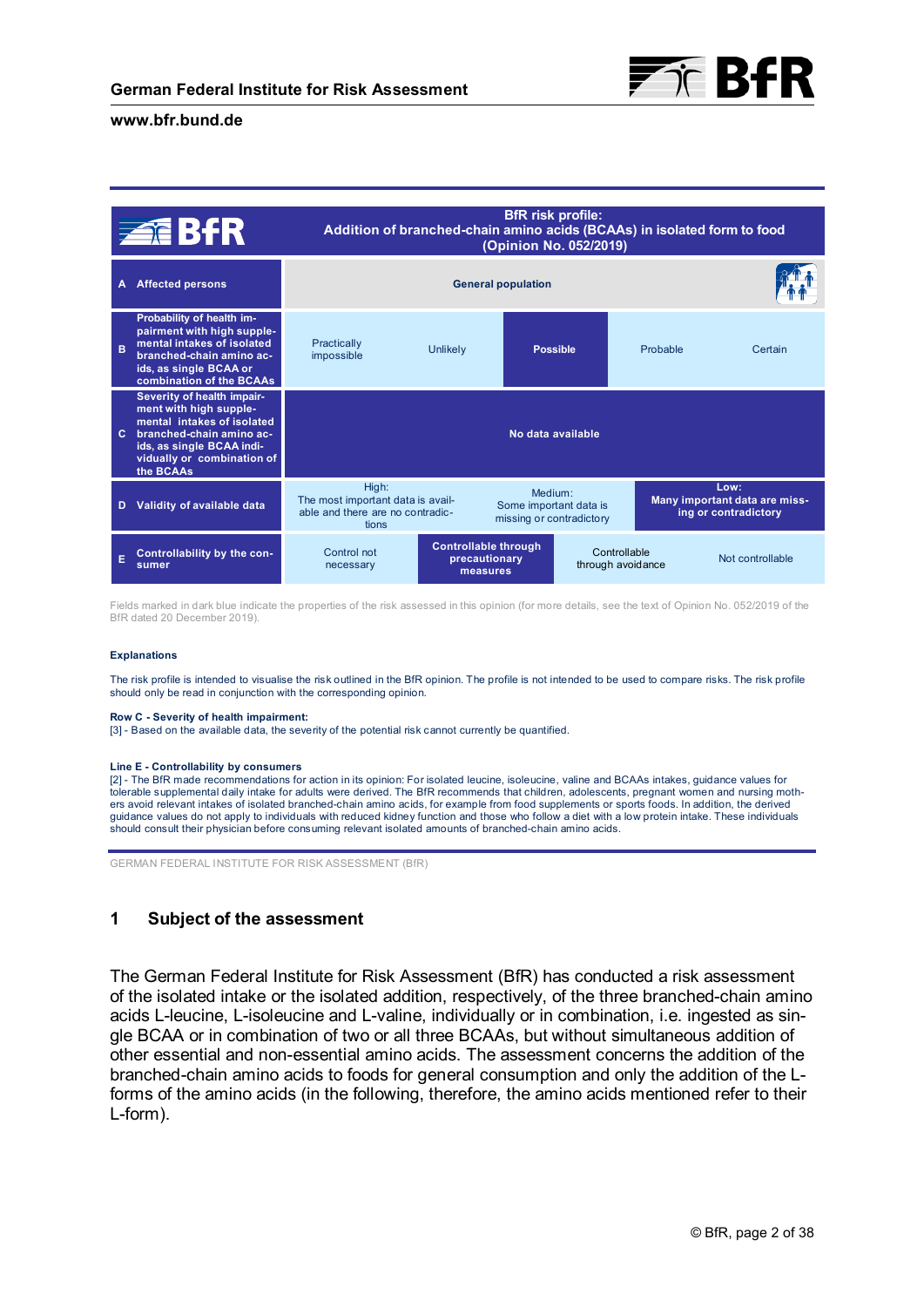

The three branched-chain amino acids are often used in combination. In the following, the combined use of leucine, isoleucine and valine is referred to as BCAAs administration or addition (BCAA = **b**ranched-**c**hain **a**mino **a**cid), whereby the quantitative ratios of the three amino acids often vary in available human studies, however, the respective quantitative proportions of leucine are usually higher than those of isoleucine or valine.

### **2 Results**

In the risk assessment of isolated leucine, isoleucine and valine intakes, as single BCAA or as combination of the BCAAs (= BCAAs administration), considerable scientific uncertainties exist due to insufficient data. However, from the available scientific studies there are indications of possible health risks from higher intakes of branched-chain amino acids, as single BCAA or combination of the BCAAs, which currently primarily concern undesirable changes in laboratory parameters (e.g. ammonia blood levels). Due to the insufficient scientific data, questions also arise as to whether and to what extent there are undetected health risks associated with high isolated leucine, isoleucine, valine and BCAAs intakes.

The data currently available are not sufficient for any of the amino acids to be assessed (either leucine, isoleucine, valine or the combined administration of the branched-chain amino acids) to derive the lowest daily intake, exceedance of which would be expected to have harmful health effects.

In view of available indications on possible health risks of higher isolated leucine, isoleucine and valine or BCAAs intakes and the existing scientific uncertainties in the risk assessment of branched-chain amino acids, it seems appropriate to derive health based guidance values. For isolated leucine, isoleucine, valine and BCAAs intakes, the BfR has therefore derived guidance values for tolerable supplemental daily intakes, i.e. daily intakes that can be ingested in addition to the intake via the usual diet and which, based on current knowledge, are likely to pose no or only a very low risk of undesirable effects.

Due to insufficient scientific data, the available human studies are not suitable for the derivation of guidance values for tolerable supplemental daily intakes for isolated leucine, isoleucine, valine or BCAAs doses. Animal studies to investigate the sub-chronic or chronic toxicity of these amino acids were therefore used to derive the guidance values. On the basis of No Observed Adverse Effect Levels (NOAEL) identified there, and taking into account uncertainty factors and "default values" $^{\rm 3}$  $^{\rm 3}$  $^{\rm 3}$  which are based on recommendations from the European Food Safety Authority (EFSA) (2012), the following guidance values for tolerable supplemental isolated daily intakes for adults were derived:

|  | Leucine: | 4.0 g per day <sup>4</sup> , |
|--|----------|------------------------------|
|--|----------|------------------------------|

- Isoleucine:  $2.2 g$  per day<sup>[5](#page-2-2)</sup>,

<span id="page-2-0"></span><sup>-</sup><sup>3</sup> a) Uncertainty factor of 2 for the extrapolation from sub-chronic to chronic exposure (an uncertainty factor for only sub-chronic exposure appears justified, given the findings for isoleucine, where adverse effects were observed during chronic exposure, that were not apparent during sub-chronic exposure),

b) An uncertainty factor of 10 to take into account interspecies variability,

c) An uncertainty factor of 3.16, rounded down to 3, to take account of human inter-individual variability (given that these amino acids are essential nutrients, a reduced uncertainty factor seems justified),

d) Body weight (bw) of adults: 70 kilograms (kg)

<span id="page-2-1"></span><sup>4</sup> Guidance value for the tolerable supplemental daily intake of isolated leucine = NOAEL (sub-chronic) = 3330 mg per kg bw Calculation: (3330 mg per kg bw per day:  $(2 \times 10 \times 3)$ ) x 70 kg = 3885 mg per day (at 70 kg bw)

<span id="page-2-2"></span><sup>5</sup> Guidance value for the tolerable supplemental daily intake of isolated isoleucine =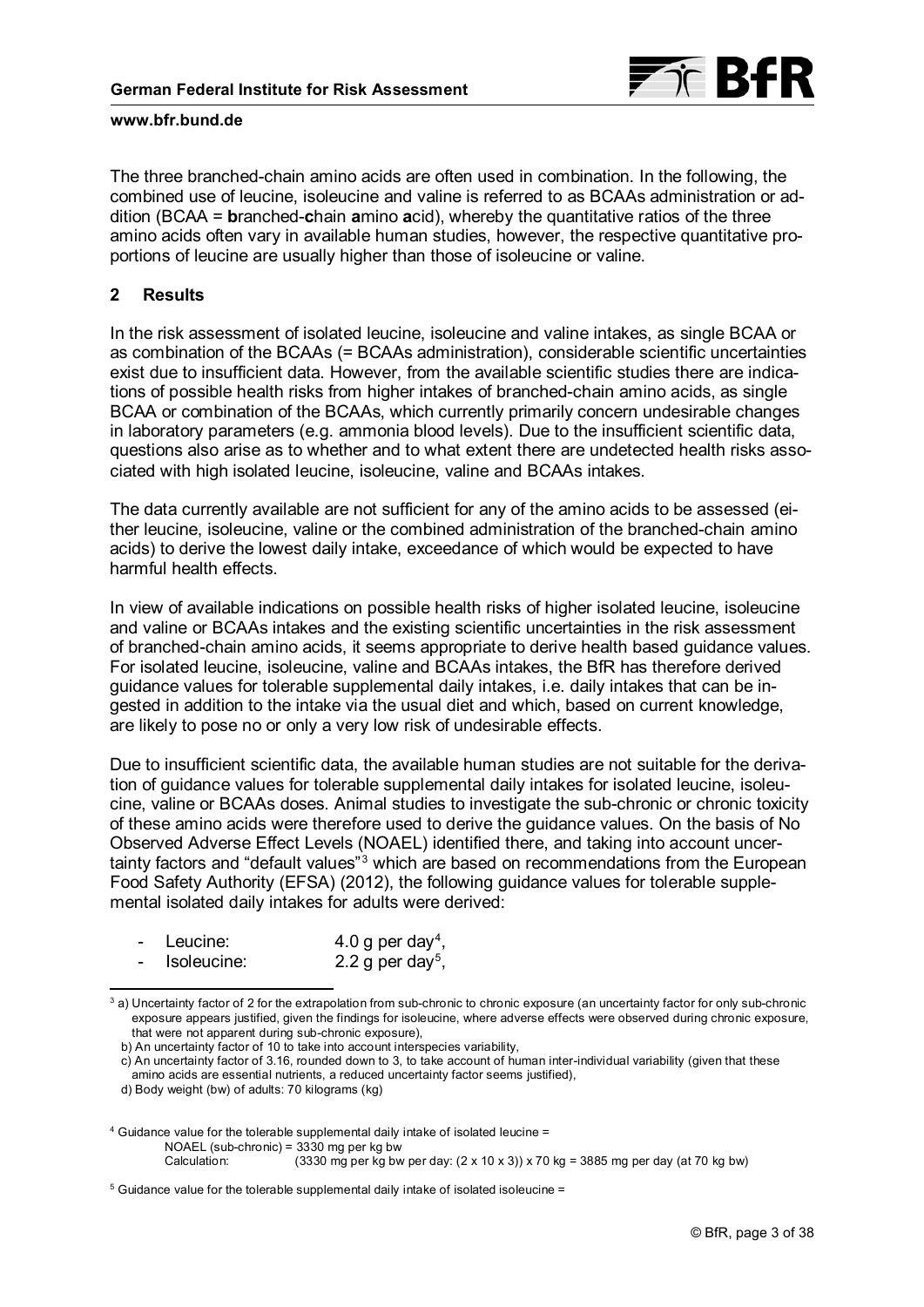

- Valine:  $2.0 g$  per day<sup>[6](#page-3-0)</sup>,
- BCAAs: 8.2 g per day (corresponding to the sum of the guidance values derived for the three individual branched-chain amino acids).

The present findings also suggest that branched-chain amino acids should not be taken indi-vidually, but in combination of all three branched-chain amino acids<sup>[7](#page-3-1)</sup>.

The data currently available are insufficient for a risk assessment of isolated leucine, isoleucine, valine or BCAAs intakes in children, adolescents, pregnant women and breastfeeding mothers. It is therefore recommended to exclude these population groups from intakes of relevant amounts of isolated branched-chain amino acids, consumed either as single BCAA or combination of the BCAAs.

Based on general theoretical considerations, it is recommended that individuals with impaired kidney function and persons who follow a low protein diet should consult their physician before consuming foods with relevant additions of isolated branched-chain amino acids (leucine, isoleucine, valine, BCAAs).

# **3 Rationale**

### **3.1 Agent**

The amino acids leucine, isoleucine and valine form the group of branched-chain amino acids. They are essential for humans and must be supplied through food. As protein building blocks, they are ubiquitous in protein-containing foods.



L-leucine, ((S)-2-amino-4-methylpentanoic acid), CAS no.: 61-90-5, empirical formula: C<sub>6</sub>H<sub>13</sub>NO<sub>2</sub>, relative molecular weight: 131.17.

<span id="page-3-0"></span> $6$  Guidance value for the tolerable supplemental daily intake of isolated Valine = NOAEL (sub-chronic) = 1600 mg per kg bw  $(1600 \text{ mg per kg bw per day: } (2 \times 10 \times 3)) \times 70 \text{ kg} = 1866 \text{ mg per day (at 70 kg bw)}$ 

NOAEL (chronic) = 925 mg per kg bw  $(925 \text{ mg per kg bw per day: } (10 \times 3)) \times 70 \text{ kg} = 2158 \text{ mg per day (at 70 kg bw)}$ 

<span id="page-3-1"></span> $7$  The ratios of the three branched-chain amino acids can be based on the ratios of the three amino acids, which result from the guidance values derived for leucine, isoleucine and valine, or from the recommended intakes for leucine, isoleucine and valine derived by WHO (2007) or the American FNB (2002/2005).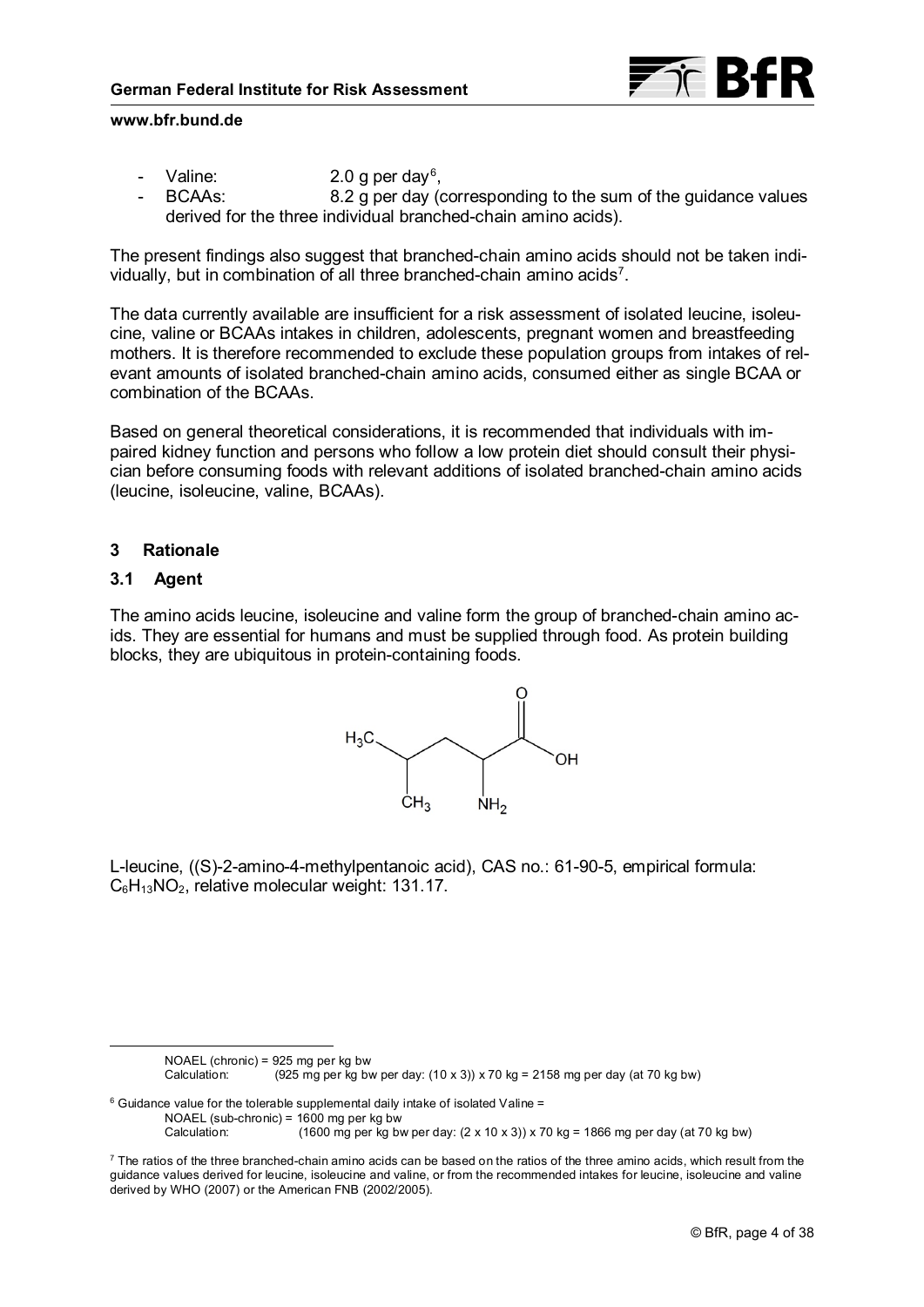

<span id="page-4-1"></span>L-isoleucine, (2S,3S)-2-amino-3-methylpentanoic acid, (2S, 3S)-2-amino-3-methylvaleric acid, CAS no.: 73-32-5, empirical formula:  $C_6H_{13}NO_2$ , relative molecular weight: 131.17.



L-valine, (S)-2-amino-3-methylbutyric acid, (S)-α-aminoisovaleric acid, CAS no.: 61-90-5, empirical formula:  $C_5H_{11}NO_2$ , relative molecular weight: 117.15.

# **3.2 Dietary reference values for leucine, isoleucine and valine as essential amino acids**

Dietary reference values for the intake of leucine, isoleucine and valine to meet daily needs have been derived from the American Food and Nutrition Board (FNB) and the World Health Organization (WHO). For adults, the daily intake recommendations of the American Board are 42 milligrams (mg) of leucine per kilogram (kg) of body weight (bw), 19 mg of isoleucine per kg bw and 24 mg valine per kg bw $^{\text{\tiny{8}}}$  $^{\text{\tiny{8}}}$  $^{\text{\tiny{8}}}$  (= 2940 mg leucine, 1330 mg isoleucine and 1680 mg Valine per day at 70 kg bw) (FNB, 2002/2005). Similar recommendations were made by the WHO (39 mg leucine, 20 mg isoleucine and 26 mg valine per kg bw per day (= 2740 mg leucine, 1400 mg isoleucine and 1820 mg valine per day at 70 kg bw) (WHO, 2007).

# **3.3 Absorption, distribution, metabolism, excretion**

The degradation pathways of the three branched-chain amino acids leucine, isoleucine and valine share metabolic similarities. The first two initial steps in their breakdown are carried out by the same enzymes. In humans, these are primarily localized in the extrahepatic tissue (especially skeletal muscles). In both points, the branched-chain amino acids differ from other essential amino acids.

The first step in degradation is a reversible transamination followed by irreversible oxidative decarboxylation in the second step. For all three branched-chain amino acids, these steps are catalysed by the same aminotransferase isoenzymes (branched-chain amino acid aminotransferase) or the same dehydrogenase (branched-chain α-keto acid dehydrogenase), respectively. As a result, the nutritional intake of one branched-chain amino acid can influ-

<span id="page-4-0"></span><sup>-</sup><sup>8</sup> Incorrect value for valine in FNB, 2002/2005, page 680.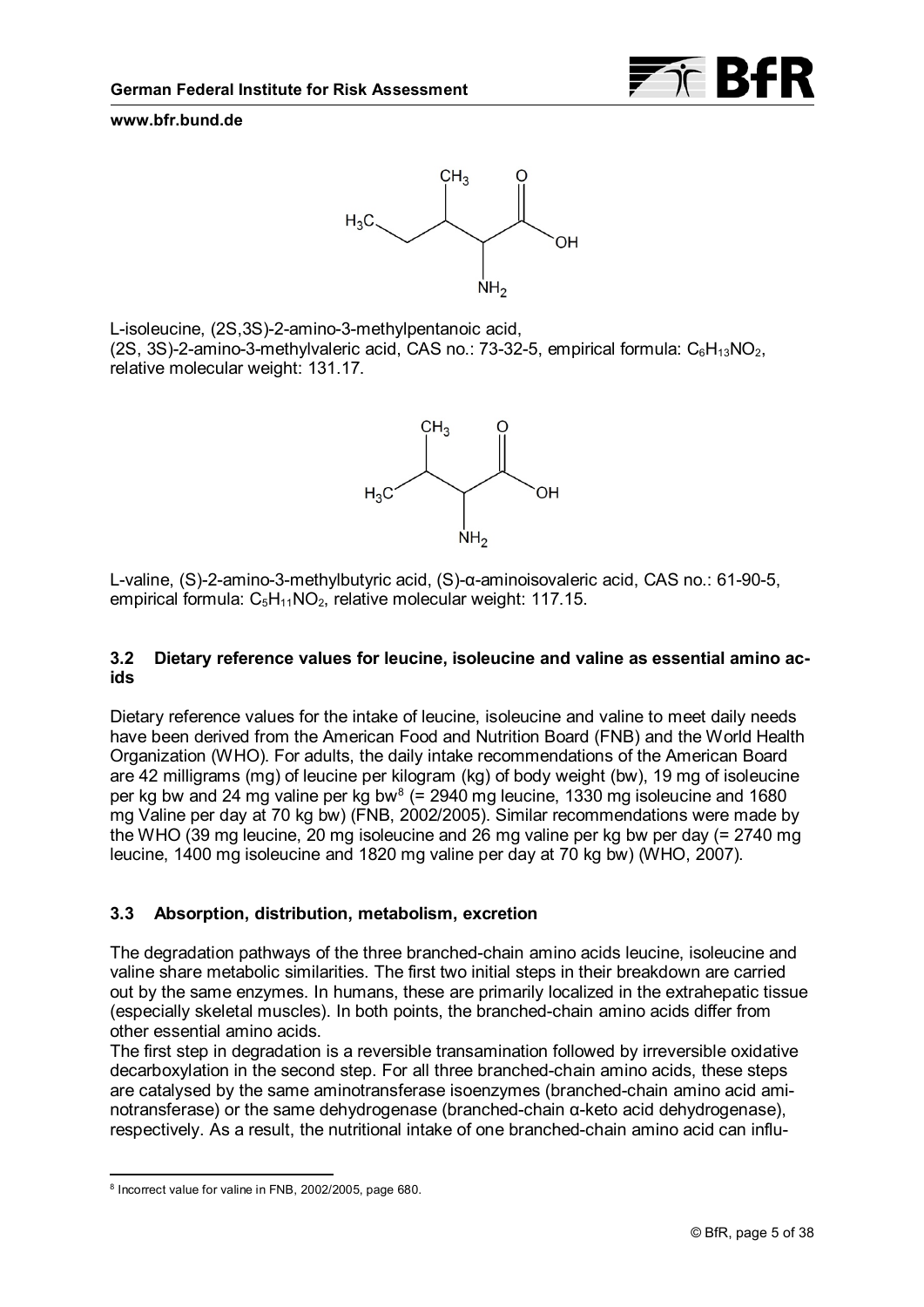

ence the metabolism of the other two amino acids. Depending on the amino acid, acetyl-coenzyme A, propionyl-coenzyme A, acetoacetate and succinyl-coenzyme A are formed in the further course of degradation. Leucine acts as a ketogenic, valine as a glucogenic and isoleucine as a gluco- and ketogenic amino acid. In the initial transamination reaction, the transfer of the nitrogen group to α-ketoglutarate leads to the formation of glutamic acid. In addition to protein synthesis and as energy substrates, BCAAs serve as nitrogen donors in the brain and peripheral tissues. BCAAs, especially leucine, are important nitrogen sources for the synthesis of the neurotransmitters glutamate and γ-aminobutyric acid in the brain. Leucine may also serve as a signalling agent for lowering protein breakdown (FNB, 2002/2005; Brosnan and Brosnan, 2005; Hutson et al., 2005; Matthews, 2005; Cole, 2015). Leucine is a potent stimulator of the key enzyme mTOR $^{\rm 9}$  and the signalling cascade mediated by this protein kinase (Li et al., 2011).

Of the three branched-chain amino acids, leucine appears to be of the greatest importance for human metabolism, but the fact that there is much more scientific knowledge about leucine than about isoleucine and valine may also contribute to this perception.

# **3.4 Exposure**

As protein building blocks, BCAAs are ubiquitous components of protein-containing foods. However, their intake as part of the normal diet takes place in connection with the simultaneous intake of all proteinogenic amino acids. This form of intake must be distinguished from the isolated intake of BCAAs which is subject of this risk assessment.

In the USA, mean daily intakes of 6.1 grams (g) of leucine, 3.6 g of isoleucine and 4 g of valine, corresponding to 13.7 g of BCAAs, were observed across all of the age groups examined. The 95<sup>th</sup> intake percentiles were highest in 19-30 year old men, at 11.9 g leucine, 6.9 g isoleucine and 7.7 g valine per day or 26.5 g BCAAs per day, respectively (FNB, 2002/2005). The median adult leucine intake in the UK was estimated based on consumption surveys and model calculations at 108 mg per kg bw and the 90<sup>th</sup> percentile thereof was estimated at 138 mg per kg bw (approx. 7.6 g per day or 9.6 g per day at 70 kg bw, respectively); a daily intake of 200 mg leucine per kg bw (14 g per day at 70 kg bw) was calculated for physically active young men and a daily leucine intake of 262 mg per kg bw corresponding to 23.6 g per day at 90 kg bw was calculated for bodybuilders weighing 90 kg with a high protein intake (Millward, 2012).

### **3.5 Assessment by scientific bodies or authorities**

As was the case for other amino acids, the American Food and Nutrition Board (FNB) of the Institute of Medicine, was unable to derive a tolerable upper intake level (UL) for the intake of isolated branched-chain amino acids in combination or for the intake of single isolated leucine, isoleucine or valine, due to lack of data (FNB 2002/2005).

The *Health Council of the Netherlands*, in its 1999 risk assessment of the use of isolated amino acids in food supplements and fortified foods, agreed with an earlier statement by the *Federation of American Societies for Experimental Biology* (FASEB) (Anderson and Raiten, 1992) that there were not sufficient data available to evaluate the safety of amino acids as

<span id="page-5-0"></span><sup>-</sup><sup>9</sup> mTOR = **m**ammalian **T**arget **o**f **R**apamycine.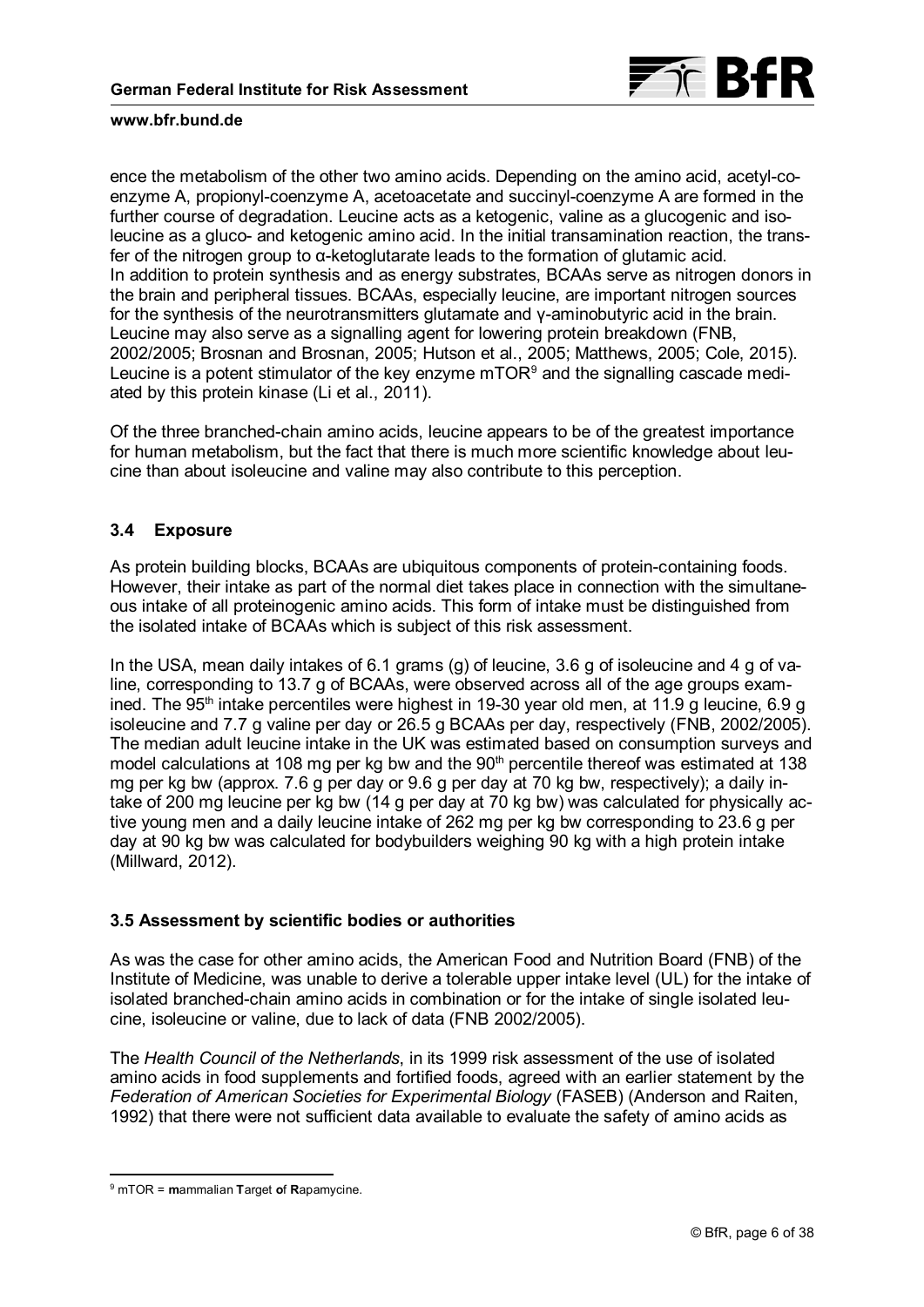

food supplements and no safe upper levels of intake (for the additional supply via supplements) could be derived. However, the panel decided to specify maximum acceptable levels for the addition of individual amino acids to foods including food supplements. These safe upper levels are not based on toxicological derivations but, due to a lack of data, on a general approach. This is based on the intake of the individual amino acids, which result from the (Dutch) recommendations for protein intake for women (0.8 g per kg bw and a body weight of 65 kg) in combination with a reference protein $^{\text{10}}$  $^{\text{10}}$  $^{\text{10}}$ . The maximum daily intake quantities derived in this way are 5 g for isolated leucine, 3.1 g for isolated valine and 2.9 g for isolated isoleucine, corresponding to 11 g of isolated BCAAs. The Council recommended not to use branched-chain amino acids individually, but in a combination of all three BCAAs and in the proportions given. In its assessment the panel drew attention to the fact that pregnant women, breastfeeding mothers, children under the age of 13, patients suffering from metabolic disorders, persons taking certain medications and persons who are on a low-protein diet should be discouraged from using additional intakes of amino acids (Health Council of the Netherlands, 1999).

In its 2013 assessment, the *Scientific Committee of the Spanish Agency for Food Safety and Nutrition* concluded among other things: "*Moreover, there is no maximum tolerable intake level, as no toxicity studies on humans are available to provide these bases"*. However, the panel considered a maximum daily quantity of 5.45 g BCAA per day, proposed for dietary supplements, to be acceptable for the sum of the three branched-chain amino acids. (This amount should correspond to the sum of the individual amounts accepted for these three amino acids (3 g leucine per day, 1.5 g isoleucine per day and 1.95 g valine per day), in which case the sum of these three individual amounts adds up to 6.45 g per day). With this maximum daily quantity, the panel believes that warnings that these amino acids should not be taken by pregnant women and children or for prolonged periods of time without medical supervision to be necessary (AESAN, 2013). Among others, the assessment in question makes reference to the results of the study by Zhang et al. (2011) (see 3.7.3.4).

In a recent opinion, the *Norwegian Scientific Committee of Food Safety* (VKM) addressed the risk assessment of BCAA intakes via food supplements, considering intakes of 2.5-5.25 g leucine, 1.5-2.5 g Isoleucine and 1.5-2.5 g of valine per day. The panel concluded that due to the lack of studies addressing the occurrence of undesirable effects with these amounts, no conclusions can be drawn about the health risks of such daily intakes for adults, adolescents or children (VKM, 2016).

In Canada, the addition of branched-chain amino acids to so-called "workout supplements" is limited to 1824 mg leucine, 1065 mg isoleucine and 1194 mg valine (= 4083 mg BCAA) per day (Health Canada, 2019).

In the case of the use of isolated leucine in food, information is available indicating that the American *Food and Drug Administration* (FDA) has raised no objections to two "GRAS<sup>[11](#page-6-1)</sup> No-

- $10$  Protein intake recommendations for women: 0.8 g protein per kg bw,

<span id="page-6-0"></span>assumed bodyweight for women: 65 kg,

Calculation (leucine):  $0.8 g \times 65 kg \times 9.4 g = 4.88 g$ kg x 100 g

<span id="page-6-1"></span><sup>11</sup> GRAS = **G**enerally **R**ecognized **A**s **S**afe.

Leucine, isoleucine or valine content of the reference protein (1/3 soy protein and 2/3 casein): 9.4; 5.5 or 6.0 g per 100 g protein,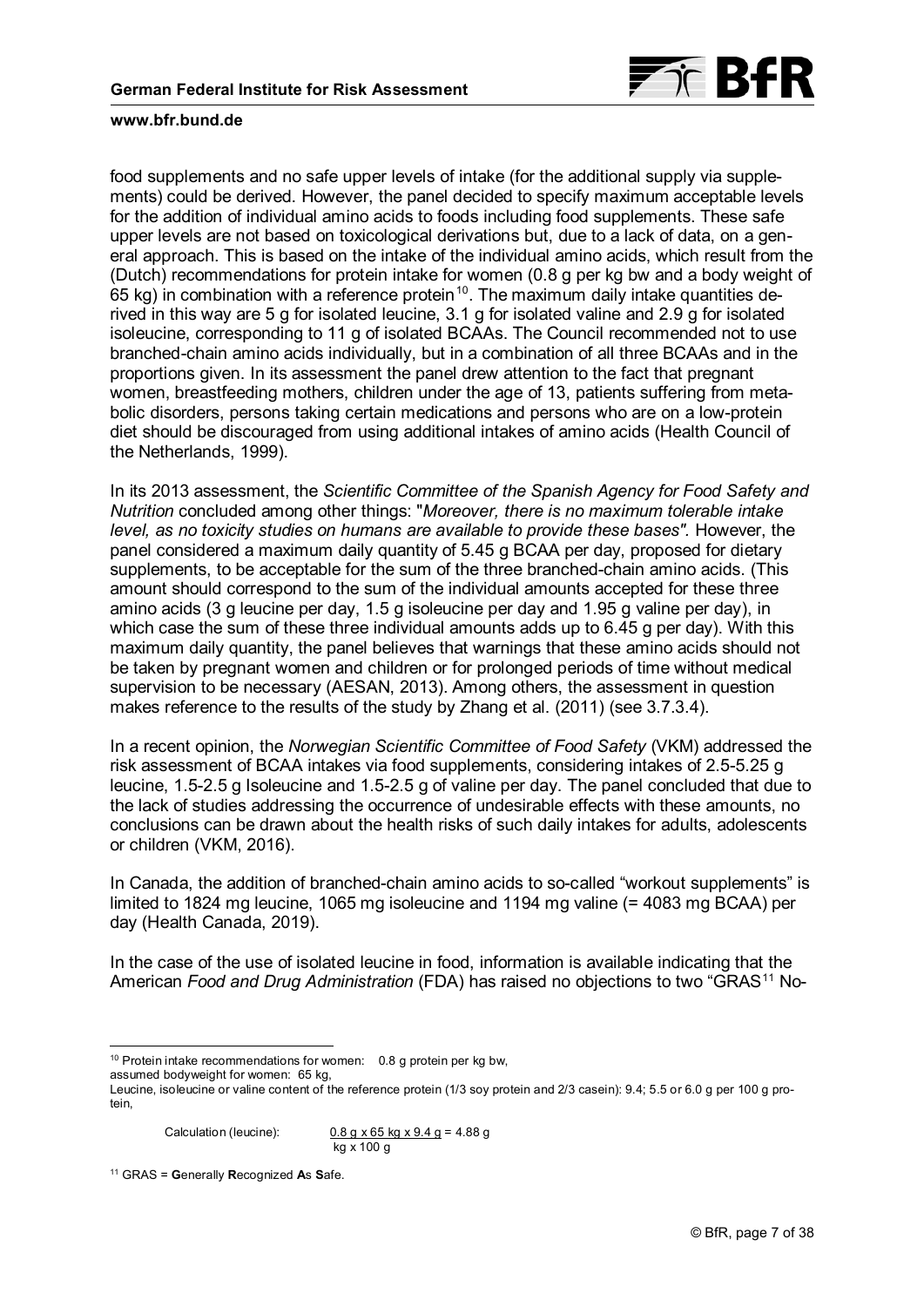

tices" that concerned the addition of L-leucine obtained from Escherichia coli K-12 or of microencapsulated leucine to various foods $^{12}$  $^{12}$  $^{12}$  in the amount of 0.5-3 g of L-leucine per consumption unit. In both cases, the daily intakes resulting from the consumption of the specified enriched foods were estimated at 1.9 g L-leucine on average and 4.1 g for the 90<sup>th</sup> percentile. For the above application, L-Leucine was classified as "Generally Recognized as Safe" by the notifying companies (FDA, 2010a; b; 2014a; b).

# **3.6 Findings from the pharmaceutical sector**

Within the pharmaceutical sector, the combination of the three branched-chain amino acids is used to treat and prevent brain dysfunction in patients with chronic liver disease (latent/manifest hepatic encephalopathy). The usual daily mean dosage for an approved drug is 0.3 g BCAA per kg bw; i.e. for a person with 70 kg bodyweight, a daily dosage of 10.86 g leucine, 4.35 g isoleucine and 5.82 g valine or 21 g BCAA is stated. According to the product information for this medication, no side effects are expected when used as directed. During pregnancy and lactation, the product should only be used under strict indications, as insufficient data are available. Due to the lack of experience with the medication, it should not be given to children under 2 years of age. The medication must not be used if renal function is impaired (contraindication) (PharmNet.Bund, 2008).

# **3.7 Hazard characterisation**

So far, there is no evidence that the supply of amino acids, including valine, leucine and isoleucine, resulting from the protein content of foods and occurring in combination with all other proteinogenic amino acids represents a health risk. However, this does not apply to the intake of isolated amino acids, e.g. via their addition as isolated amino acids to dietary supplements or enriched foods. This can potentially result in amino acid imbalances.

# **3.7.1 Animal studies**

Overall, when extrapolating results obtained in rats to humans, it should be taken into account that rats have significantly higher enzyme activities than humans in the two key enzymes of the BCAA-degrading metabolic pathway (branched-chain amino acid aminotransferase, branched-chain α-keto acid dehydrogenase) and that differences in the tissue distribution of both enzymes also exist (Suryawan et al., 1998; Hutson et al., 2005). This limits the applicability of data obtained from rats to humans (FNB, 2002/2005).

# **3.7.1.1 Studies on sub-chronic and chronic toxicity**

### Leucine

Tsubuku et al. (2004) examined the sub-chronic toxicity of the branched-chain amino acids and administered rats feed with additions of 0, 1.25, 2.5 and 5 % leucine or isoleucine or valine over 13 weeks. For leucine, the authors derived a No Observed Adverse Effect Level (NOAEL) of 5 % leucine in the feed for both sexes, corresponding to a leucine intake of 3.33 g per kg bw per day for male and 3.84 g per kg bw per day for female

<span id="page-7-0"></span><sup>-</sup><sup>12</sup> Milk and non-milk-based meal replacement, sports and isotonic drinks, vitamin-enriched water, bars as meal replacement.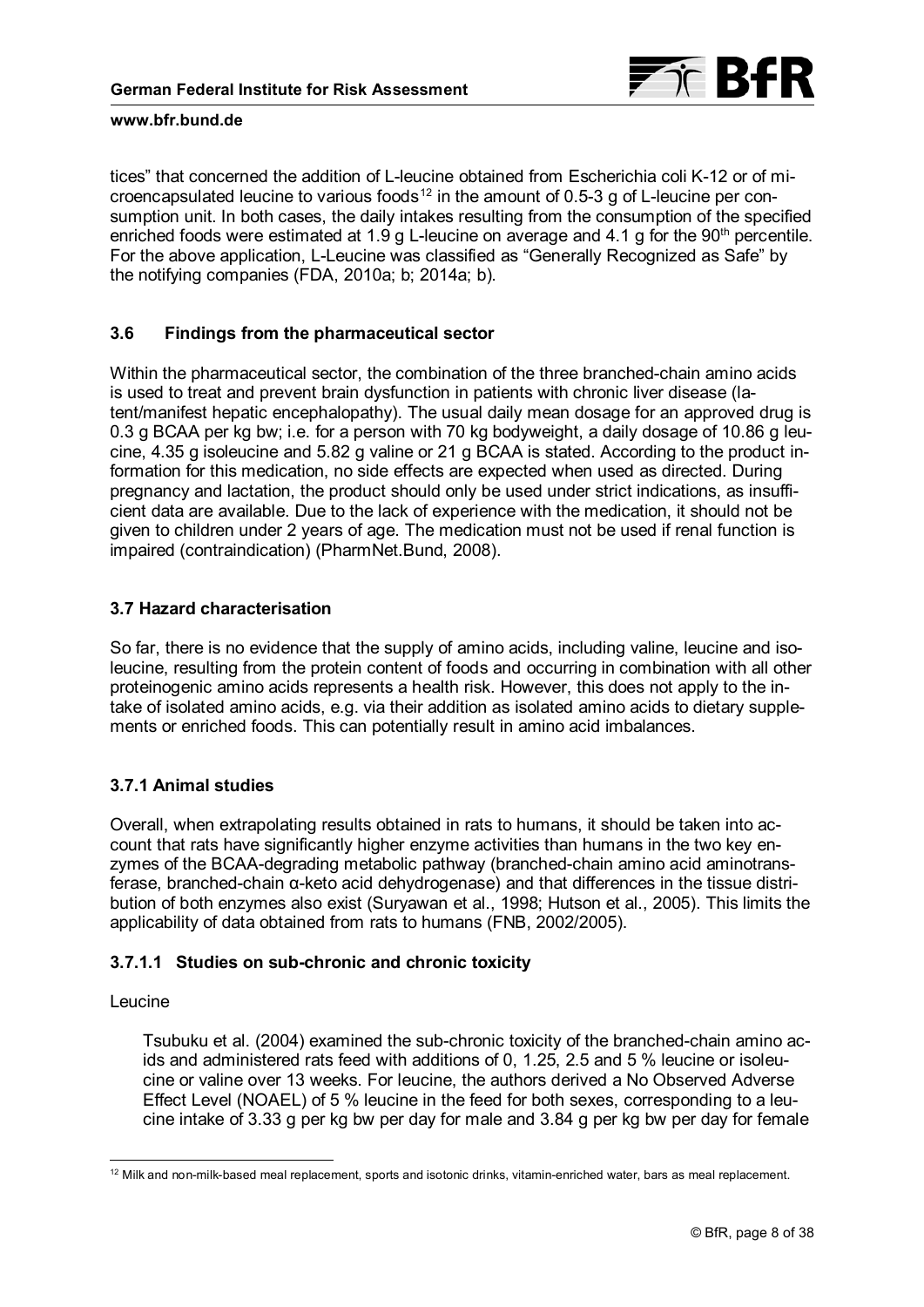

animals on the basis of the examinations performed (general condition of the animals, ophthalmological examinations, urine analysis, haematological and clinical-chemical examinations, determination of the weights of selected organs and tissues as well as pathological and histopathological examinations).

#### Isoleucine

In studies examining the sub-chronic toxicity of isoleucine (0, 1.25, 2.5, 5 or 8 % added to the feed) in rats (duration: 13 weeks), various effects were observed with 5 and 8 % isoleucine (e.g. with 8 % isoleucine slight but statistically significant increased relative kidney weights in both sexes and statistically significantly increase in urine volume in male animals; increased urine pH for male animals from 2.5 % isoleucine; slight, but statistically significant changes in some blood biochemical parameters with 5 and 8 % isoleucine). The authors derived a No Observed Effect Level (NOEL) of 2.5 % isoleucine (Kawabe et al., 1996).

In the above mentioned study in rats with the addition of 0, 1.25, 2.5 and 5 % isoleucine in the feed, Tsubuku et al. (2004) derived a No Observed Adverse Effect Level (NOAEL) of 2.5 % isoleucine in feed for both sexes, corresponding to a daily dose of 1.57 g per kg bw in males and 1.65 g per kg bw in females, on the basis of reduced renal electrolyte excretion, increased positive glucose and urobilinogen results in the urine in male and female animals within the 5 % group (most of the deviations were still within the range of the controls) and statistically significant, slightly increased aspartate and alanine aminotransferase plasma levels in female animals within the 5 % group (in the Kawabe study with 5 % and 8 % leucine, these enzyme levels were not increased, but instead reduced). Testicular findings were recorded in one animal from both the 2.5 % (atrophy of the seminiferous tubules) and the 5 % group (cellular interstitial infiltration).

As part of the evaluation of isoleucine as animal feed, EFSA derived a NOAEL of 1 % from a 90-day study on rats (not available to the BfR) which received feed with 0, 0.2, 1 or 5 % isoleucine, corresponding to an intake of 600 mg per kg bw per day $^{\rm 13}$  $^{\rm 13}$  $^{\rm 13}$ . This was based on slightly increased erythrocyte counts and haemoglobin levels in male animals of the 5 % group as well as reduced platelet counts and significantly prolonged oestrus cycles in female animals of the 5 % group, whereby the panel admitted that the toxicological relevance of these findings is questionable (EFSA, 2010).

Chronic toxicity studies of isoleucine with 0, 2.5 or 5 % isoleucine in feed over 104 weeks showed survival rates of 86 %, 82 % and 74 % in males and 84 %, 86 % and 76 % in females. The difference was not statistically significant. Increased relative kidney weights were recorded in male animals of the 5 % group (although, according to the authors, no histopathological changes were observed that suggested kidney toxicity of the substance). In male animals of the 2.5 % and 5 % group, relative testicular weights decreased in a dose-dependent manner and increased testicular atrophy was observed in animals within the 5 % group. The alanine aminotransferase levels in male animals were slightly, but statistically significantly, increased. EFSA derived a NOAEL of 924.7 mg isoleucine per kg bw per day from this study, corresponding to the isoleucine intake in males with 2.5 % isoleucine in feed (EFSA, 2010; Kawabe et al., 2006).

-

<span id="page-8-0"></span><sup>&</sup>lt;sup>13</sup> No gender-differentiated values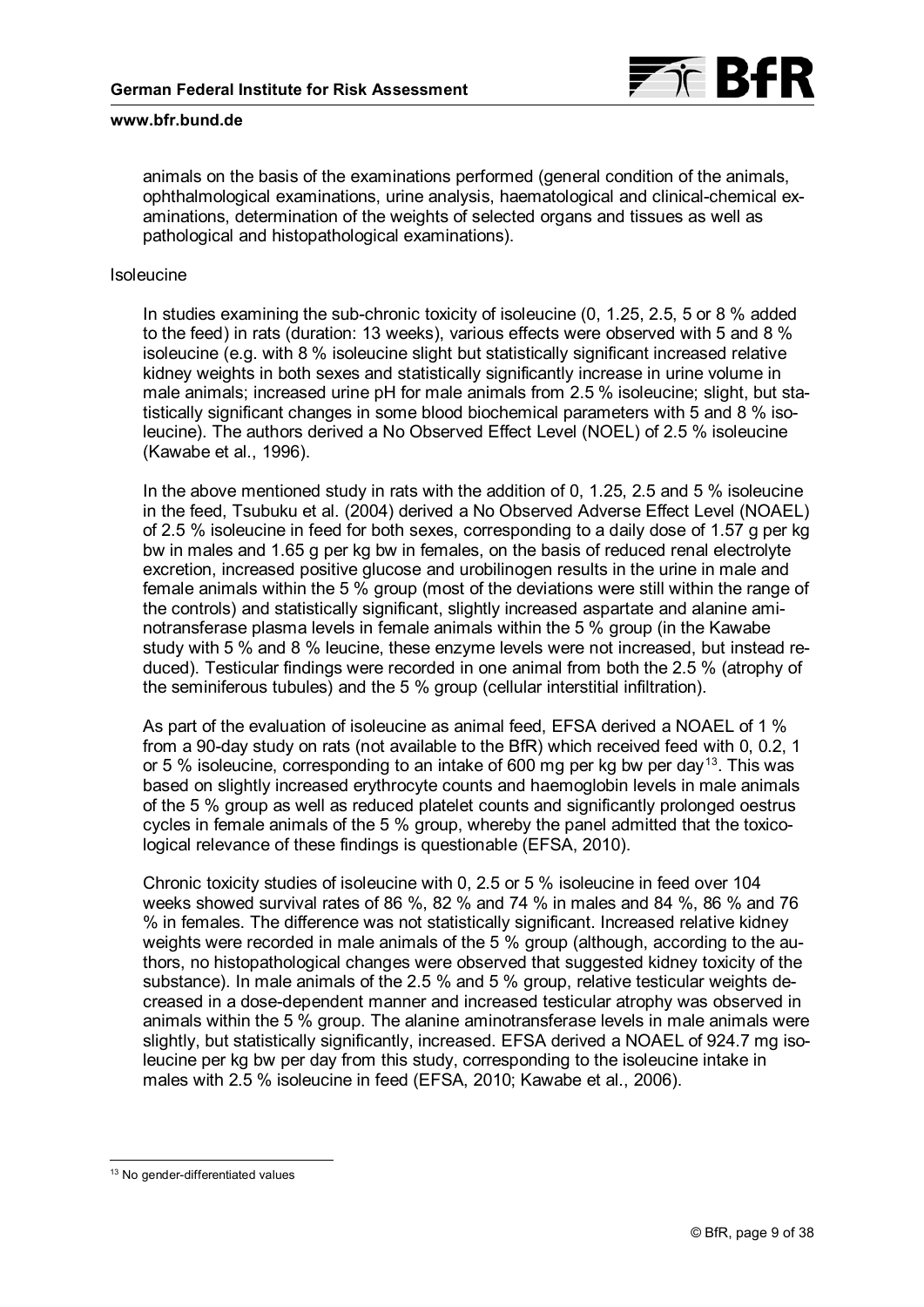

### Valine

For valine, the above-mentioned study by Tsubuku et al. (2004) derived a NOAEL of 2.5 % for female animals (reduced weight gain in the 5 % group, although the consumption of feed was also lower), corresponding to 1.85 g per kg bw per day and of 5 % for male animals, corresponding to 3.23 g per kg bw per day using doses of 0, 1.25, 2.5 or 5 % valine in the feed.

A study referenced by EFSA panels (not available to the BfR) on the sub-chronic toxicity (duration 13 weeks) of valine gave somewhat differing results, at least in male animals. In the study, 0, 0.2, 1, or 5 % valine in the feed were administered to rats. In male animals, a significant reduction in bodyweight was observed at the highest intake level, which correlated with lower feed consumption. At the highest dose, increased plasma sodium levels were recorded in both sexes with significantly increased alanine aminotransferase activity in females. The panel derived a No Observed Adverse Effect Level (NOAEL) of 1 % valine in the feed for both sexes, corresponding to 666 mg per kg bw per day for female animals and 628 mg per kg bw per day for male animals (EFSA, 2008a).

In summary, in sub-chronic toxicity studies with rats (13-week studies), a NOAEL for leucine of 5 % in the feed, corresponding to 3.33 g per kg bw per day for male and 3.84 g per kg bw per day for female animals, was derived.

Adverse effects were observed for isoleucine in studies on sub-chronic toxicity, as well as in one study on chronic toxicity, with administration of  $≥ 5$  % leucine in the feed. The effects were not uniform (effects on testes, kidney/kidney function, liver enzymes). From the studies by Tsubuku et al. (2004) and Kawabe et al. (1996; 2006), a NOAEL of 2.5 % isoleucine in feed can be identified. Based on the study on sub-chronic toxicity (13 weeks; Tsubuku et al., 2004), this corresponded to an isoleucine intake of 1.57 g per kg bw per day (m) or 1.65 g per kg bw per day (f), respectively. In the study on chronic toxicity (104 weeks; Kawabe et al., 2006), this corresponded to an intake of 925 mg per kg bw per day.

For valine, inconsistent adverse effects (effects on bodyweight/weight gain, liver enzymes, sodium plasma levels) were observed in two studies on sub-chronic toxicity when 5 % was added to the feed. Even if the clinical relevance of the observed effects is questionable to some degree (e.g. reduced weight gain with reduced consumption of feed, for which detailed information is partially unavailable), the effects were taken as a reason in both studies to identify the next lower administered dose as a NOAEL, in some cases on a gender-specific basis. Since only doses of 1 and 5 % were examined in the EFSA-referenced study and in the study by Tsubuku et al. (2004) no relevant adverse effects were observed with 2.5 % leucine in feed, this dose could alternatively be used for the identification of a NOAEL for valine, corresponding to an intake of 1.85 g per kg bw for female and 1.60 g per kg bw for male animals.

# **3.7.1.2 Animal studies on reproductive toxicity**

Leucine

When leucine (0.2 ml; 1% solution) was injected into the amniotic sac of 9-day-old chicken embryos or administered intraperitoneally to pregnant rats (15 mg per kg bw),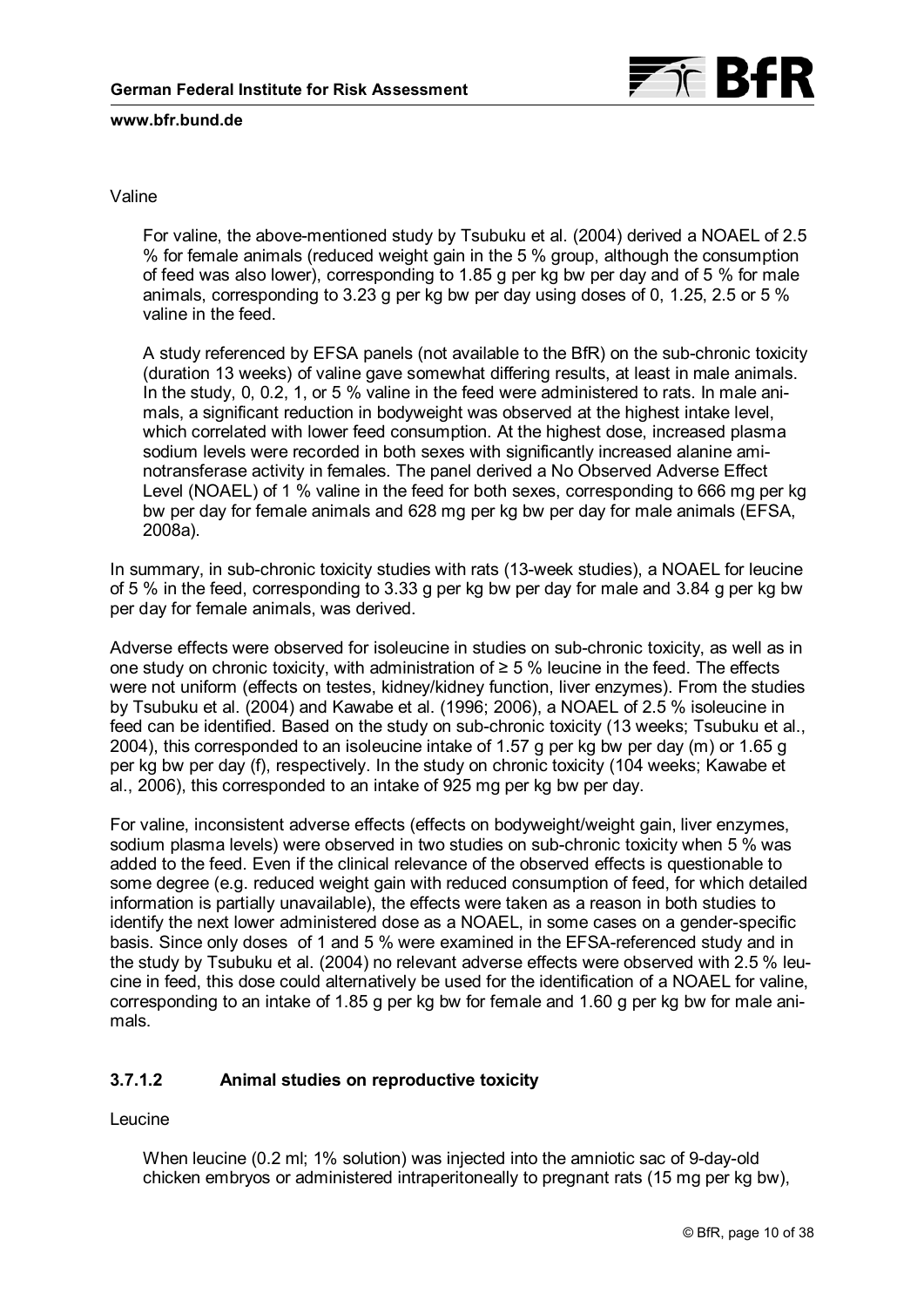

teratogenic effects of the amino acid were observed (Bergström et al., 1967; Persaud, 1969). 86% of the hatched chicks showed morphological abnormalities compared to 13% of the control animals (Bergström et al., 1967). In rats given intraperitoneal doses from 1<sup>st</sup> to  $6<sup>th</sup>$  day of gestation, 50.6% of the foetuses showed abnormalities. In animals that received leucine from the  $6<sup>th</sup>$  to  $9<sup>th</sup>$  day of gestation, the rate of foetal absorption was 70.5% (4.4% in control) and the rate of abnormality in fully developed foetuses was 46.2% (Persaud, 1969). However, the relevance of these findings with respect to oral leucine intake is questionable.

With oral daily doses of 300 or 1000 mg leucine per kg bw from  $7<sup>th</sup>$  to 17<sup>th</sup> day of gestation (organogenesis) in rats, skeletal variations were recorded in the control group in 11 foetuses from 6 dams, in 13 foetuses from 7 dams within the 300 mg group and in 15 foetuses from 12 dams within the 1000 mg group. Overall, the authors concluded from the study results that with both doses no negative effects were observed on the parameters litter size, weights of the living foetuses, number of *corpora lutea*, implantation index, quality of placenta, gender ratio of the foetuses and on the occurrence of externally visible abnormalities and that no relevant substance-related visceral or skeletal anomalies were observed (Mawatari et al., 2004).

When administering 2 % leucine in combination with 4 % sucrose in drinking water to pregnant rats from the 13<sup>th</sup> to the 20<sup>th</sup> day of gestation (roughly approx. 2400 mg leucine per kg bw per day), the foetuses exhibited increased bodyweights and increased absolute pancreatic weights associated with a reduced relative β cell mass and significantly increased foetal blood glucose and significantly reduced insulin plasma levels compared to the control group, which had only received 4% sucrose in the drinking water Additional *in-vitro* examinations indicate an inhibition of the differentiation of endocrine pancreatic progenitor cells. According to the authors, the findings indicate that leucine supplementation during pregnancy could possibly increase the risk of the occurrence of type 2 diabetes mellitus in the offspring (Rachdi et al., 2012).

#### **Isoleucine**

In a study reported by EFSA (2010) (not available to the BfR), rats of both sexes were given feed with 0, 1, 2, 4 or 5 % isoleucine for 14 days before mating. No substance-related effects on fertility, reproductive performance or litter size were observed. However, in the highest dose group (equivalent to 2720 or 4280 mg per kg bw in male or female animals, respectively), significantly more pups were classified as runts. In contrast to the study authors, EFSA therefore came to the conclusion that the highest dose could not be considered to be fully tolerated during the reproductive cycle.

In another study reported by EFSA (2010) (not available to the BfR), 0, 0.2, 1 or 5 % isoleucine in feed was given to rats from mating until the 21<sup>st</sup> day of gestation. Aside from a temporarily decreased feed intake in the highest dose group, no substance-related effects on the examined parameters were observed. The doses corresponded to intakes of 0, 90-150, 480-750 and 2320-3640 mg isoleucine per kg bw. No detailed information is available on either study (EFSA, 2010).

#### Valine

In a reproductive toxicology study reported by EFSA panels (not available to the BfR), 0, 0.2, 1.0 or 5 % valine was given in feed to female rats from conception until the  $20<sup>th</sup>$  day of gestation; in the highest feed group, lower weight gains were observed in the dams on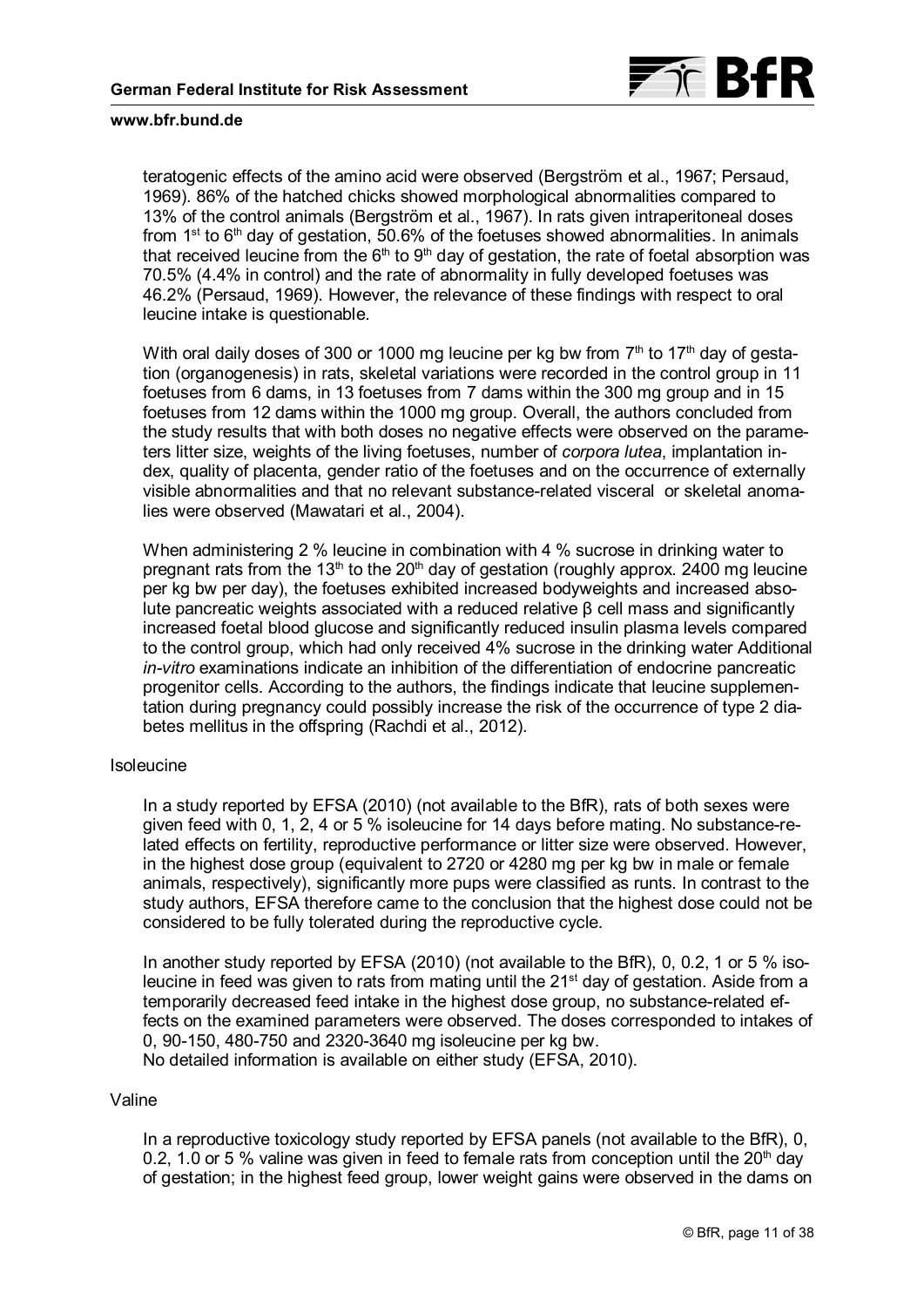

two measurement days and the weights of the foetuses were significantly lower than in the control group. Referring to the effects observed in the dams at the highest dose (5% valine), the panel concluded that the addition of 1% valine, corresponding to 610 mg per kg bw per day, did not produce any undesirable effects (EFSA, 2008a).

BCAAs (combined administration of the three branched-chain amino acids)

When rats were given feed containing 10 g of leucine plus 10 g of isoleucine and 10 g of valine per kg over 3 generations beginning 14 days before mating, no statistically significant deviations in BCAAs plasma levels compared to the control group were observed in the plasma of the 5-day-old offspring of the F1-F3 generations. However, the dams exhibited increased BCAA levels and reduced tryptophan and tyrosine levels after 14 days of BCAAs administration (no further data at later times). The concentrations of various putative neurotransmitters in the brain stem differed from those of the control group among young, suckling animals of 5-20 days of age in all generations, most clearly in aspartate on day 5 (data for younger animals not available). Brain growth in the F1 generation lagged behind that of the control animals on the  $5<sup>th</sup>$  and  $10<sup>th</sup>$  day (approx. 90% of the control values), but was slightly increased on the 20<sup>th</sup> day. In the F2 and F3 generation, brain weights from day 5 to day 20 were significantly, albeit only slightly reduced, compared to those of the control animals; most pronounced among the F2 generation on the  $10<sup>th</sup>$  day (approx. 85% of the control value) (Thoemke and Huether, 1984). However, it remains unclear whether these data relate to the absolute or relative brain weights. This limits the scientific informative value of the publication. The observed differences indicate that high maternal BCAA doses during pregnancy and breastfeeding could cause adaptation processes and changes in the balance of metabolic processes in the course of brain maturation of the offspring. However, the functional relevance of the observed differences and changes is unclear. The dose administered in the study was estimated to be about 2250 mg BCAAs per kg bw per day, corresponding to 750 mg per kg bw per day per branched-chain amino acid (FNB 2002/2005).

### **3.7.2 Studies on mutagenicity and carcinogenicity**

#### Leucine

L-leucine was evaluated by EFSA along with a number of other amino acids in 2008 (EFSA, 2008b). Two *in vitro* genotoxicity studies were considered for L-leucine. A bacterial mutagenicity test with *E. coli uvrB* and *uvrB umuC* strains showed a negative result (Sargentini and Smith, 1986). However, only one dose (2 mM) was tested without the use of a metabolising system (S9 mix) and positive controls are missing. On the other hand, a test with human lymphocytes (sister chromatid exchange assay) showed weak genotoxic effects without the use of a metabolising system (S9 mix) (Xing and Na, 1996). This result was classified as ambiguous by EFSA because the cytotoxicity was not tested and the observed effect showed no dose dependency. Overall, EFSA concluded that the available data did not give rise to safety concerns regarding the genotoxicity of the group of 19 amino acids (including leucine) assessed by JECFA[14](#page-11-0) and related substances ("For the substances in this group of 19 JECFA evaluated amino acids and related substances the available data does not give rise to safety concern with respect to genotoxicity.") (EFSA, 2008b).

<span id="page-11-0"></span><sup>-</sup><sup>14</sup> JECFA = Joint FAO/WHO Expert Committee on Food Additives.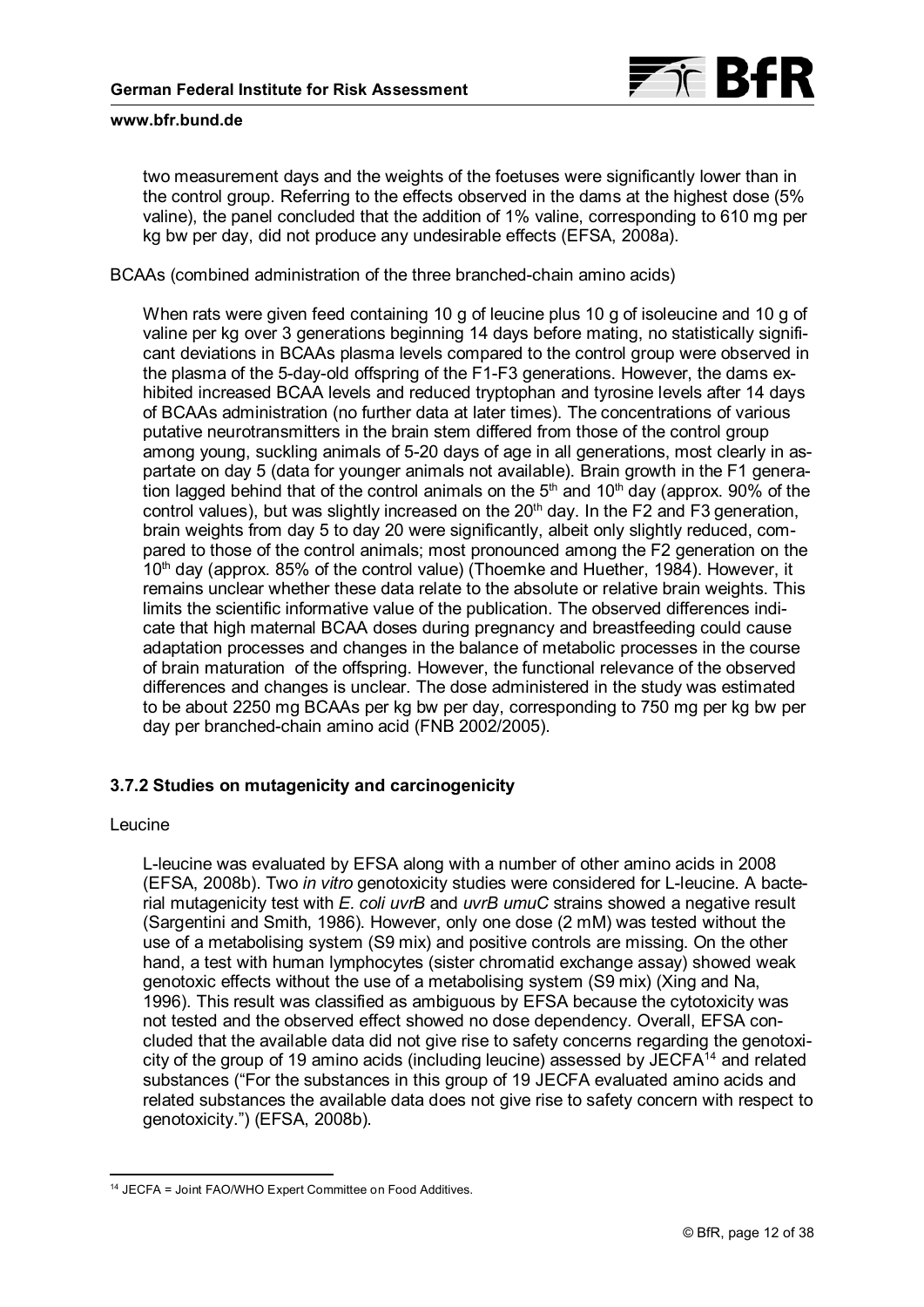

### Isoleucine

*In vitro* studies on mutagenicity (OECD Guideline 471) in four *Salmonella Typhimurium* strains or *Escherichia coli WP2uvrA* with and without metabolic activation (62-5000 micrograms (µg) per plate) and studies on gene mutation in mouse lymphoma cells (0.076- 1.25 mg per millilitre (ml)) showed no evidence of isoleucine mutagenicity. The substance proved to be non-clastogenic in the chromosome aberration test (Chinese hamster ovary cells (CHO cells), dose up to 1.31 mg per ml) (EFSA, 2010).

In animal chronic toxicity and carcinogenicity studies on isoleucine, no significant effects on tumour incidence were observed after administration of 0, 2.5 or 5% isoleucine in feed over 104 weeks (however, other adverse effects were observed with the highest intake; see above). (Kawabe et al., 2006; EFSA, 2010).

#### Valine

Valine was not mutagenic in the Ames test in studies in four *Salmonella Typhimurium* strains and *Escherichia coli WP2uvrA* with and without metabolic activation (62-5000 µg per plate). In the chromosome aberration test (CHO cells, 25-1172 µg per ml) with and without metabolic activation, slight effects on the mitosis index were observed at the highest dose, but this was insufficient to justify the exclusion of this test dose. At the three highest doses, there was no evidence of an increased aberration rate. Valine was therefore classified as not clastogenic under the test conditions used (EFSA, 2008a).

Tumour-promoting effects (leucine and isoleucine)

In animal studies with rats, long-term high isoleucine and leucine intakes can act as promoters in the development of bladder tumours. When 2 % leucine or 2 % isoleucine was given in feed to rats, which had previously been exposed to a temporary administration of a known trigger of bladder cancer (N-butyl-N-(4-hydroxybutyl)nitrosamine; BHBN) at a low dose, an increased incidence and number of bladder carcinomas was observed after 40 or 60 weeks of intake when compared to sole administration of the initiator $^{15}$  $^{15}$  $^{15}$ . The administration of isoleucine or leucine alone without prior exposure to BHBN did not lead to the development of bladder cancer (Kakizoe et al., 1983; Nishio et al., 1986).

Another animal study showed that the tumour-promoting effect of the administration of 2 % leucine or isoleucine in feed after BHBN administration is strongly influenced by the type of basal diet given to rats (Xie et al., 2012).

According to the American *Food and Nutrition Board* (FNB), the tumour promotion data obtained in rats cannot be used reliably to assess human risk (FNB, 2002/2005).

In animal models with implanted tumours, administration of the branched-chain amino acids had different effects. In mice with implanted pancreatic tumours, increased tumour growth was observed with calorie-restricted or high-calorie diets supplemented with 5%

the increase with leucine administration did not reach statistical significance ( $p < 0.05$ ),

-

<span id="page-12-0"></span><sup>15</sup> After 40 weeks (Study 1): statistically significant increase of incidence with 2% isoleucine administration,

After 60 weeks (Study 2): statistically significant increase of incidence at 4% isoleucine, the increase with 2% isoleucine did not reach statistical significance;

a statistically significant increase of incidence occurred with 2% and 4% leucine.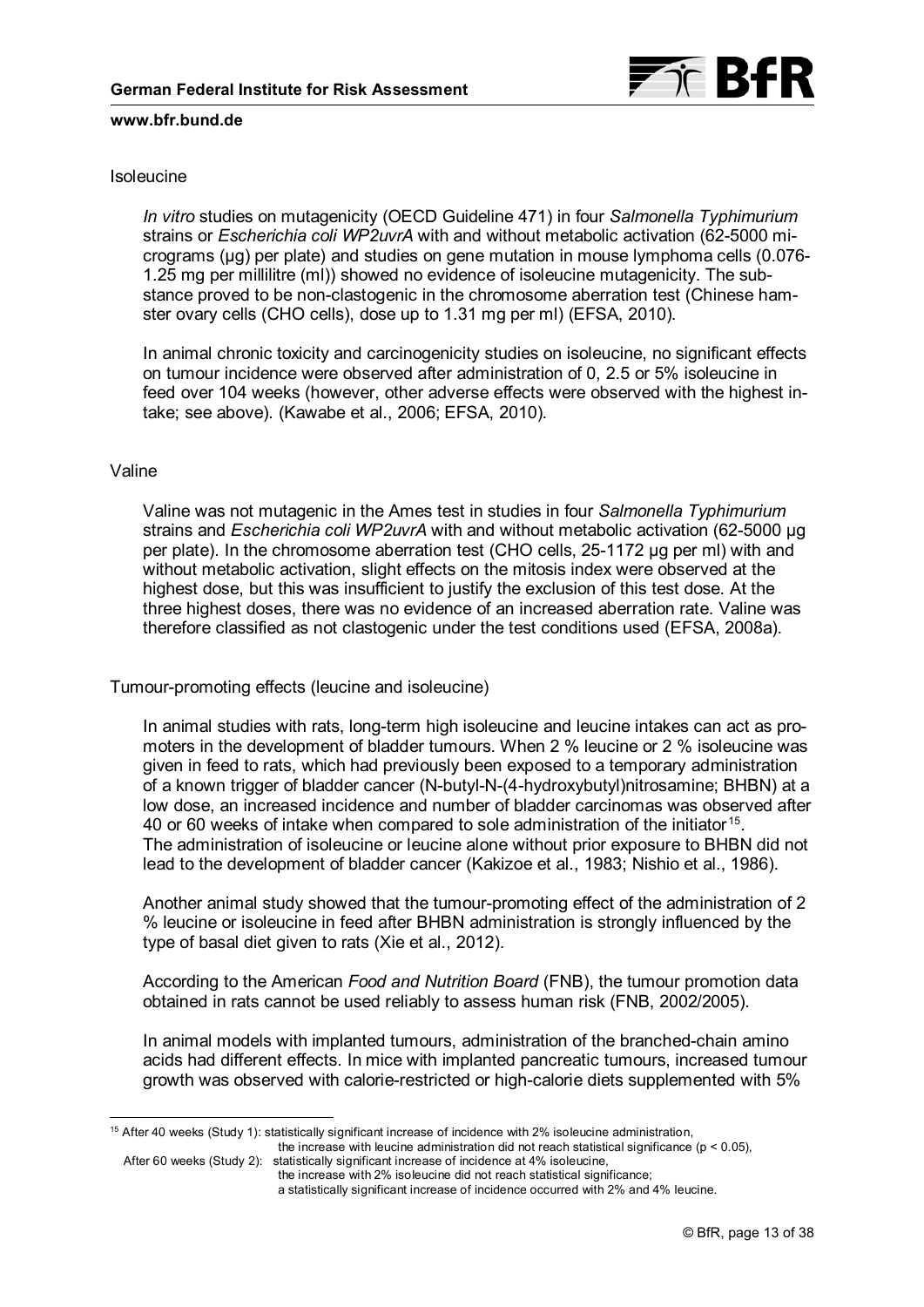

<span id="page-13-1"></span>leucine (Liu et al., 2014). In contrast, a significant reduction in tumour growth was recorded in mice with the implantation of a cachexia-inducing tumour and administration of 1 g leucine or 1 g valine per kg bw per day (Eley et al., 2007). The effects of high doses of branched-chain amino acids on existing tumours may depend on the type of tumour and the animal model used. The relevance of such findings to humans is unclear.

### **3.7.3 Human studies**

Studies on the health effects of isolated intakes of leucine, isoleucine and valine in humans have been carried out in healthy people (mostly athletes) and people suffering from various diseases (e.g. amyotrophic lateral sclerosis, Duchenne muscular dystrophy, tardive dyskinesia, phenylketonuria or severe liver diseases). The amino acids were mostly used in a combination of the three branched-chain amino acids, but also as single BCAA, in which case leucine was mostly used.

It should be noted that there are only a few studies on health effects of long-term intakes of branched-chain amino acids which were administered, as single BCAA or combination of the BCAAs, in healthy individuals. In existing human intervention studies, safety-related aspects, such as the recording of undesirable effects or targeted examinations regarding the occurrence of undesirable effects (e.g. laboratory tests), and their evaluation in the study design or in the publication of study results were not or only insufficiently taken into account.

### **3.7.3.1 Leucine**

-

Leucine: Effects on plasma levels of branched-chain and other amino acids

Oral single doses of 2 g leucine were able to temporarily reduce valine and isoleucine plasma levels (measurements after 2 and 4 hours). However, no placebo controls were performed in these studies. This limits the informative value of the study. When 10 g of leucine was added, the effect mentioned was enhanced. With single doses of 2 or 10 g leucine, the levels of other essential amino acids showed a tendency to decrease, with methionine and threonine plasma levels as well as (jointly determined) phenylalanine and tyrosine plasma levels being significantly reduced after two hours with 10 g leucine (Swendseid et al., 1965).

In two further studies with single leucine doses<sup>[16](#page-13-0)</sup> of 150-750 mg per kg bw and 150-1250 mg per kg bw (corresponding to 10.5-52.5 and 10.5-87.5 g leucine at 70 kg bw respectively), significant decreases in isoleucine and valine levels were observed at the end of the study day compared to an intake of 50 mg leucine per kg bw (= 3.5 g leucine at 70 [kg bw; this dose roughly corresponds to the recommended intake for leucine; see Chap](#page-4-1)ter 3.2) (Elango et al., 2012; Rasmussen et al., 2016).

<span id="page-13-0"></span><sup>&</sup>lt;sup>16</sup> In each case, the leucine doses were administered on one day only, with the respective daily doses being administered in the form of several individual doses distributed over the day.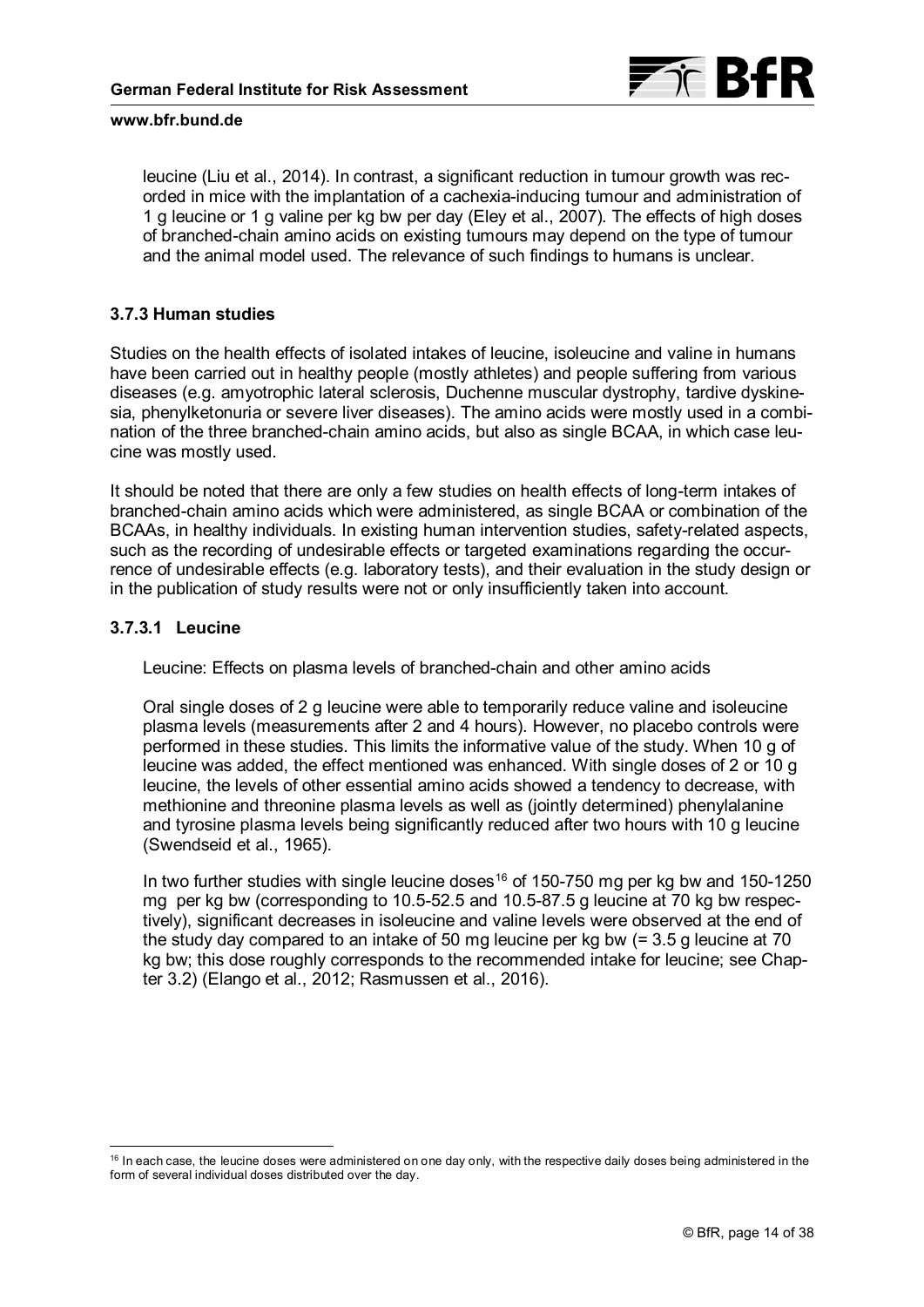

In patients who suffered from a form of multi-system atrophy (glutamate dehydrogenasedeficient olivopontocerebellar atrophy), oral doses of 100-150 mg leucine per kg bw (corresponding to 7-10.5 g leucine at 70 kg bw) not only showed an effect on plasma levels of Isoleucine (decrease by 45%) and valine (decrease by 36%) but also on their levels in the cerebrospinal fluid (decrease by 53% in isoleucine, by 61% in valine) 2 hours after administration (Plaitakis et al., 1983).

With long-term daily doses of 45 mg leucine per kg bw (corresponding to 3.15 g per day at 70 kg bw) given to healthy individuals over 6 weeks, no effects on isoleucine and valine levels were observed (Crowe et al., 2006). With 7.5 g leucine per day (3 daily doses of 2.5 g) over 3 months, a statistically significant reduction in the (fasting) valine level by approx. 25% was registered. No effects on fasting levels of the aromatic amino acids phenylalanine, tyrosine and tryptophan or of methionine were recorded (Verhoeven et al., 2009). Statistically significant reductions in valine (18%) and isoleucine (13%) were observed when the same amount was administered to older type II diabetics over 6 months. The sum of the plasma levels of essential and non-essential amino acids showed no relevant changes (Leenders, 2011).

In healthy individuals, the clinical relevance of the observed antagonism of leucine to the other two branched-chain amino acids or from leucine (and possibly also from valine and isoleucine) to the other amino acids mentioned (primarily aromatic amino acids) is unclear. This also applies to the relevance of possible amino acid imbalances. However, the findings suggest that the three branched-chain amino acids should not be used individually, but all three combined.

With regard to possible interactions with aromatic amino acids (phenylalanine, tyrosine and tryptophan), it is discussed that BCAA doses $^{\rm 17}$  $^{\rm 17}$  $^{\rm 17}$  cause a competitive inhibition of the transport of the aromatic amino acids at the blood-brain barrier<sup>[18](#page-14-1)</sup> by changing the plasma ratio of BCAAs to aromatic amino acids and that they could thereby influence the serotonin or catecholamine synthesis in the brain, which are based on these amino acids (Fernstrom, 2005; Blomstrand, 2006). This could possibly have psychological or mental (positive or negative) effects.

Leucine: Increase in blood ammonia levels and effects on blood urea levels

With doses of 50, 150, 250, 500, 750, 1000 or 1250 mg leucine per kg bw (corresponding to 3.5-87.5 g leucine at 70 kg bw), each administered to young adults ( $n = 5$ ; 20-35 years) in one day, divided into several subsets over 8 hours, ammonia blood levels were significantly higher at the end of the study day than the fasting blood levels at the beginning of the study day for intakes of ≥ 150 mg leucine per kg bw. For intakes of 500 mg per kg bw (corresponding to 35 g for 70 kg bw) or more, at the end of the study day, exceedance of the normal range for blood ammonia levels was observed (normal range indicated by authors:  $\leq$  35 micromole (µmol) per litre (L). With an intake of 500 mg per kg bw, an average level of about 43 µmol/L<sup>[19](#page-14-2)</sup> was registered. With an intake of 250 mg per kg bw (next lower dose level) the normal range was not exceeded. Ammonia levels were back to normal on the next day. Urea levels rose slightly in this group with intakes of ≥ 250 mg per kg bw, but were within the normal range for all intake levels (Elango et al.,

<span id="page-14-0"></span><sup>-</sup><sup>17</sup> For combined BCAA doses see also below; Leucine is usually the largest fraction of combined BCAA doses.

<span id="page-14-1"></span> $18$  The branched-chain amino acids and the aromatic amino acids phenylalanine, tyrosine and tryptophan are transported by a shared transporter at the blood-brain barrier.

<span id="page-14-2"></span> $19$  Information estimated from graphic, specific values are not available from the publication.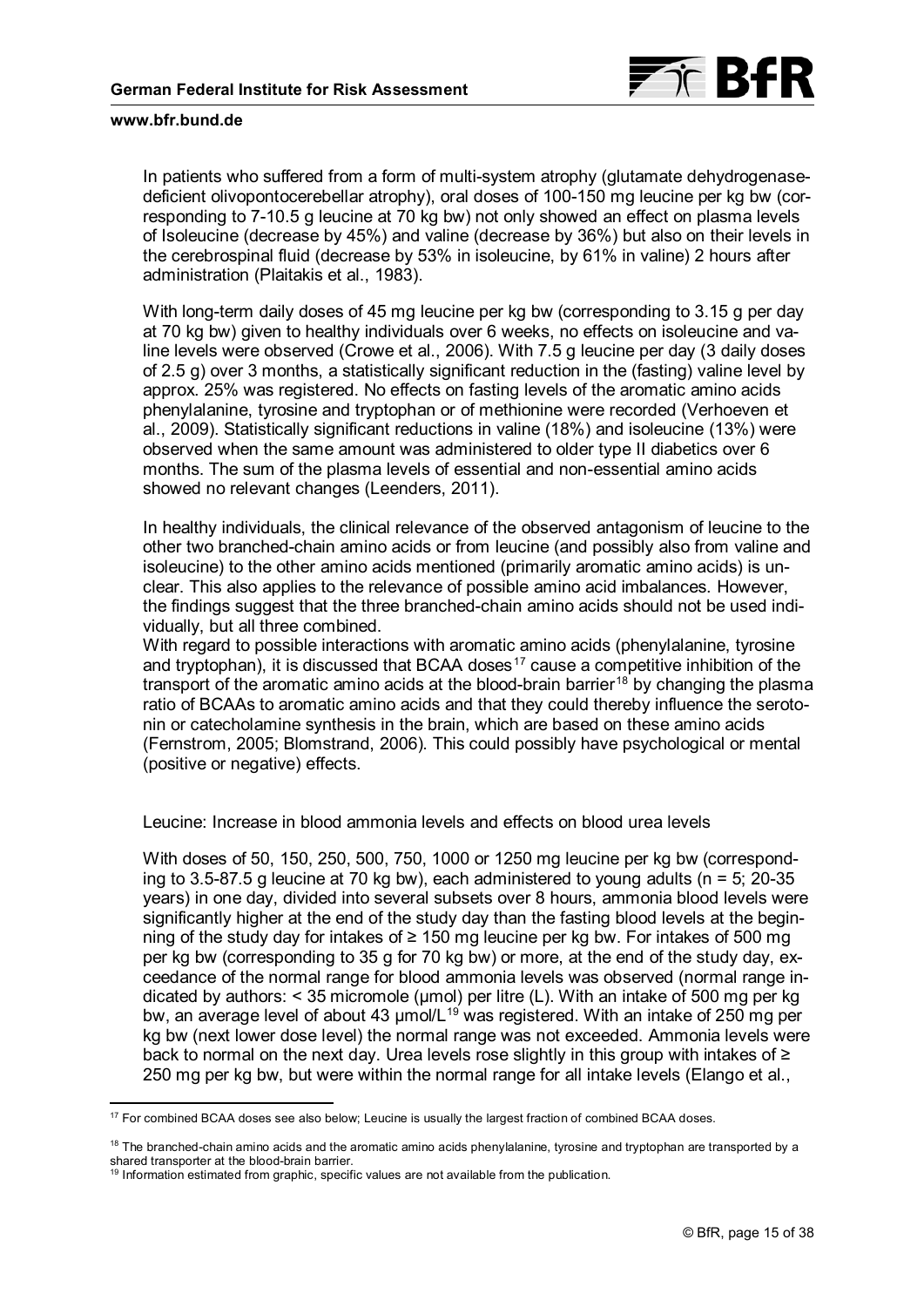-

2012). In elderly persons (n = 6;  $72.2 \pm 3.5$  years), who were given doses of 50, 150, 250, 350, 450, 550, 650 and 750 mg leucine per kg bw, it was observed that ammonia levels exceeded the specified normal range (normal range:  $\leq$  35 µmol/L) for doses  $\geq$  550 mg per kg bw.

In addition, blood urea levels exceeded the specified normal range (2.9-7.5 mmol/L) for intakes of 450 mg leucine per kg bw and above. It should be noted that blood urea levels in these elderly persons were close to the upper limit of the normal range (6.9  $\pm$  1.1 mmol/L) even with intakes of 50 mg leucine per kg bw (roughly corresponds to the recommended daily intake for leucine). A statistically significant difference only existed with an intake of 650 mg per kg bw (Rasmussen et al., 2016).

In both studies, the oxidation of L-[1-<sup>13</sup>C]-leucine to <sup>13</sup>CO<sub>2</sub> rose with increasing leucine doses and reached a plateau from certain intake levels. By means of regression analysis, plateau formation was observed in young adults with an intake of 550 mg per kg bw per day (95th confidence interval 454-647 mg per kg bw per day) and in elderly people with an intake of 431 mg per kg bw per day ( $95<sup>th</sup>$  confidence interval 351-511 mg per kg bw per day). The authors interpreted these intakes as marking the upper limit for the leucine oxidation of the body (Elango et al., 2012; Rasmussen et al., 2016).

The reported leucine intakes in both studies represent the total daily leucine intakes.

In both studies, the leucine dose was administered on one day only. No scientific data are currently available on the effects of long-term leucine administration on blood ammonia levels. It should also be noted that different values exist $^{20}$  $^{20}$  $^{20}$  for the upper limit of the normal range of blood ammonia levels (i.e. also higher values), thus further complicating the assessment of the blood levels observed by Elango et al. and Rasmussen et al.. However, the respective laboratory-specific normal ranges are conventionally used as the basis for the health-related evaluation of measured values.

In the organism, ammonia  $(NH_3)$  is primarily formed by the endogenous breakdown of amino acids as well as by bacterial protein breakdown in the intestine (see below for the formation during intensive physical exertion). Elevated ammonia blood levels could result from increased NH<sub>3</sub> flooding due to the breakdown of leucine or BCAAs, which should be the case here and/or from insufficient  $NH<sub>3</sub>$  elimination in the urea cycle, e.g. with impaired liver function. In congenital metabolic disorders of the urea cycle or in liver diseases, greatly increased blood ammonia levels are regarded as a major cause of brain damage that can occur in these diseases (although other endogenously formed substances can also have toxic effects in liver diseases) (Häberle and Koch, 2004; Filipo and Butterworth, 2002). Apart from the normal ranges for ammonia levels (which can vary between individual laboratories), hardly any generally accepted ammonia levels can be identified which should not be exceeded in order to protect human health (as a rough guide, it should be mentioned that with congenital disorders of the urea cycle drug treatment is recommended in case of ammonia levels above 100 µmol/L; in such patients it is recommended to keep the plasma levels within the normal range, but at least below 80 µmol/L (DGKJ guideline; 2018)).

The blood ammonia levels observed by Elango et al. and Rasmussen et al. that exceed the normal range (normal range:  $<$  35  $\mu$ mol/L) with single-day intakes of 500 mg or 550

<span id="page-15-0"></span> $20$  E.g. the clinical dictionary "Pschyrembel Klinisches Wörterbuch online" mentions a normal range of 16–53 µmol/L for ammonia in blood (plasma); however, the respective laboratory-specific standard values are conventionally used as the basis for the health-related evaluation of measured values.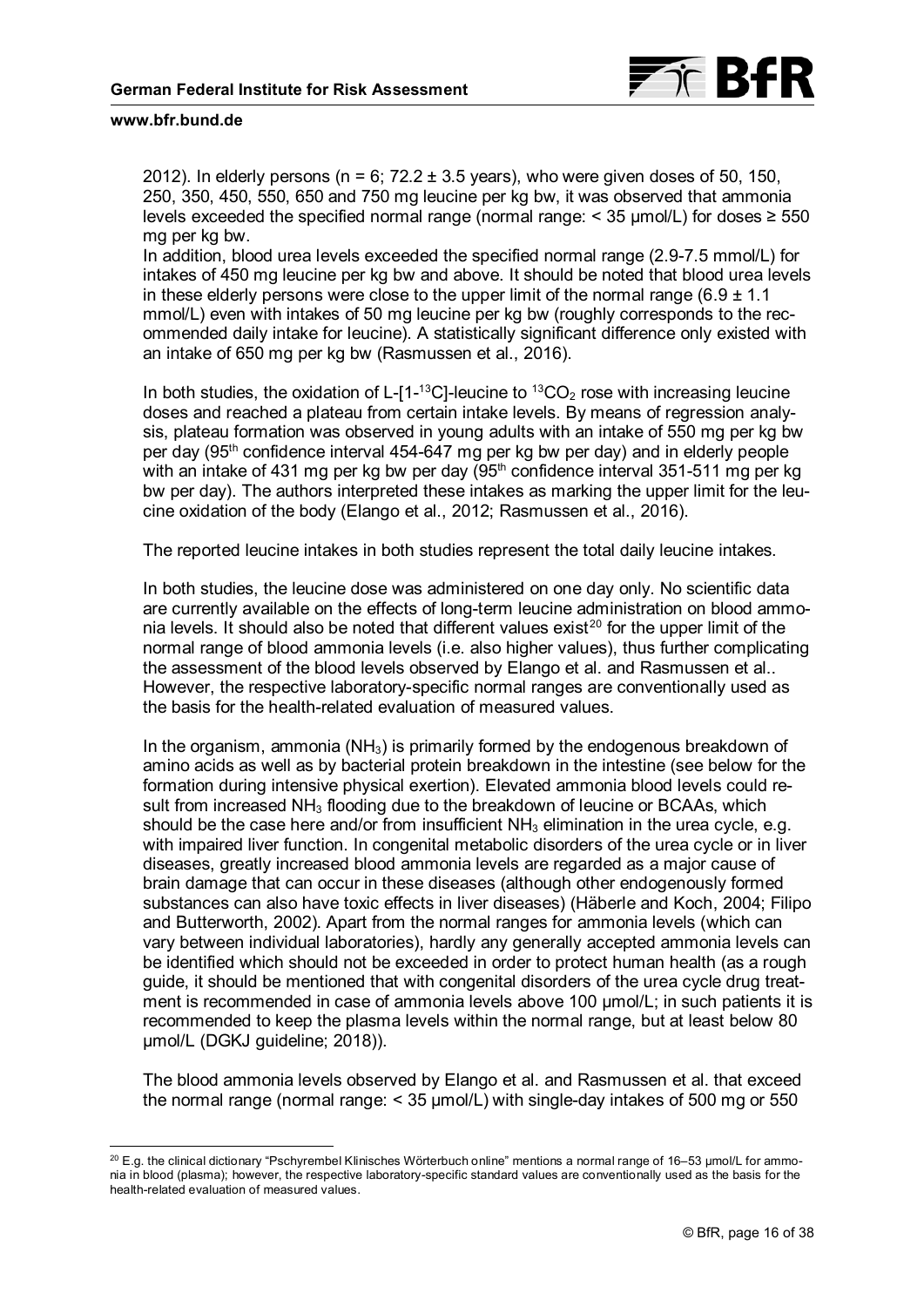

mg leucine per kg bw, respectively, should be classified as changes in a biochemical laboratory parameter. Adequate information about the effects of prolonged leucine or [BCAAs administration on blood ammonia levels is currently not available \(see also sec](#page-19-0)tion 3.7.3.4). The clinical relevance of the above findings with regard to possible adverse effects of prolonged Ieucine or BCAAs<sup>[21](#page-16-0)</sup> intakes cannot currently be clearly assessed due to the lack of corresponding long-term investigations in humans (ammonia levels, neurological examinations). Therefore, higher leucine and BCAAs intakes should be avoided.

The increased urea levels observed in older people indicate increased urea formation as a result of increased ammonia formation. The Exceedance of the normal range in older people with intakes of 450 mg per kg bw per day and above can be interpreted as changes in a laboratory parameter.

Leucine: Gastrointestinal disorders, other adverse effects observed

In young adults (20-35 years), no complaints or undesirable effects due to treatment were observed with single doses of 50 to 500 mg leucine per kg bw per day, with some subjects complaining of tiredness at the end of a test day. At higher leucine intakes (750- 1000 mg per kg bw per day, corresponding to 52.5-70 g at 70 kg bw per day), one subject complained of gastrointestinal discomfort that subsided after the end of the study day (Elango et al., 2012). For single doses administered to the elderly  $(72.2 \pm 3.5 \text{ years})$ , one in 6 complained of gastrointestinal discomfort when taking 550 mg per kg bw per day (38.5 g at 70 kg bw) and one person about general tiredness at the study days at the same dose (Rasmussen et al., 2016).

In one study with long-term leucine administration of 10 g per day over 12 weeks in the elderly  $(85 \pm 8 \text{ years})$ , it is reported that 7 out of 15 people did not tolerate the leucine dose without providing further details (".*..seven subjects did not tolerate the supplement...*" (Trabal et al., 2015).

Leucine: Further information from clinical trials in healthy subjects

Existing studies of long-term intakes of single isolated leucine (i. e. without concomitant intake of other BCAAs) in healthy subjects cover durations of 5-12 weeks and intakes of approximately 3 to 10 g daily, administered only to small study groups ( $n = 6-20$ ) (Mero et al. , 1997; Crowe et al., 2006; Verhoeven, 2009; Ispoglou, 2011; Trabal et al., 2015). Information on the occurrence of undesirable effects is only available from the studies by Crowe et al. (2006) and Trabal et al. (2015). (In the opinion of the BfR, it cannot be concluded that no undesirable effects occurred during the course of a study simply from the fact that publications do not contain any information on the occurrence of undesirable effects.) The study by Crowe et al. with leucine doses of about 3 g per day (45 mg leucine per kg bw) over 6 weeks provides the information that no undesirable effects were observed. In the study by Trabal et al. (2015) with doses of 10 g per day over 12 weeks to elderly people (85  $\pm$  8 years), it is reported that 7 out of 15 persons did not tolerate the supplement (see above). No information is available on the type and severity of the intolerance. From one of the studies cited above, there is information indicating that when 4

<span id="page-16-0"></span><sup>-</sup><sup>21</sup> BCAA intakes are cited in this context because they also encompass leucine intakes, and because the three branched-chain amino acids are deaminated by the same aminotransferase isoenzymes (although it is recognised that there may be different affinities).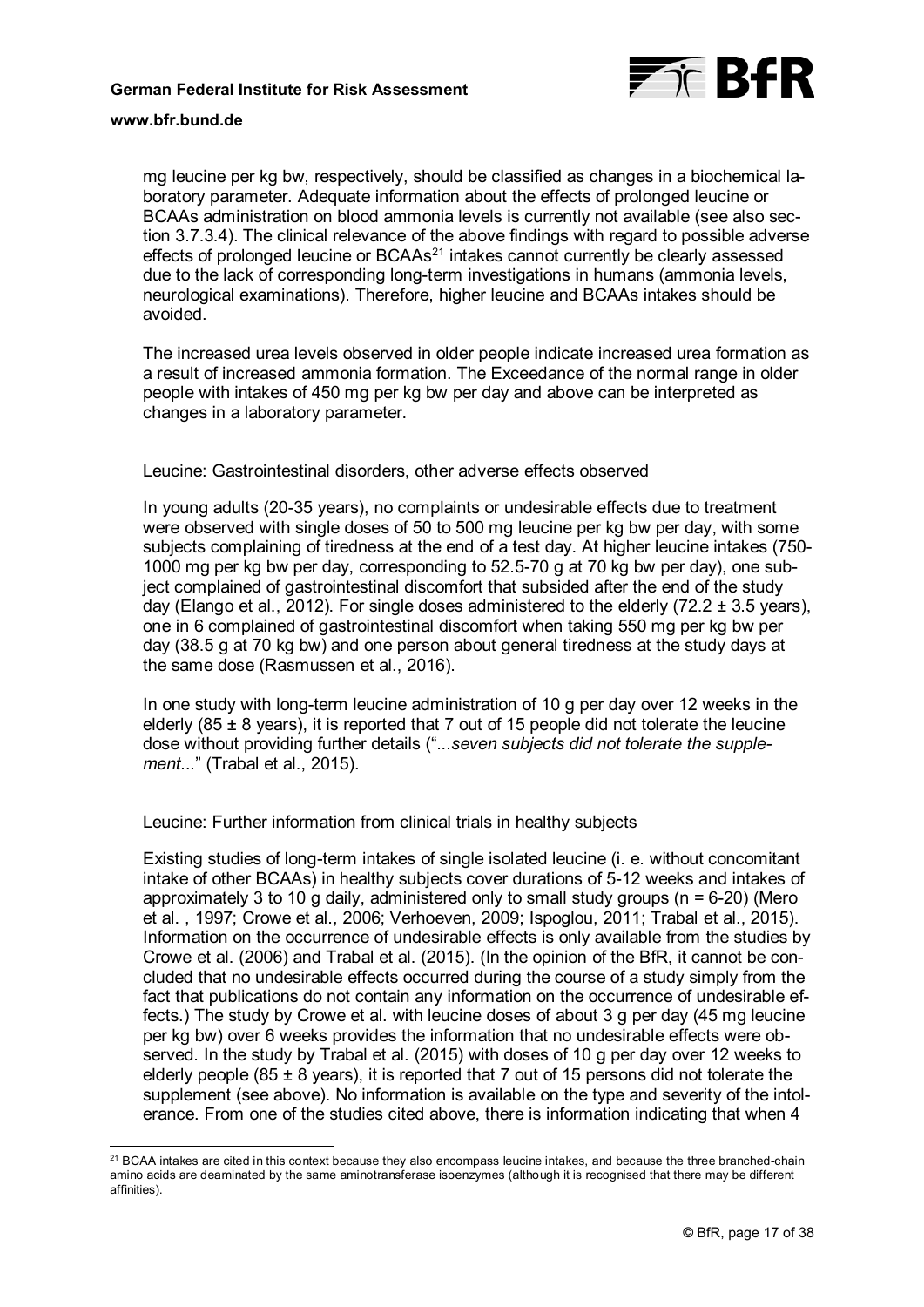

g of leucine were administered per day for 12 weeks, all examined laboratory parameters were within normal ranges, however no detailed information on this is provided (Ispoglou, 2011).

A short 14-day study with middle-aged subjects  $(52 \pm 1 \text{ years})$  provides general information indicating that when 180 mg leucine were administered per kg bw per day (= 12.6 g per day at 70 kg bw) no undesirable effects were associated with the study participation (English et al., 2016).

Leucine: Further information from clinical trials in subjects suffering from diseases

From one study with the administration of 7.5 g of leucine to diabetics ( $n = 30$ ) over 6 months there is information that the amino acid was well tolerated and no gastrointestinal symptoms were reported. Changes in glucose control were similar in the verum and placebo groups. Parameters related to the assessment of renal function remained unchanged (serum creatinine levels, 24-hour creatinine clearance). No relevant changes in fasting leucine levels were observed; isoleucine and valine fasting plasma levels were reduced (see above) (Leenders et al., 2011).

Leucine: Summary of human studies

Overall, very few human studies are available that contain relevant information for the risk assessment of isolated leucine intake.

Interactions of leucine doses with plasma levels (i.e. statistically significant reductions in levels) of the two branched-chain amino acids isoleucine and valine were observed with single doses in one study with 2 g leucine and in several studies with around 10 g per day (Swendseid et al., 1965, Elango et al., 2012; Rasmussen et al., 2016). With repeated doses, reductions in the levels of valine and/or valine and isoleucine were observed when 7.5 g of leucine were administered per day (Verhoeven et al., 2009; Leenders et al., 2011). No significant changes were observed with repeated daily doses of 45 mg leucine per kg bw (3.15 g at 70 kg bw) (Crowe et al., 2006).

With single doses of leucine, undesirable increases in ammonia levels that exceeded the normal range (normal range: < 35 µmol per L) were observed in young adults from 500 mg per kg bw and in elderly people from 550 mg per kg bw (corresponding to 37.0 or 38.5 g at 70 kg bw) (Elango et al., 2012; Rasmussen et al., 2016). Due to the different leucine doses that were gradually increased in both studies (see above), these two studies resulted in a NOAEL of 250 mg per kg bw based on this endpoint (Elango et al., 2012; young people) and of 450 mg per kg bw (Rasmussen et al., 2016, elderly). In older people, the blood urea level was above the specified normal range (2.9-7.5 mmol per L) from intakes of 450 mg per kg bw. A NOAEL of 350 mg per kg bw can be identified with regard to this endpoint (Rasmussen et al., 2016). There is no relevant information on the effects of longer-term higher isolated leucine doses on blood ammonia levels or urea levels (the publication by Ispoglou et al. (2011) only contains the general statement that when 4 g leucine were administered per day, all laboratory parameters examined were within normal ranges).

Adverse gastrointestinal effects were reported with single doses of 550 mg per kg bw and 750-1000 mg per kg bw (38.5 and 52.5-70 g with 70 kg bw) (Elango et al., 2012; Rasmussen et al., 2016). It should be noted here that the doses were only administered on one day and also only to small groups ( $n = 5$  or 6). The relevance and validity of the findings of Trabal et al. (2015) (Indication that 7 out of 15 elderly people (85  $\pm$  8 years)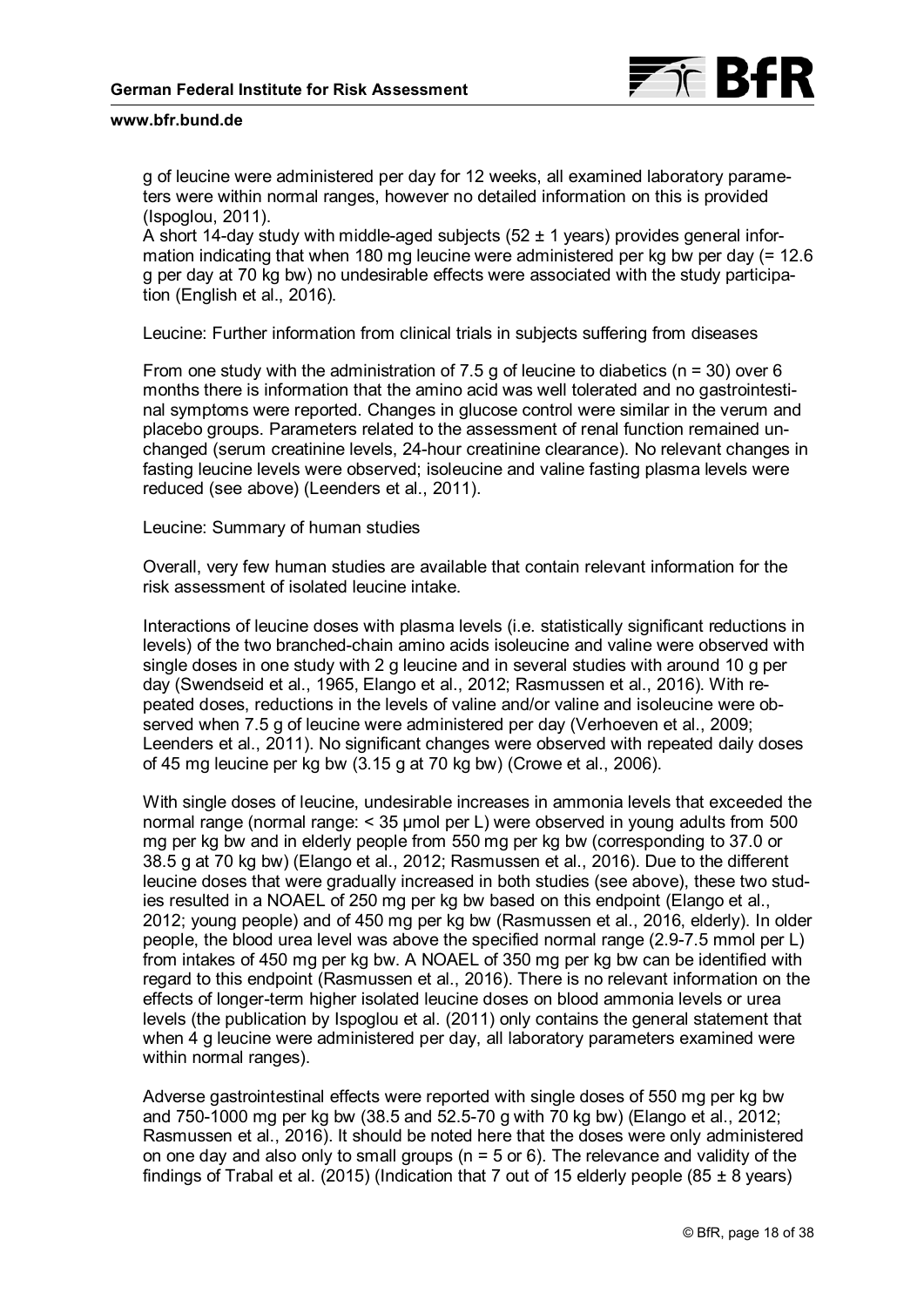

did not tolerate intakes of 10 g leucine) are questionable due to the lack of detailed information, the advanced age of the group of people examined and the singularity of the findings.

### **3.7.3.2 Isoleucine**

Isoleucine: Effects on plasma levels of branched-chain and other amino acids

Intakes of 2 g of isoleucine showed no statistically significant effects on the levels of the other two branched-chain amino acids or on the methionine, phenylalanine / tyrosine and threonine levels (Swendseid et al., 1965).

Isoleucine: Gastrointestinal disorders and other observed adverse effects

Guttuso et al. (2008) administered 5 g isoleucine per day ( $n = 50$ ) or placebo ( $n = 50$ ) over a period of 12 weeks to postmenopausal women who suffered from hot flashes. In a second study phase, both groups were divided into 2 groups, which received either 5 g valine (n = 46) or 2.5 g valine plus 2.5 g isoleucine per day over 10 weeks (n = 40). Furthermore, all patients received a preparation with various water-soluble vitamins.

In phase 1, with the administration of 5 g of isoleucine per day, 5 women in the verum group terminated the study prematurely due to undesirable effects (herpes zooster and oedema, arthralgia, stroke, infection, nausea) compared to just one in the placebo group (high blood pressure). The authors point out that the person who had the stroke had previously had high blood pressure. The most common undesirable effect was nausea (4 people with isoleucine versus 2 with placebo), next to the occurrence of oedema (not uncommon in this group of persons; 3 persons with isoleucine versus 2 with placebo). The relevance of the somewhat increased incidence of nausea for the derivation of upper intake levels is questionable due to the high "background noise" of this undesirable effect, the small difference between the verum and placebo group and the presence of such a finding from only one study to date. However, the finding is to be interpreted as the first indication of a possible occurrence of such undesirable effects, which still requires further confirmation.

In phase 2, with 5 g of valine or 2.5 g of valine + 2.5 g of isoleucine per day, 2 women terminated the study prematurely due to muscle pain and oedema (one from each study group). As this study phase does not include a placebo group and only the dropouts are detailed without any information regarding the occurrence of undesirable effects, the data cannot be interpreted with regard to the occurrence of undesirable effects.

Isoleucine: More information from human studies

Information on isoleucine from one study with administration of single doses by gastric tube indicates that doses of 5 or 10 g were tolerated without the occurrence of undesirable effects (Ullrich et al., 2016).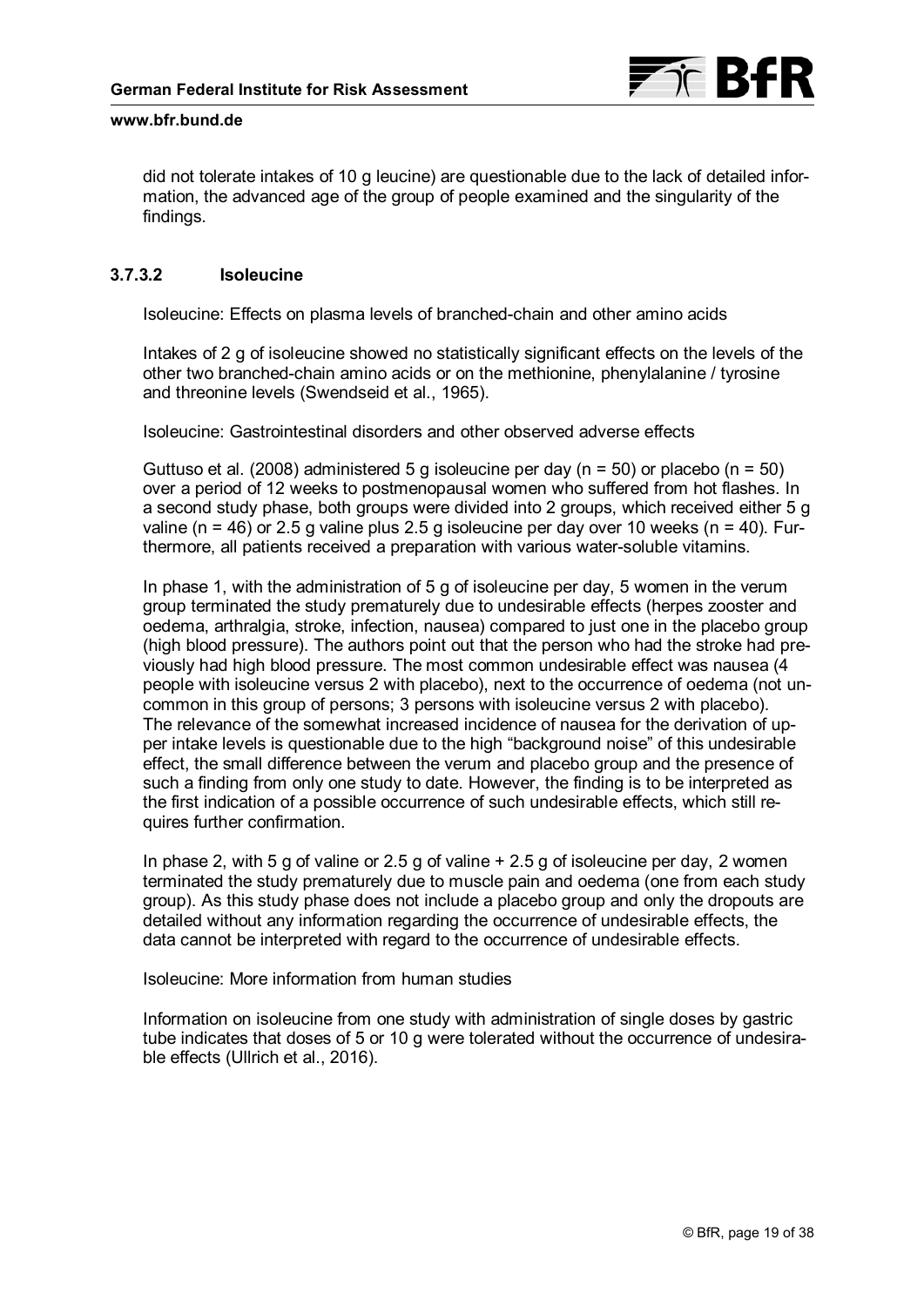

<span id="page-19-0"></span>Overall, hardly any human studies are available with administration of isolated isoleucine doses that can be used for a risk assessment of this amino acid.

### **3.7.3.3 Valine**

Valine: Effects on plasma levels of branched-chain and other amino acids

No statistically significant effects on the leucine and isoleucine levels or on the methionine, phenylalanine / tyrosine and threonine levels were observed with the administration of 2 g valine (Swendseid et al., 1965). With single doses of 62.5 mg valine per kg bw (approx.4.4 g at 70 kg bw), reduced leucine and isoleucine levels were recorded 3 hours after ingestion (Schauder et al., 1984). No information is available on the effects of prolonged isolated valine administration on the levels of the other two amino acids or on the levels of the other amino acids mentioned.

Valine: More information from human studies

From one study, there is information that single doses of 30 g of valine did not lead to increased nausea (no further details on other undesirable effects). In individuals with depression who were symptom-free under medication, some cases of slight deterioration in mood were observed when a single dose of 30 g valine was given (Williamson, 1995). To what extent interactions with the tryptophan or serotonin metabolism may play a role here (e.g. via an antagonism at the blood-brain barrier) is currently unclear.

The findings from the study by Guttuso et al. (2008) with intakes of 5 g valine or 2.5 g valine + 2.5 g isoleucine per day cannot be interpreted with regard to the occurrence of undesirable effects.

Overall, hardly any human studies are available with administration of isolated valine doses that can be used for a risk assessment of this amino acid.

### **3.7.3.4 BCAAs (combined administration of leucine, isoleucine and valine)**

BCAAs: Effects on plasma levels of other amino acids

In the case of combined single doses of the three branched-chain amino acids in a totalling 5 g, the plasma levels of the aromatic amino acids (phenylalanine, tyrosine, tryptophan) and of methionine were significantly reduced after 3 hours (Zhang et al., 2011). In another study, with single doses of 10, 30 or 60 g BCAAs (4 parts leucine, 3 parts isoleucine, 3 parts valine) marked dose-dependent reductions in tryptophan, phenylalanine and tyrosine plasma levels were observed 5 hours after ingestion (by 45-63% with 10 g BCCAs; 60-85% with 60 g BCAAs) (Gijsman et al., 2002). However, due to the six-hour period without food intake and because no placebo controls were carried out, it remains unclear to what extent the observed reductions can be attributed solely to the BCAA intake or to fasting as well. However, the dose-dependent reductions suggest effects due to the BCAA administration. The extent to which this applies to the lowest intake already (10 g BCAA), cannot be estimated due to the lack of a placebo control. It is also currently unclear to what extent the observed level reductions are to be attributed to the administration of leucine or to the combined administration of the three branched-chain amino acids.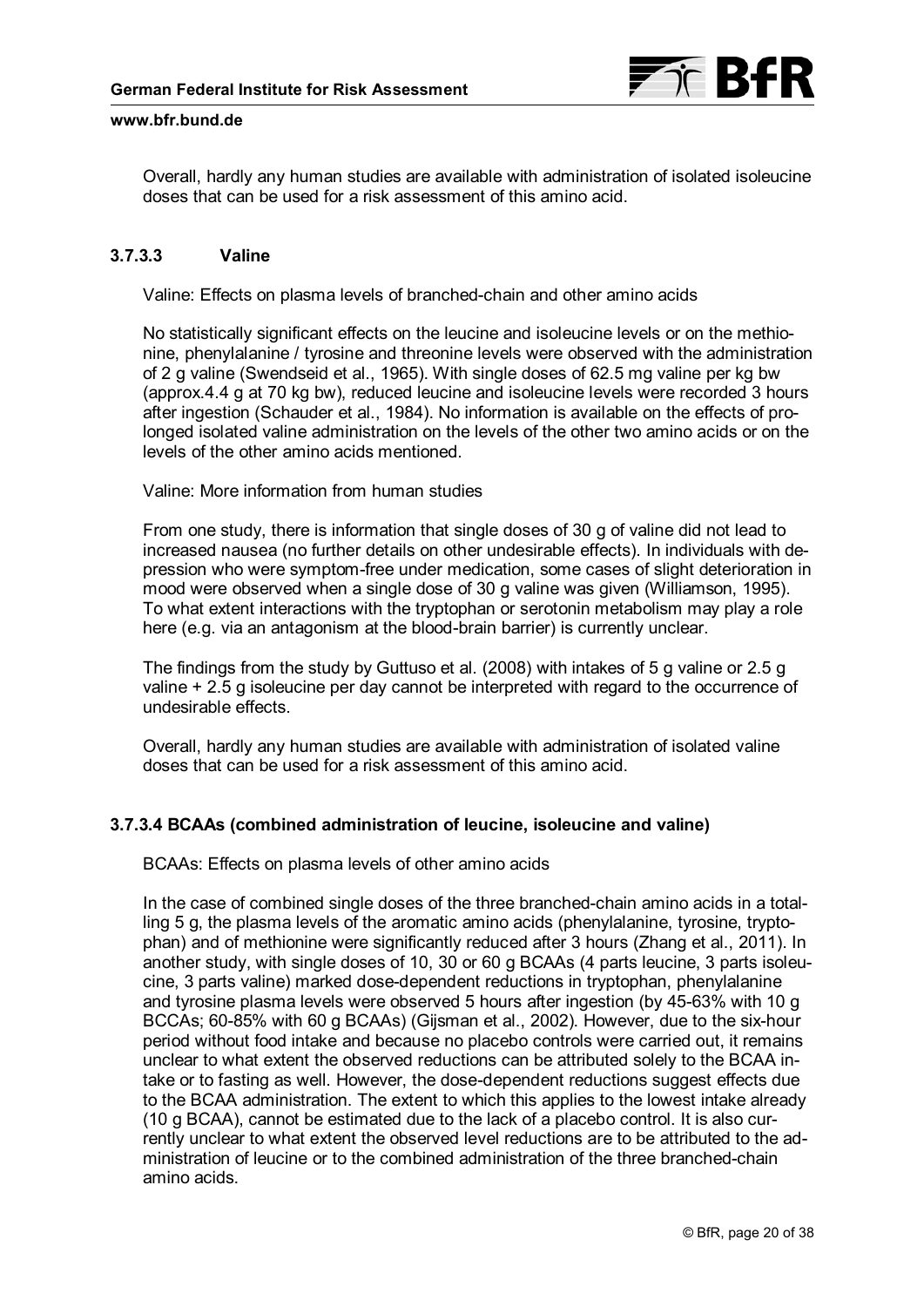

The above facts relate to administration of single BCAA doses. The health relevance of the observed interaction with plasma levels of aromatic amino acids is currently unclear. There are currently no relevant studies on the effects of long-term BCAA intakes on plasma levels of aromatic amino acids and on the question of whether these are associated with clinically tangible undesirable effects. It is discussed that BCAA administrations via a change in the plasma ratio of the BCAAs to the aromatic amino acids (phenylalanine, tyrosine and tryptophan) brings about a competitive inhibition of the transport of the aromatic amino acids at the blood-brain barrier and thus could affect serotonin or catecholamine synthesis in the brain which is based on these amino acids (Fernstrom, 2005; Blomstrand, 2006). To what extent this is associated with positive or negative effects, possibly in a dose-dependent manner, is currently unclear.

### BCAAs: Increase in blood ammonia levels

Inconsistent information is available regarding the combined administration of the three branched-chain amino acids and their effects on ammonia levels. In addition, information on this is currently only available from studies in which higher amounts of BCAAs have been used. Tandan et al. (1996) observed an increase in serum ammonia levels of twice or more in 2 out of 29 patients with amyotrophic lateral sclerosis (ALS) who were given 26.4 g BCAAs per day for 6 months (no increase indicated in placebo group; increase in one out of 30 patients in a parallel group receiving 4 g threonine  $+$  160 mg vitamin B<sub>6</sub> per day). However, at the start of the study, 6 out of 32 persons in the placebo group, 10 out of 31 in the BCAA group and 8 out of 32 in the threonine/vitamin  $B_6$  group had elevated ammonia levels. This and the lack of detailed information on the extent of the individual ammonia levels limit the informative value of this study. In another study performed with ALS patients ( $n = 11$ ) and with the same intake (26.4 g BCAAs or 12 g leucine, 8 g isoleucine, 6.4 g valine per day, respectively, divided into 4 equal doses) over 12 months, no significant differences in plasma ammonia levels between placebo ( $n = 11$ ) and the small intervention group were observed. The informative value of these findings is limited because during the course of the study no attention was paid to the timespan between BCAAs intakes and blood sampling and/or the finding in individual persons could be blurred through the group comparison since corresponding detailed information is not available. However, the authors stated that in examinations at the start of the study, temporarily elevated ammonia levels were recorded one and two hours after oral BCAAs administration (Plaitakis et al., 1988). In a publication by Scarna et al. (2003), results from another study by the same author were cited, according to which increased plasma ammonia levels were observed over a period of 6 hours after administration of 60 g BCAAs (average maximum increase: 52 µmol/L; the authors consider plasma levels of  $\geq 80$ μmol/L to be critical to health).

Overall, there are first indications that in occasional cases significant increases in ammonia levels could occur with daily intakes of 26 g BCAAs over several days. However, there is considerable scientific uncertainty in this regard due to the scarce information available and inconsistent findings that are limited in their scientific significance. Information on increases in ammonia levels after BCAAs administration has so far only been available from studies with persons who suffered from amyotrophic lateral sclerosis; however, the increases observed there are in line with the findings after higher doses of leucine in otherwise healthy people (Elango et al., 2012; Rasmussen et al., 2016). Due to the lack of data, it is currently unclear whether and to what extent relevant increases in ammonia levels can occur with intakes below the BCAAs intakes mentioned above.

Intensive physical exertion is associated with (temporary) increases in blood ammonia levels. In these cases, in addition to the metabolic processes mentioned above (chapter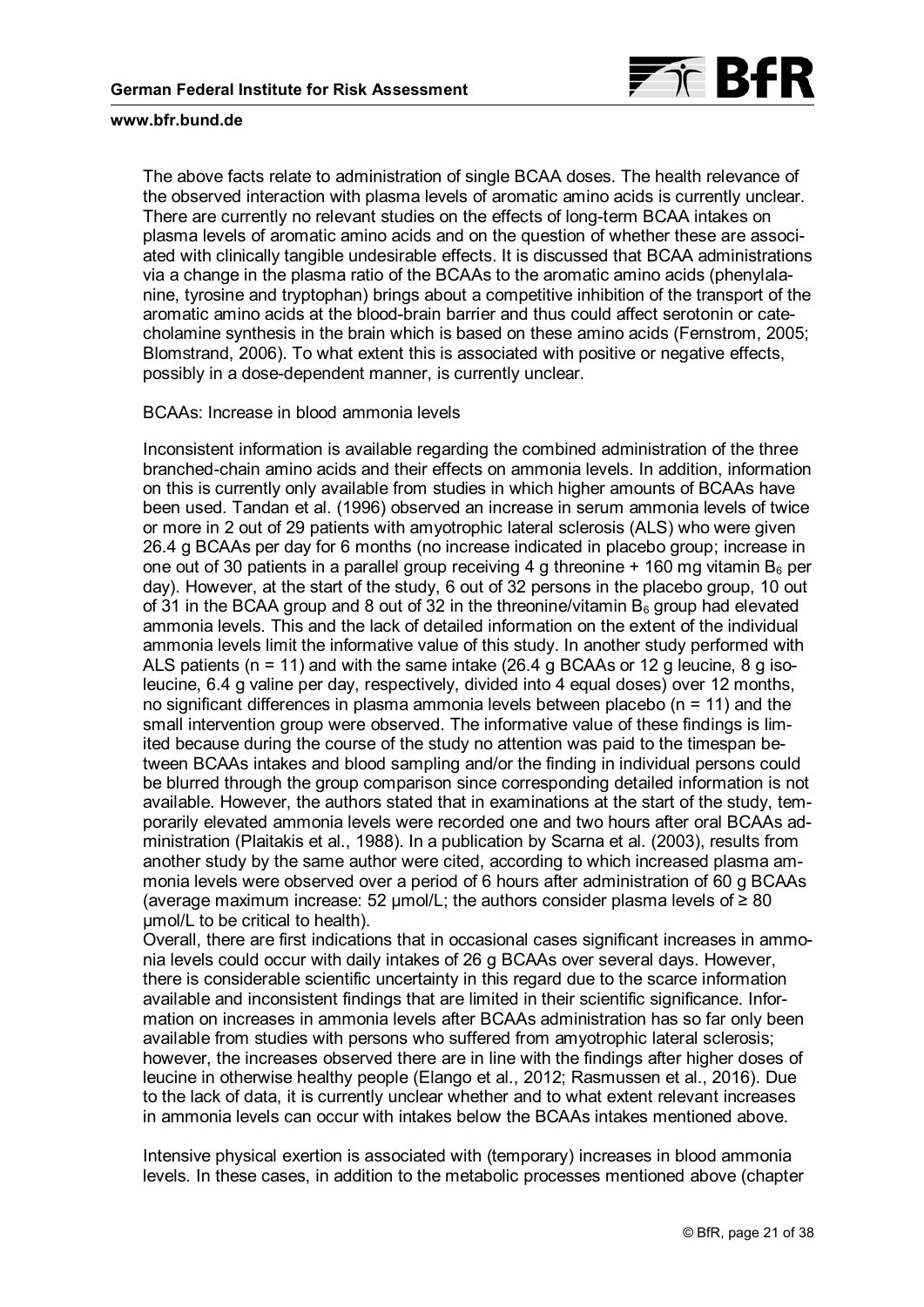

[3.7.3.1\)](#page-13-1), ammonia is formed by deamination of adenosine monophosphate (Yuan and Chan, 2000). In various studies, synergistic effects on ammonia blood levels were observed with single doses of about 5-23 g BCAAs and intense physical exertion, i.e. the temporary increases in plasma ammonia levels due to sport activities were increased by BCAA administration (e.g. after administration of 7.8 g BCAA and about 2 hours intensive cycling to 157 µmol/L compared to 105 µmol/L with cycling and placebo administration; van Hall et al., 1995) (van Hall et al., 1995; MacLean and Graham, 1993; Madsen et al., 1996). However, the health relevance of these sports-specific findings is currently unclear.

BCAA: Gastrointestinal disorders, other adverse effects observed

Administration of 10, 30 and 60 g BCAA (4 parts leucine, 3 parts isoleucine, 3 parts valine) to healthy persons ( $n = 12$ ) was well tolerated according to the authors. With a dose of 30 g BCAA, one subject experienced mild gastrointestinal disorder 12-36 hours after ingestion, which, according to the authors, were probably not due to the amino acid intake (Gijsman et al., 2002). At high doses of 60 g BCAA per day (24 g leucine, 18 g isoleucine, 18 g valine) for 7 days in patients suffering from mania ( $n = 13$ ), one patient each terminated the study prematurely due to nausea or tiredness, respectively (Scarna et al., 2003). In elderly people who were on dialysis and in a malnourished condition, transient diarrhoea was observed on 2 days in one out of 28 people with 12 g of BCAAs over 6 months (Hiroshige et al., 2001).

BCAAs: Further information from clinical trials in healthy subjects

In the case of combined administration of the three branched-chain amino acids to healthy adults, studies with a longer duration only include study periods of 14 to 63 days. The supplied intakes were mostly between 10-15 g BCAAs per day and ranged from 6 g per day up to 20 g per day (BCAAs administration over 42 days) or approx. 63 g per day<sup>[22](#page-21-0)</sup> (BCAAs administration over 19 days) in one study. The study groups were small with group sizes of ≤ 12, whereby one study with 6 g BCAAs doses per day included 24 subjects (Schena et al., 1992; Freyssenet et al., 1996; Mourier et al., 1997; Bassit et al., 2000; 2002; Coombes and McNaughton, 2000<sup>[23](#page-21-1)</sup>; De Palo et al., 2001; De Lorenzo et al., 2003; Tang, 2006; Trappe et al., 2007; Ra et al., 2013; Dudgeon et al., 2016). Overall, none of these studies provide relevant information on the occurrence of undesirable effects or on safety-related laboratory tests $^{24}$  $^{24}$  $^{24}$ .

BCAAs: Further information from clinical trials in subjects suffering from diseases

No information on the occurrence of undesirable effects is available from a study involving intake of 10 g of BCAAs per day for 3 months by subjects suffering from heart failure (Pineda-Juarez et al., 2016).

When the branched-chain amino acids were administered at 26.4 g of BCAAs per day (12 g leucine, 8 g isoleucine, 6.4 g valine) for 6 months to patients with amyotrophic lateral sclerosis (ALS), it was indicated that the amino acids were well tolerated. The fre-

<sup>-</sup> $22$  0.9 g BCAAs per kg bw, corresponding to 63 g BCAA at 70 kg bw.

<span id="page-21-1"></span><span id="page-21-0"></span> $^{23}$  In this study, 12 g of BCAA were administered daily, but on the 7<sup>th</sup> study day additional BCAA doses with a total of 52 g BCAA per day were administered.

<span id="page-21-2"></span><sup>&</sup>lt;sup>24</sup> The information from the study by Schena et al. (1992) on BCAA intake during an Andean trekking tour cannot really be interpreted due to the limited information (only relating to undesirable gastrointestinal effects) and the relatively frequent occurrence of acute altitude sickness with nausea and vomiting.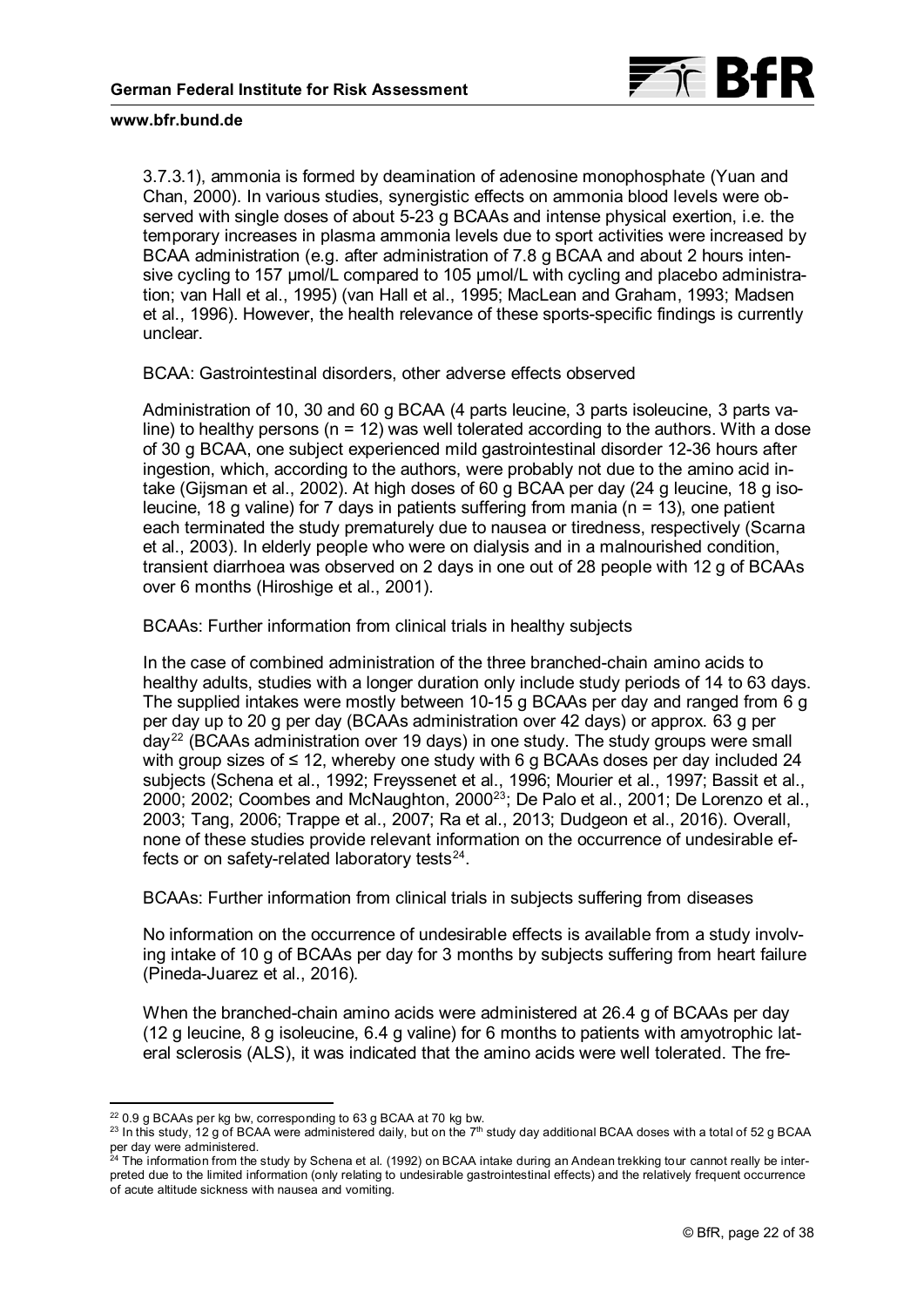

quency of non-specific adverse effects (headache, gastrointestinal upset, anorexia, abdominal pain, constipation, insomnia, etc.) was higher in the placebo group (5 patients out of 32) than with BCAAs administration (2 patients out of 31). One patient in the BCAA group terminated the study prematurely due to the occurrence of gout. Observed effects on the ammonia blood level have already been described above. It is reported that no other adverse effects on haematological or biochemical parameters were observed, but no detailed information is provided in this regard. However, the study raised questions regarding a possible functional deterioration of the disease state of this patient group when BCAA was administered (Tandan et al., 1996). Another study with ALS patients ( $n_{BCAAS}$  = 61) with a similar dose (24 g of BCAAs per day or, 12 g leucine, 6 g isoleucine, 6 g valine per day, respectively) and planned duration of one year was terminated prematurely due to increased mortality in the BCAA group and no discernible benefit. In almost all cases, deterioration in respiratory function was the cause of death. Such deterioration is a known cause of mortality in ALS patients (*The Italian ALS Study Group*, 1993). These study results are therefore not transferable to healthy people.

There are several clinical studies that investigated combined doses of branched-chain amino acids in people with liver cirrhosis or other severe liver diseases, including among others, studies in which BCAAs doses were administered over longer periods of 1-4 years (e.g. Marchesini et al., 2003; Muto et al., 2005; Kobayashi et al., 2008; Habu et al., 2009; Yoshiji et al., 2012; Kawaguchi et al., 2014).

For example, Muto et al. (2005) reported that with administration of 12 g of BCAAs per day (5.71 g leucine, 2.85 g isoleucine, 3.43 g valine) to patients with liver cirrhosis over a median treatment period of 445 days in 38 of 317 patients undesirable effects were observed that mainly included gastrointestinal complaints such as abdominal distention, diarrhoea or constipation. However, no information is available on the occurrence of undesirable effects in the control group that received no additional BCAAs doses. The overall incidence of serious sequelae of liver diseases (deaths, rupture of varices, liver cancer, liver failure) was lower in the BCAAs group than in the placebo group. Another study reported that when 14.4 g of BCAAs per day (7.2 g leucine, 3.6 g isoleucine, 3.6 g valine) were administered to cirrhosis patients over 12 months, nausea, gastrointestinal discomfort, and diarrhoea were the most common reasons for "non-compliance", with no (statistically significant) difference between the verum (4 out of 59 patients) and the two control groups (2 out of 56 and 2 out of 59 patients) (Marchesini et al., 2003). Due to the severe metabolic disturbances associated with the underlying disease, the relevance of the undesirable effects observed in this patient group is questionable for the general population.

#### BCAAs: Summary of human studies

There are very few human studies that contain relevant information for the risk assessment of a combined intake of the three branched-chain amino acids.

With single doses of 5-60 g BCAAs, effects on the plasma levels of aromatic amino acids (phenylalanine, tyrosine, tryptophan) were observed (Zhang et al., 2011; Gijsman et al., 2002). The health relevance of the interaction with plasma levels of aromatic amino acids observed after single BCAAs doses is currently unclear. There is currently no relevant information available on the effects of long-term isolated BCAAs doses on plasma levels of aromatic amino acids or other amino acids and on the question of whether they have any undesirable clinical effects.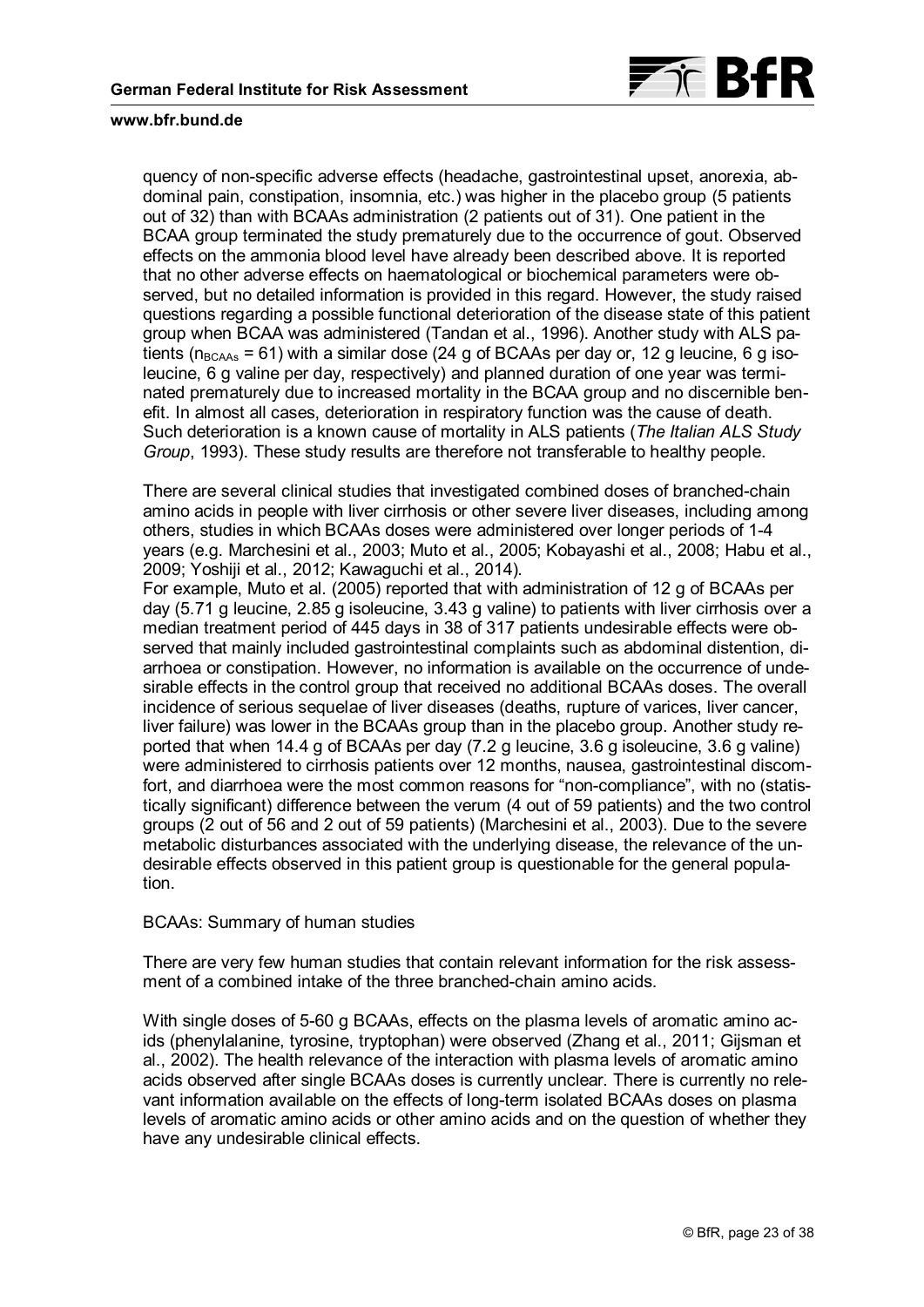

Twofold or higher increases in serum ammonia levels were recorded in a study with ALS patients in individual study participants with long-term doses of 26.4 g of BCAAs per day (Tandan et al., 1996). No information is currently available on the effects of lower BCAAs intakes on blood ammonia levels. It is noted that considerable scientific uncertainties regarding this undesirable effect (increases in the serum ammonia level) exist in relation to intake of BCAAs, due to the scarce information available and inconsistent findings that are limited in their scientific significance. However, the available findings provide indications on possible health risks associated with higher isolated BCAA intakes.

With doses of 60 g BCAA per day, the occurrence of nausea or tiredness was reported in one each out of 13 persons (Scarna et al., 2003). Adequate studies on the occurrence of nausea even with lower BCAA intakes are currently not available.

### **3.7.4 Children and adolescents**

In children who suffered from Duchenne muscular dystrophy (median: 9.8 years) receiving 200 mg leucine per kg bw over 12 months, the most common undesirable effects were gastrointestinal effects, such as decreased appetite, anorexia, nausea and stomach discomfort, displaying equal incidences in the verum and placebo groups. According to the authors, laboratory analyses (blood count, BUN, creatinine, uric acid, aspartate aminotransferase, alanine aminotransferase, lactate dehydrogenase, alkaline phosphatase, total protein, blood sugar) showed no other deviations than those attributable to dystrophy. No detailed information is available on this (Mendell et al., 1984).

High doses of BCAAs were used in children and adolescents who suffered from phenylketone-uria (500 mg BCAAs per kg bw per day) or tardive dyskinesia (222 mg BCAAs per kg bw per day) (Berry et al., 1990; Richardson et al., 2004). However, due to the existing serious underlying diseases, these publications are not suitable for risk assessments of isolated BCAAs intake in children and adolescents.

Overall, there are no adequate studies in children and adolescents to assess the health risks of isolated intakes of branched-chain amino acids, individually or in combination.

### **3.7.5 Pregnant and breastfeeding women**

Adequate studies to assess health risks of isolated intakes of branched-chain amino acids, as single BCAA or combination of BCAAs, in regard to pregnant and breastfeeding women could not be identified.

### **3.7.6 Congenital metabolic diseases**

Maple syrup urine disease is a hereditary metabolic disorder affecting the breakdown of the branched-chain amino acids valine, leucine and isoleucine and is associated with very high BCAAs plasma levels, especially leucine plasma levels. It is associated with mental retardation and can even lead to premature death. However, information on this disease does not provide any useful data for assessing the health risks of oral BCAA intakes in healthy individuals (FNB, 2002/2005). The same applies to idiopathic leucine-induced hypoglycemia, a disease that is also associated with mental retardation and neurological disorders (Snyder and Robinson, 1967; Bicknell and Crome, 1969).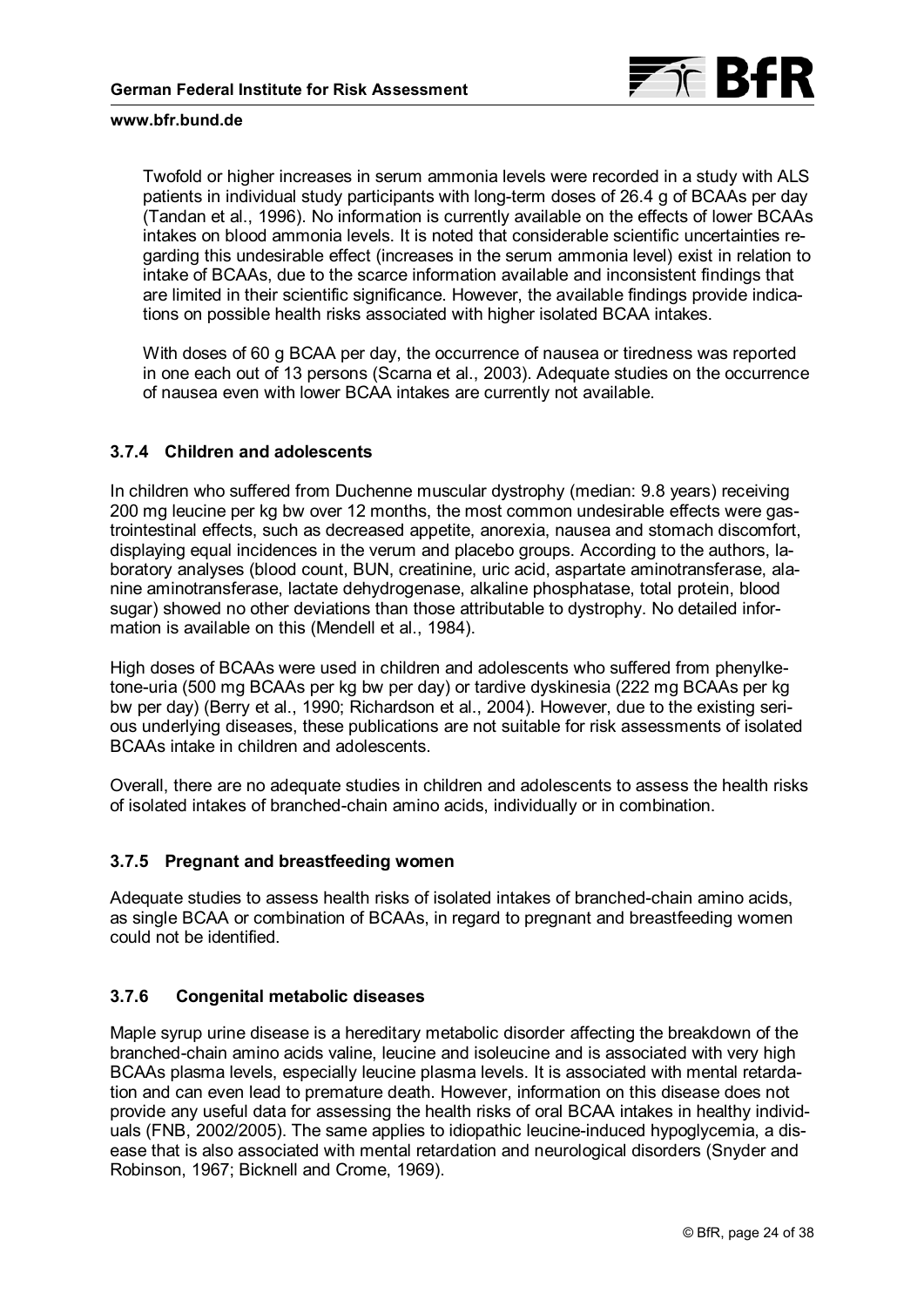

### **3.8 Risk characterisation**

When assessing the health risks of isolated leucine, isoleucine and valine intakes, as single BCAA or in combination of BCAAs, considerable scientific uncertainties exist due to insufficient data. Adequate studies on the effects of prolonged, isolated intakes in healthy people are not available. Existing studies with healthy people include only a small number of subjects, usually only for a period of a few weeks, and often contain no meaningful information on the occurrence of undesirable effects. However, from the available scientific studies there are indications of possible health risks from higher intakes of branched-chain amino acids, as single BCAA or combination of BCAAs, which currently primarily concern undesirable changes in laboratory parameters (see below). Due to the insufficient scientific data, questions also arise as to whether and to what extent there are undetected health risks associated with high leucine, isoleucine, valine intakes, either as single BCAA or combination of BCAAs.

The following points are important for the risk assessment of the branched-chain amino acids:

### **3.8.1 Leucine**

- In an animal study on sub-chronic toxicity (13 weeks), the highest intake level administered via the feed, i.e. 5 % leucine, was identified as the NOAEL, corresponding to an intake of 3.33 g per kg bw per day for male and 3.84 g per kg bw per day for female animals.
- Reductions in valine and isoleucine levels were observed with single doses of 2 g leucine. With doses given for several days, reductions in the valine and to a lesser extent the isoleucine fasting plasma levels were recorded when 7.5 g leucine was administered per day, whereas this was not the case with doses of approximately 3.2 g leucine per day (Swendseid et al., 1965; Verhoeven et al., 2009; Leenders et al., 2011, Crowe et al., 2006). The clinical relevance of the observed interactions cannot currently be conclusively assessed, but the interactions (as well as the interactions observed with valine administration) suggest that branched-chain amino acids should not be used as single BCAA but as combination of all three BCAAs<sup>[25](#page-24-0)</sup>.
- In two human studies, increases in blood ammonia levels beyond the normal range were observed with doses at 500 mg per kg bw (young adults) and 550 mg per kg bw (older people). For this endpoint, a NOAEL of 250 or 450 mg per kg bw (17.5 or 31.5 g at 70 kg bw) was identified from these studies due to the different incremental daily amounts of leucine administered. In addition, in the elderly, the normal range of blood urea level was exceeded when

the leucine dose was 450 mg/kg bw and above. A NOAEL of 350 mg per kg bw (24.5 g at 70 kg bw) was identified for this endpoint. It must be conceded that the subjects' urea levels were already close to the upper limit of the normal range before the start of the study. Nonetheless, the increase in this level and in particular the increase in

<span id="page-24-0"></span><sup>-</sup>25 The proportions of the three branched-chain amino acids can orient themselves by the ratios of the three amino acids that result from the guidance values derived for leucine, isoleucine and valine (see below) or from the recommended intake for leucine, isoleucine and valine derived by WHO (2007) or the American FNB (2002/2005).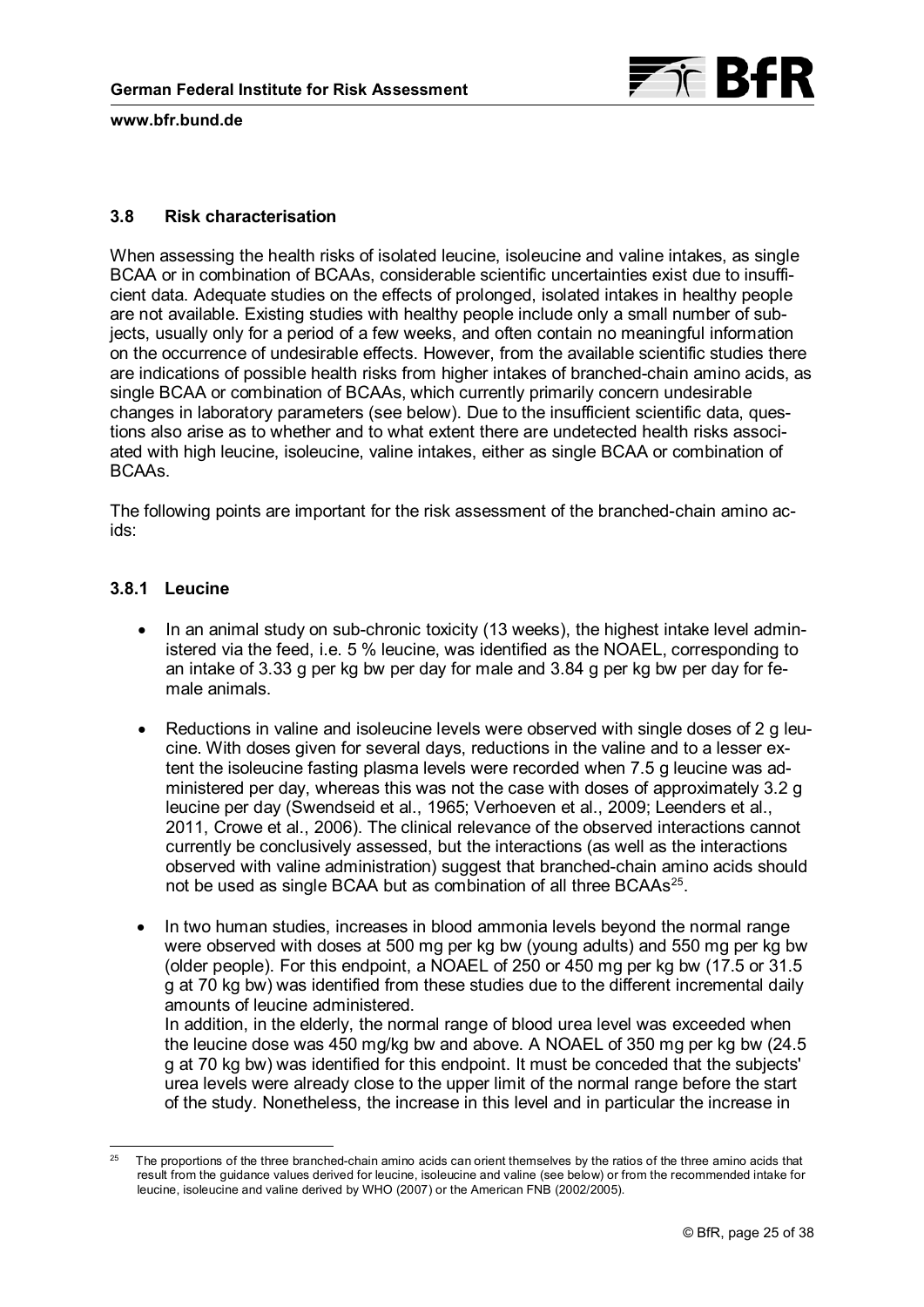

the ammonia level illustrate an increased flooding of  $NH<sub>3</sub>$  as a result of the metabolisation of leucine.

The clinical relevance of these findings, primarily the increase in ammonia levels beyond the normal range, is difficult to assess, especially since the leucine doses in both studies were only given over one day, and corresponding investigations in otherwise healthy subjects on the effects of higher leucine doses given over a longer period of time on ammonia levels are not available, nor are there investigations on clinical effects that may be associated with increased ammonia levels (e.g. of neurological nature). In addition, the findings were only collected from small groups ( $n = 5$  or 6). In congenital metabolic disorders of the urea cycle or in liver diseases, greatly increased blood ammonia levels are regarded as a major cause of brain damage that can occur in these diseases (although in liver diseases other endogenously formed substances can also have toxic effects) (Häberle and Koch, 2004; Filipo and Butterworth, 2002). Apart from normal ranges for blood ammonia levels (which can vary between individual laboratories), there are hardly any generally accepted ammonia levels that should not be exceeded in the long term to protect human health. Overall, exceeding the normal range of blood ammonia is to be regarded as an undesirable health effect. Therefore, higher leucine intake should be avoided.

• Adverse gastrointestinal effects were reported by one in six subjects with single doses of 550 mg leucine per kg bw and by one in five subjects with single doses of 750-1000 mg per kg bw (38.5 and 52.5-70 g with 70 kg bw) (Elango et al., 2012; Rasmussen et al., 2016). A NOAEL of 450 mg per kg bw (31.5 g at 70 kg bw) was identified for this endpoint in both studies. However, the scientific uncertainties that result from the fact that the leucine was given only on one day and not over several days and also only to small study groups ( $n = 5$  or 6) must be taken into account.

Overall, the following conclusions can be drawn from the facts presented:

Due to insufficient scientific data and large gaps in knowledge, there are considerable scientific uncertainties in the risk assessment of isolated leucine intakes. From the incomplete scientific data available, there are indications of possible health risks from isolated leucine intakes. Therefore, higher leucine intake should be avoided. However, the data currently available are insufficient to derive the lowest amount of leucine added to foods (indicated as amount per daily portion)), which, if exceeded, is likely to have harmful health effects. The observed exceedance of ammonia blood levels after single leucine doses cannot yet be ascribed the quality of a clinically-relevant harmful health effect. On the other hand, there are no corresponding long-term studies on the effects of higher leucine intakes on ammonia levels and on clinical (neurological) effects that could be associated with increased ammonia levels. Further, there is an overall lack of intervention studies involving longer-term leucine administration in which the occurrence of undesirable effects was adequately investigated and the results in this regard adequately reported.

• In view of the available indications on possible health risks of higher leucine intakes in isolated form, it seems advisable to derive health-based guidance values. The BfR has therefore derived guidance values for tolerable supplemental (additional) daily intakes of isolated leucine, i.e. daily intakes of isolated leucine, which can be ingested in addition to the leucine intake via the normal diet and which, based on the current state of knowledge, are unlikely to pose any risk or may pose only a very low risk of undesirable effects.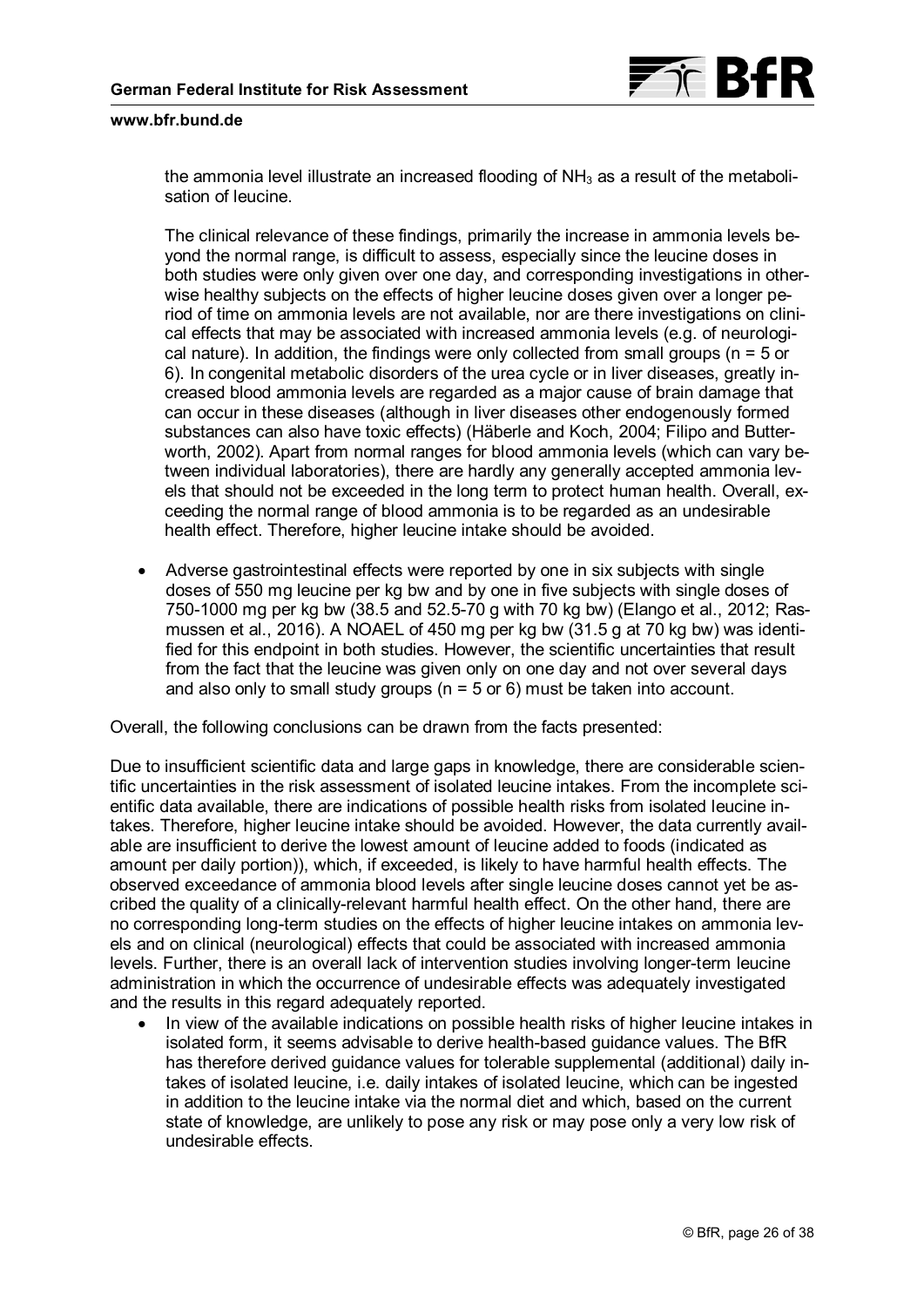

The above-mentioned undesirable effects observed in human studies (exceedance of the normal range of blood ammonia levels, undesirable gastrointestinal effects, interactions with other branched-chain amino acids), as well as other available human studies with leucine, are not suitable for the purpose of deriving such guidance values (among other things because of a lack of long-term studies regarding the above-mentioned undesirable effects, small study groups, open questions about the biological relevance of observed effects with single doses, the lack of information on the occurrence of undesirable effects and the lack of detailed information on laboratory findings in available clinical studies). In view of these circumstances - and this consideration also applies to isoleucine and valine - the available animal studies on the sub-chronic and chronic toxicity of these branched-chain amino acids, taking into account adequate safety factors, currently offer the best scientific basis for deriving a guidance value for tolerable supplemental daily intakes of isolated leucine.

In animal studies on sub-chronic toxicity (13 weeks) a NOAEL of 3.33 g per kg bw per day for male animals was identified for leucine. When deriving an guidance value for the tolerable supplemental daily intake for adults from the NOAEL identified in this study, default values recommended by EFSA (2012) are used largely, i.e.

- i) an uncertainty factor of 2 for the extrapolation from sub-chronic to chronic exposure (an additional uncertainty factor for only sub-chronic exposure appears justified, given the findings for isoleucine, where adverse effects were observed during chronic exposure that were not apparent during sub-chronic exposure),
- ii) an uncertainty factor of 10 to take into account interspecies variability,
- iii) an uncertainty factor of 3.16, rounded down to 3, to take into account interindividual variability (given that these amino acids are essential nutrients, a reduced uncertainty factor seems justified; otherwise normal default value = 10),
- iv) Adult body weight: 70 kg.

Taking these default values into account, an orientation value for a tolerable supplemental daily intake of isolated leucine of 3885 mg leucine[26](#page-26-0) , rounded to 4 g leucine per day can be derived for adults from the above NOAEL (3330 mg per kg bw).

### **3.8.2 Isoleucine**

-

- In animal studies on chronic toxicity (104 weeks), a NOAEL of 925 mg per kg bw was derived.
- There are hardly any human studies available that can be used for the risk assessment of isolated isoleucine doses. In one study with 5 g isoleucine per day, a slight increase in the incidence of nausea compared to the placebo group was observed. However, the relevance of this finding is questionable.

In animal studies on chronic toxicity, testicular damage was observed with high isoleucine intake (1788 mg per kg bw). No corresponding investigations or information are available on this toxicological endpoint from human studies with isolated isoleucine doses.

Overall, due to a lack of data, there are considerable scientific uncertainties in the risk assessment of isolated isoleucine doses.

<span id="page-26-0"></span> $26$  Orientation value for the tolerable supplemental daily intake of isolated leucine = (3330 mg/kg bw per day: (2 x 10 x 3) x 70 kg = 3885 mg/day (at 70 kg bw)).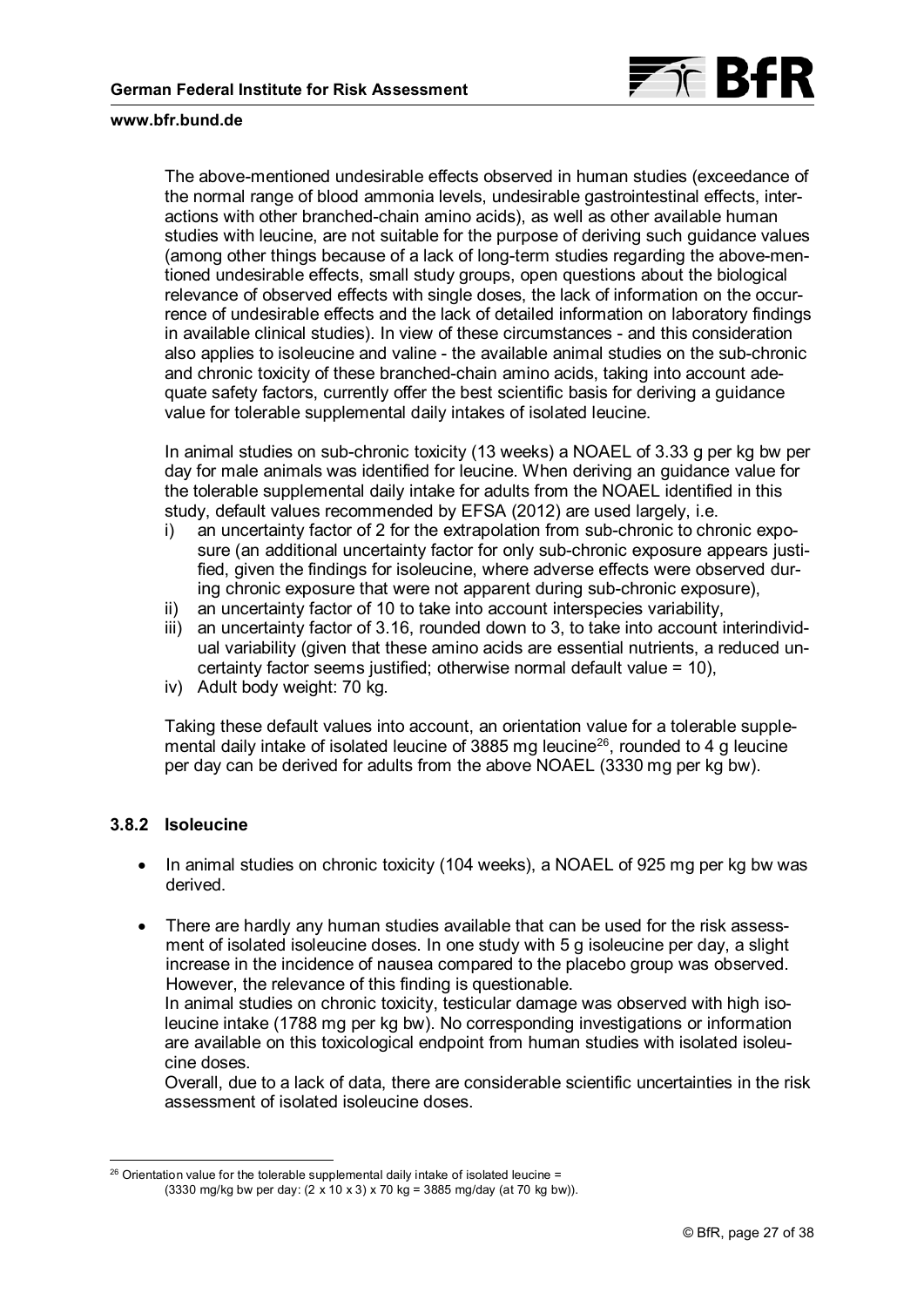

• The data currently available are insufficient to derive the lowest amount of isolated isoleucine added to foods (indicated amount per daily portion), which, if exceeded, is likely to have harmful health effects.

However, the available scientific data indicate potential health risks. Due to the existing uncertainties in the risk assessment of isolated isoleucine intakes, it seems appropriate to derive health-based guidance values for tolerable supplemental daily intakes of isolated isoleucine and to proceed in the same way as for leucine.

Based on the above NOAEL identified in animal studies, a guidance value for the tolerable supplemental daily intake of isolated isoleucine $^{27}$  $^{27}$  $^{27}$  of 2158 mg, rounded to 2.2 g isoleucine/day is derived (uncertainty factor of 10 to take interspecies variability into account; uncertainty factor of 3 to take into account inter-individual variability; uncertainty factor for extrapolation to chronic exposure does not apply, since the NOAEL was identified from an animal study on chronic toxicity).

### **3.8.3 Valine**

- In animal studies on sub-chronic toxicity (13 weeks) a NOAEL of 1.85 g per kg bw per day for female and 1.60 g per kg bw for male animals was identified.
- There are hardly any human studies available that can be used for the risk assessment of isolated valine doses. Interactions with plasma levels of leucine and isoleucine were observed with the intake of 62.5 mg valine per kg bw (approx.4.4 g at 70 kg bw). The relevance of these findings cannot be conclusively assessed, but they suggest that branched-chain amino acids should not be used individually but rather in combination of all BCAAs.

Overall, there is considerable uncertainty in the risk assessment of isolated valine intakes, due to insufficient scientific data in many areas.

• The data currently available are insufficient to derive the lowest amount of isolated valine added to foods (indicated as amount per daily portion), which, if exceeded, is likely to have harmful health effects. Due to the existing considerable uncertainties in the health assessment of isolated

valine intakes, it seems appropriate to derive health-based guidance values for tolerable supplemental daily intakes of isolated valine and to proceed in the same way as for leucine.

Based on the above NOAEL identified in animal studies, a guidance value for the tolerable supplemental daily intake of isolated valine $^{28}$  $^{28}$  $^{28}$  of 1,866 mg, rounded to 2.0 g valine per day for adults, is derived.

### **3.8.4 BCAAs (combined administration of leucine, isoleucine and valine)**

• Adequate animal studies on the sub-chronic or chronic toxicity of combined doses of the three branched-chain amino acids could not be identified.

<span id="page-27-0"></span><sup>-</sup> $27$  Orientation value for the tolerable additional daily intake of isolated isoleucine =

 $(925 \text{ mg/kg})$  bw per day:  $(10 \times 3) \times 70 \text{ kg} = 2158 \text{ mg/day}$  (at 70 kg bw)).

<span id="page-27-1"></span> $28$  Orientation value for the tolerable additional daily intake of isolated Valine = (1600 mg/kg bw per day: (2 x 10 x 3) x 70 kg = 1866 mg/day (at 70 kg bw)).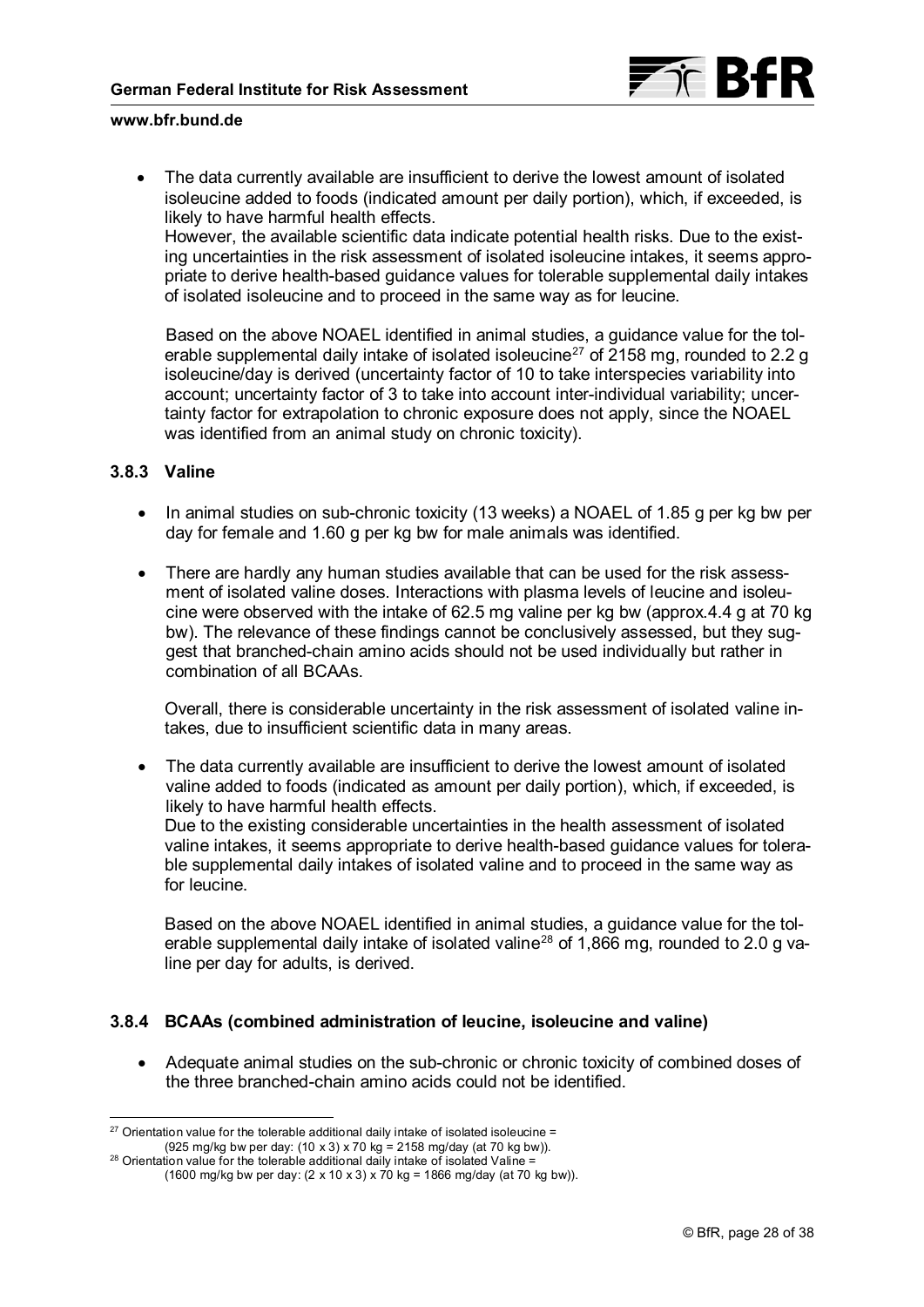

• With single doses of 5-60 g BCAAs in human studies, effects on the plasma levels of aromatic amino acids (phenylalanine, tyrosine, tryptophan) were observed (Zhang et al., 2011; Gijsman et al., 2002). The health relevance of the interaction with plasma levels of aromatic amino acids observed after single doses of combined BCAAs is currently unclear. There is currently no relevant information available on the effects of long-term doses of combined isolated BCAAs on plasma levels of aromatic amino acids or other amino acids, or on the question of whether they are associated with any undesirable clinical effects.

Twofold or higher increases in serum ammonia levels were recorded in a study with ALS patients in individual study participants with long-term doses of 26.4 g BCAAs per day (Tandan et al., 1996). Due to the lack of data, it is currently unclear whether and to what extent relevant increases in ammonia levels can occur with intakes of combined BCAAs below this. With BCAA doses, there is considerable scientific uncertainty regarding the occurrence of this undesirable effect, due to scarce information or due to a lack of detailed information, inconsistent and in their scientific significance limited findings, and the availability of corresponding information only for ALS patients (although NH3 increases were also observed following intake of high leucine doses in healthy people). It must also be conceded that the clinical relevance of such increases cannot currently be assessed conclusively. Based on the available findings, higher intakes of combined isolated BCAAs should nevertheless be avoided as long as there are no adequate human studies in which safety-relevant questions regarding increases of ammonia levels as a result of higher intakes of combined BCAAs have been investigated.

With doses of 60 g BCAAs per day, the occurrence of nausea or tiredness was reported in one each out of 13 persons (Scarna et al., 2003). Adequate studies on the question to what extent the occurrence of nausea may be observed even with lower intakes of combined BCAAs, are currently not available.

Overall, due to insufficient scientific data, there are considerable uncertainties in the risk assessment of isolated BCAA intakes.

• With regard to the isolated, combined addition of the branched-chain amino acids leucine, isoleucine and valine in foods, the currently available scientific data are not sufficient to derive the lowest amount of these three amino acids (indicated as amount per daily portion), which, if exceeded, is likely to have harmful health effects. However, the available scientific data from human studies indicate potential health risks. Due to the existing scientific uncertainties, it seems appropriate to derive health- based guidance values for the tolerable supplemental daily combined intake of the branched-chain amino acids.

The available human studies with BCAA doses are not sufficient to derive an appropriate guidance value and corresponding animal studies on the sub-chronic or chronic toxicity of intakes of combined BCAAs are not available. To derive the guidance value for tolerable supplemental daily intakes of isolated BCAAs, the sum of the guidance values derived for the individual amino acids is used, which corresponds to 8.2 g BCAAs per day (4.0 g leucine, 2.2 g isoleucine and 2.0 g valine).

# **3.8.5 Special groups of people**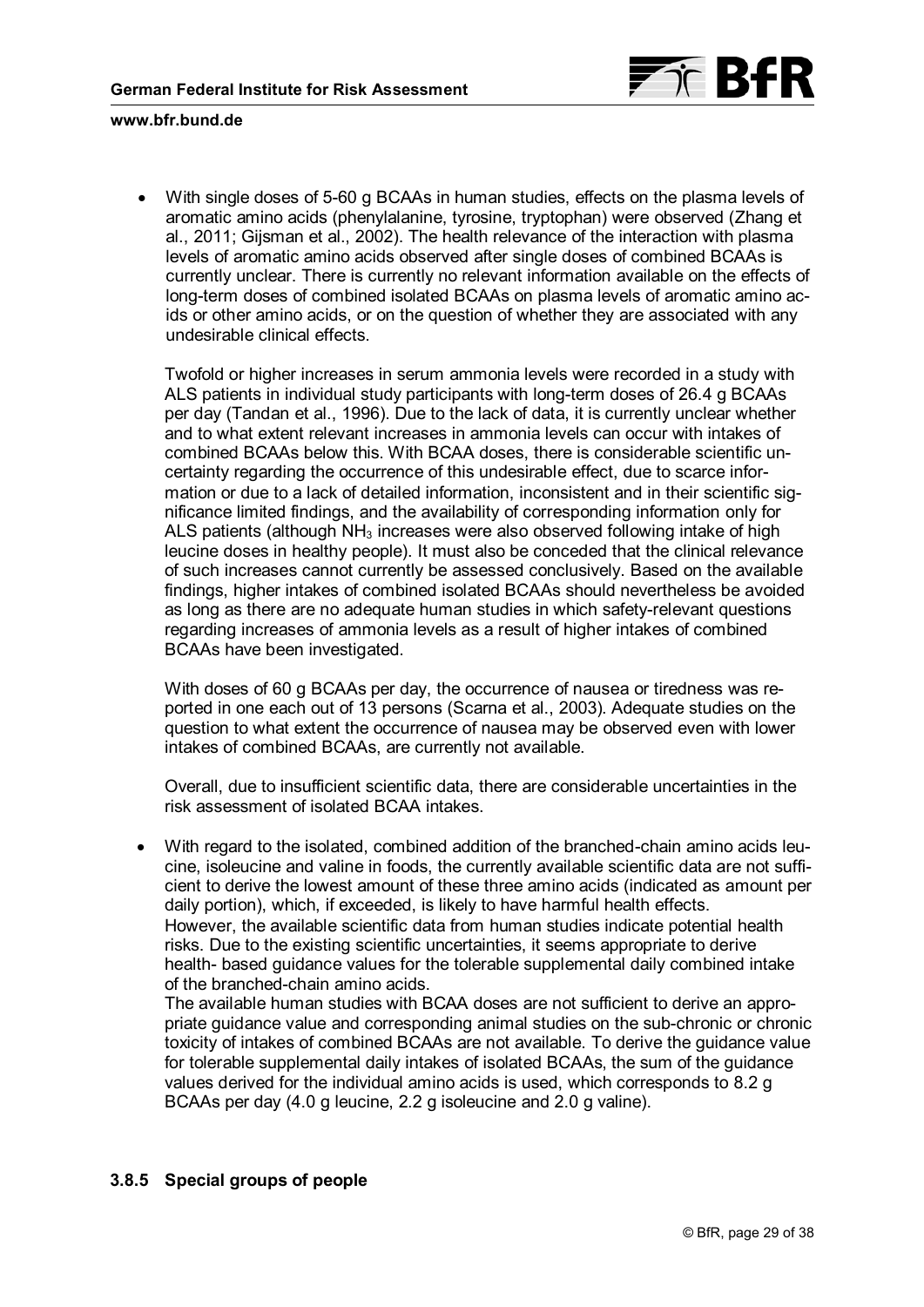

 $\triangleright$  Children, adolescents, pregnant and breastfeeding women

Adequate studies on the risk assessment of isolated leucine, isoleucine, valine or combined BCAA intakes in pregnant women and breastfeeding women as well as in children and adolescents are currently not available. These population groups should therefore avoid isolated leucine, isoleucine, valine or combined BCAA intakes. According to the *Scientific Committee of the Spanish Agency for Food Safety and Nutrition*, food supplements with additions of isolated BCAAs should not be consumed by pregnant women and children. The *Health Council of the Netherlands* (1999) advises pregnant and breastfeeding women as well as children under the age of 13 against consuming isolated amino acids.

 $\triangleright$  Individuals with reduced kidney function

Due to general theoretical considerations and in view of the importance of the kidney in the excretion of amino acid metabolites, individuals with impaired kidney function should use relevant intakes of isolated amino acids only after consultation with a physician.

 $\triangleright$  Individuals who follow a low protein diet

Based primarily on general theoretical considerations, individuals on a low protein diet are more likely than the general population to experience amino acid imbalances as results of intakes of large amounts of isolated amino acids, due to the reduced protein intake. It is therefore recommended that this population group consult their physician before consuming products that contain relevant amounts of isolated leucine, isoleucine, valine or combined BCAAs.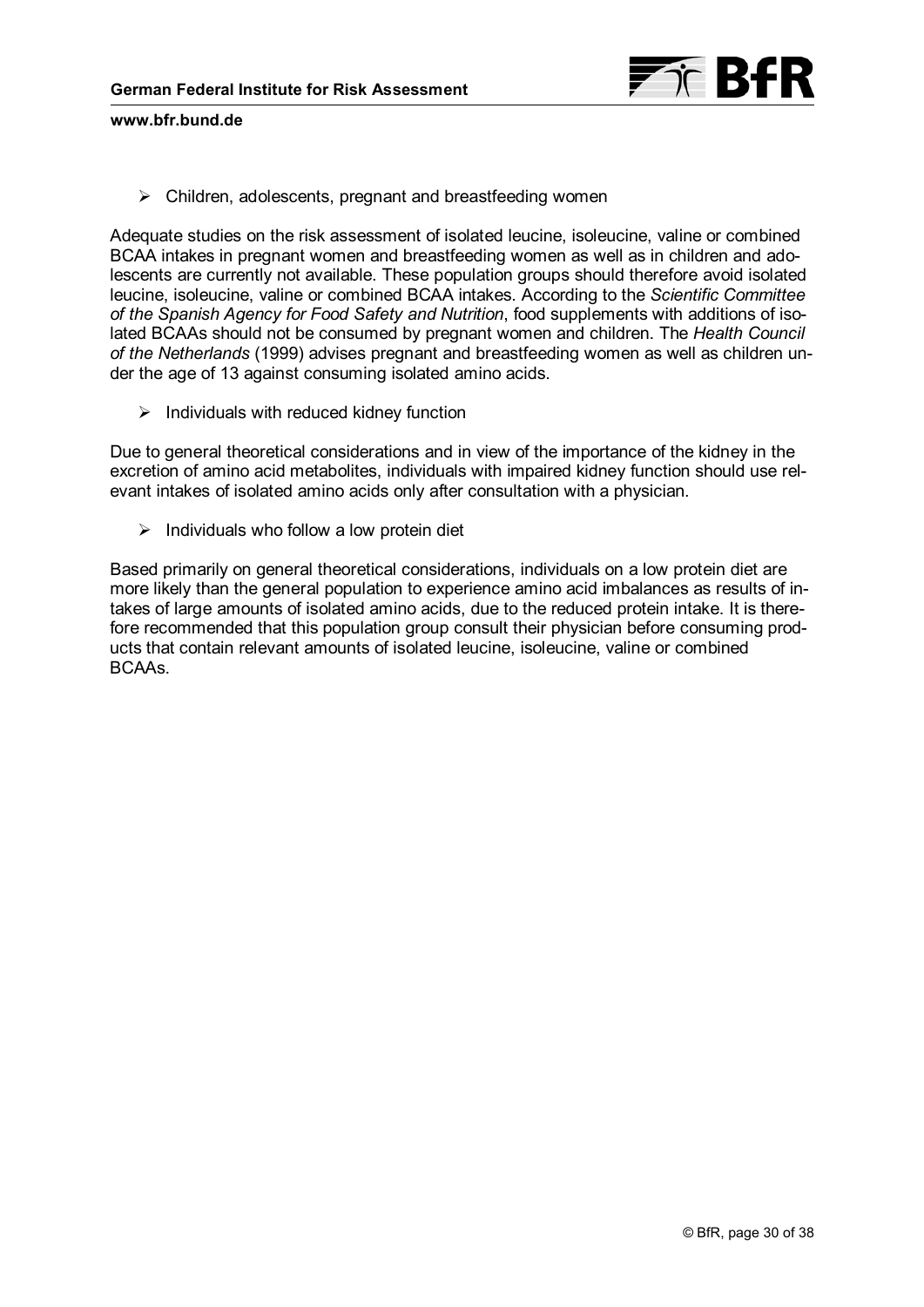

### **Further information on amino acids and food supplements is available from the BfR website**

Health assessment of amino acids (in German): [https://www.bfr.bund.de/de/gesundheitliche\\_bewertung\\_von\\_aminosaeuren-54420.html](https://www.bfr.bund.de/de/gesundheitliche_bewertung_von_aminosaeuren-54420.html)

Frequently Asked Questions on Food Supplements: [https://www.bfr.bund.de/en/frequently\\_asked\\_questions\\_on\\_food\\_supplements-70347.html](https://www.bfr.bund.de/en/frequently_asked_questions_on_food_supplements-70347.html)

Food safety: Food supplements in sports (in German): <https://www.bfr.bund.de/cm/350/nahrungsergaenzungsmittel-im-sport.pdf>



BfR "Opinions app"

### **4 References**

AESAN (2013). Scientific Committee of the Spanish Agency for Food Safety and Nutrition (AESAN). Report of the Scientific Committee of the Spanish Agency for Food Safety and Nutrition (AESAN) on the use conditions for certain substances other than vitamins, minerals and plants in food supplements – 2; Reference number: AESAN-2013-004, translated from the original published in the journal: Revista del Comité Científico de la AESAN, 18, pp. 71- [92 \(http://www.aecosan.msssi.gob.es/AECOSAN/docs/documentos/seguridad\\_alimen](http://www.aecosan.msssi.gob.es/AECOSAN/docs/documentos/seguridad_alimentaria/evaluacion_riesgos/informes_cc_ingles/FOOD_SUPPLEMENTS_2.pdf)taria/evaluacion\_riesgos/informes\_cc\_ingles/FOOD\_SUPPLEMENTS\_2.pdf).

Anderson SA, Raiten DJ (eds) (1992). Safety of amino acids used as dietary supplements. FDA Contract 223-88-2124, Task Order No. 8, Life Sciences Research Office. Federation of American Societies for Experimental Biology (FASEB), Bethesda.

Bassit RA, Sawada LA, Bacurau RFP, Navarro F, Costa Rosa LFBP (2000). The effect of BCAA supplementation upon the immune response of triathletes. Med Sci Sports Exerc. 32: 1214-1219.

Bassit RA, Sawada LA, Bacurau RF, Navarro F, Martins E, Jr., Santos RV, Caperuto EC, Rogeri P, Costa Rosa LF (2002). Branched-chain amino acid supplementation and the immune response of long-distance athletes. Nutrition. 18: 376-379.

Bergström RM, Erilä T, Pirskanen R (1967). Teratogenic effects of the amino acid leucine in the chicken. Experientia. 23: 767-768.

Berry HK, Bofinger MK, Hunt MM, Phillips PJ, Guilfoile MB (1982). Reduction of cerebrospinal fluid phenylalanine after oral administration of valine, isoleucine, and leucine. Pediatr Res. 16: 751-755.

Bicknell J, Crome L (1969). A cause of leucine-induced hypoglycaemia. J Neurol Neurosurg Psychiatry. 32: 399-403.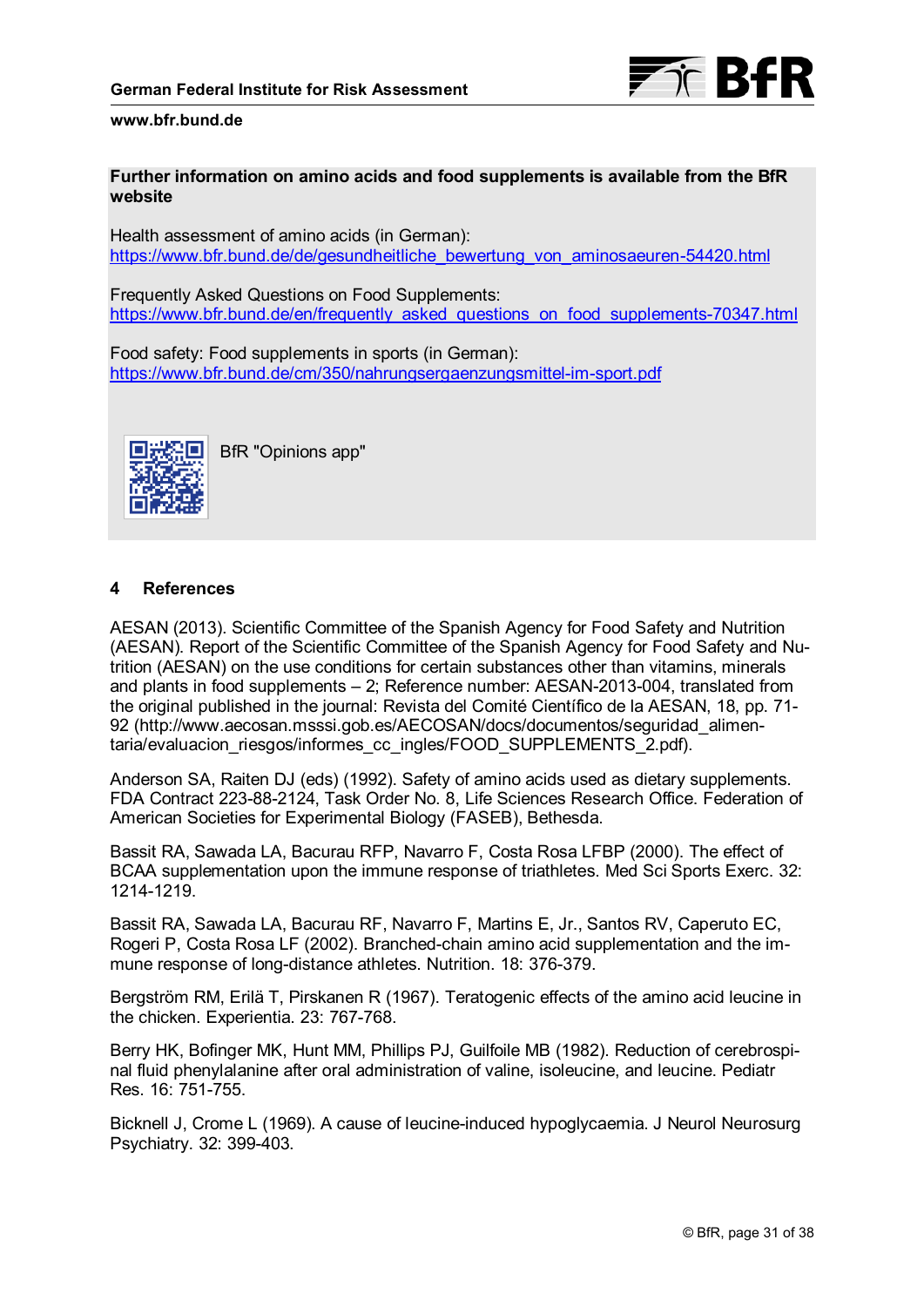

Blomstrand E (2006). A Role for branched-chain amino acids in reducing central fatigue. J Nutr. 136: 544S-547S.

Brosnan JT, Brosnan ME (2006). Branched-chain amino acids: enzyme and substrate regulation. J Nutr. 136: 207s-211s.

Cole JT (2015). Metabolism of BCAAs. In Branched Chain Amino Acids in Clinical Nutrition, Volume 1 (Nutrition and Health), Rajendram R, Preedy VR, Patel VB, eds. (New York: Springer), pp. 13-24.

Coombes JS, McNaughton LR (2000). Effects of branched-chain amino acid supplementation on serum creatine kinase and lactate dehydrogenase after prolonged exercise. J Sports Med Phys Fitness. 40: 240-246.

Crowe MJ, Weatherson JN, Bowden BF (2006). Effects of dietary leucine supplementation on exercise performance. Eur J Appl Physiol. 97: 664-672.

De Lorenzo A, Petroni ML, Masala S, Melchiorri G, Pietrantuono M, Perriello G, Andreoli A (2003). Effect of acute and chronic branched-chain amino acids on energy metabolism and muscle performance. Diabetes Nutr Metab. 16: 291-297.

De Palo EF, Gatti R, Cappellin E, Schiraldi C, De Palo CB, Spinella P (2001). Plasma lactate, GH and GH-binding protein levels in exercise following BCAA supplementation in athletes. Amino Acids. 20: 1-11.

DGKJ-Leitlinie (2018). Deutsche Gesellschaft für Kinder- und Jugendheilkunde e. V.: Harnstoffzyklusstörungen, Diagnostik und Therapie, Registrier-Nr. 027-006, Stand 31.05.2018, (German Society for Children and Adolescent Health. REVISION UCD GUIDELINE – Registration-No 027-006). AWMF online.

Dudgeon WD, Kelley EP, Scheett TP (2016). In a single-blind, matched group design: branched-chain amino acid supplementation and resistance training maintains lean body mass during a caloric restricted diet. J Int Soc Sports Nutr. 13: 1.

EFSA (2008a). Scientific Opinion of the Panel on Additives and Products or Substances used in Animal Feed (FEEDAP) and of the Panel on Genetically Modified Organisms (GMO) on a request from the European Commission on the efficacy and safety of L-valine for all animal species. EFSA J. 695: 1-21.

EFSA (2008b). Scientific Opinion of the Panel on Food Additives, Flavourings, Processing Aids and Materials in Contact with Food on a request from Commission on Flavouring Group Evaluation 79, (FGE.79) Consideration of amino acids and related substances evaluated by [JECFA \(63rd meeting\). EFSA J. 870: 1-46. \(http://www.efsa.europa.eu/en/efsajour](http://www.efsa.europa.eu/en/efsajournal/pub/870.htm)nal/pub/870.htm).

EFSA (2010). EFSA Panel on Additives and Products or Substances used in Animal Feed (FEEDAP) and EFSA Panel on Genetically Modified Organisms (GMO); Scientific opinion on the safety and efficacy of L-isoleucine for all animal species. EFSA Journal 2010; 8(1):1425. [19 pp.]. doi:10.2903/j.efsa.2010.1425. Available online: [www.efsa.europa.eu.](www.efsa.europa.eu)

EFSA (2012). EFSA Scientific Committee; Guidance on selected default values to be used by the EFSA Scientific Committee, Scientific Panels and Units in the absence of actual measured data. EFSA Journal 2012;10(3):2579. [32 pp.] doi:10.2903/j.efsa.2012.2579. Available online: [www.efsa.europa.eu](http://www.efsa.europa.eu)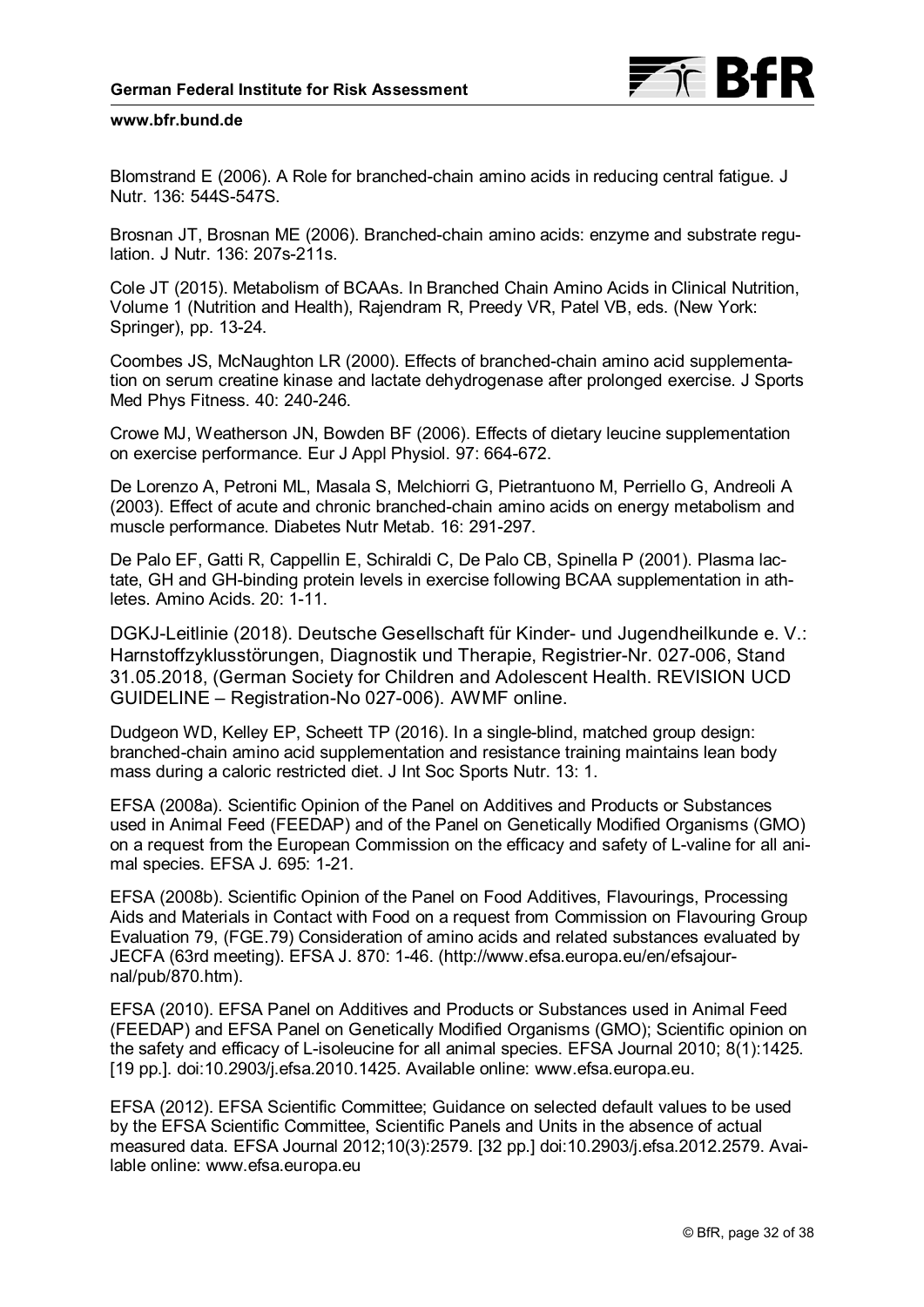

Elango R, Chapman K, Rafii M, Ball RO, Pencharz PB (2012). Determination of the tolerable upper intake level of leucine in acute dietary studies in young men. Am J Clin Nutr. 96: 759- 767.

Eley HL, Russell ST, Tisdale MJ (2007). Effect of branched-chain amino acids on muscle atrophy in cancer cachexia. Biochem J. 407: 113-120.

English KL, Mettler JA, Ellison JB, Mamerow MM, Arentson-Lantz E, Pattarini JM, Ploutz-Snyder R, Sheffield-Moore M, Paddon-Jones D (2016). Leucine partially protects muscle mass and function during bed rest in middle-aged adults. Am J Clin Nutr. 103: 465-473.

FDA (Food and Drug Administration) (2010a). Agency Response Letter GRAS Notice No. GRN 000308. CFSAN/Office of Food Additive Safety. April 30, 2010 (https://wayback.ar[chive-it.org/7993/20171031030237/https://www.fda.gov/Food/IngredientsPackagingLabel](https://wayback.archive-it.org/7993/20171031030237/)ing/GRAS/NoticeInventory/ucm213309.htm).

FDA (Food and Drug Administration) (2010b). GRAS Notices. GRN No.308. Gras Notice (re[leasable information\) GRN 308 \(in PDF\). \(http://wayback.archive](http://wayback.archive-it.org/7993/20171031054512/)[it.org/7993/20171031054512/https://www.fda.gov/downloads/Food/IngredientsPackagingLa](https://www.fda.gov/downloads/Food/IngredientsPackagingLabeling/GRAS/NoticeInventory/UCM265858.pdf)beling/GRAS/NoticeInventory/UCM265858.pdf).

FDA (Food and Drug Administration) (2014a). Agency Response Letter GRAS Notice No. GRN 000523. CFSAN/Office of Food Additive Safety. December 11, 2014 (https://way[back.archive-it.org/7993/20171031001645/https://www.fda.gov/Food/IngredientsPacka](https://way-back.archive-it.org/7993/20171031001645/)[g](https://www.fda.gov/Food/IngredientsPackagingLabeling/GRAS/NoticeInventory/ucm469233.htm)ingLabeling/GRAS/NoticeInventory/ucm469233.htm).

FDA (Food and Drug Administration) (2014b). Gras Notices. GRN No 523. Gras Notice (releasable information) GRN 523 (in PDF). (http://wayback.archive[it.org/7993/20171031042013/https://www.fda.gov/downloads/Fo](http://wayback.archive-it.org/7993/20171031042013/)[od/IngredientsPackagingLa](https://www.fda.gov/downloads/Food/IngredientsPackagingLabeling/GRAS/NoticeInventory/UCM407679.pdf)beling/GRAS/NoticeInventory/UCM407679.pdf).

Felipo V, Butterworth RF (2002). Neurobiology of ammonia. Prog Neurobiol. 67: 259-79.

Fernstrom JD (2005). Branched-chain amino acids and brain function. J Nutr. 135: 1539S-1546S.

FNB (2002/2005). Food and Nutrition Board, Institute of Medicine: Panel on Macronutrients, Panel on the Definition of Dietary Fiber, Subcommittee on Upper Reference Levels of Nutrients, Subcommittee on the Interpretation and Uses of Dietary Reference Intakes, and the Standing Committee on Scientific Evaluation of Dietary Reference Intakes: Dietary Reference Intakes for Energy, Carbohydrates, Fiber, Fat, Protein and Amino Acids. The National Academies Press (2002/2005).

Freyssenet D, Berthon P, Denis C, Barthelemy J-C, Guezennec C-Y, Chatard J-C (1996). Effect of a 6-week endurance training programme and branched-chain amino acid supplementation on histomorphometric characteristics of aged human muscle. Arch Physiol Biochem. 104: 157-162.

Gijsman HJ, Scarna A, Harmer CJ, McTavish SFB, Odontiadis J, Cowen PJ, Goodwin GM (2002). A dose-finding study on the effects of branch chain amino acids on surrogate markers of brain dopamine function. Psychopharmacology. 160: 192-197.

Guttuso T, McDermott MP, Su H, Kieburtz K (2008). Effects of L-isoleucine and L-valine on hot flushes and serum homocysteine. Obstet Gynecol. 112: 109-115.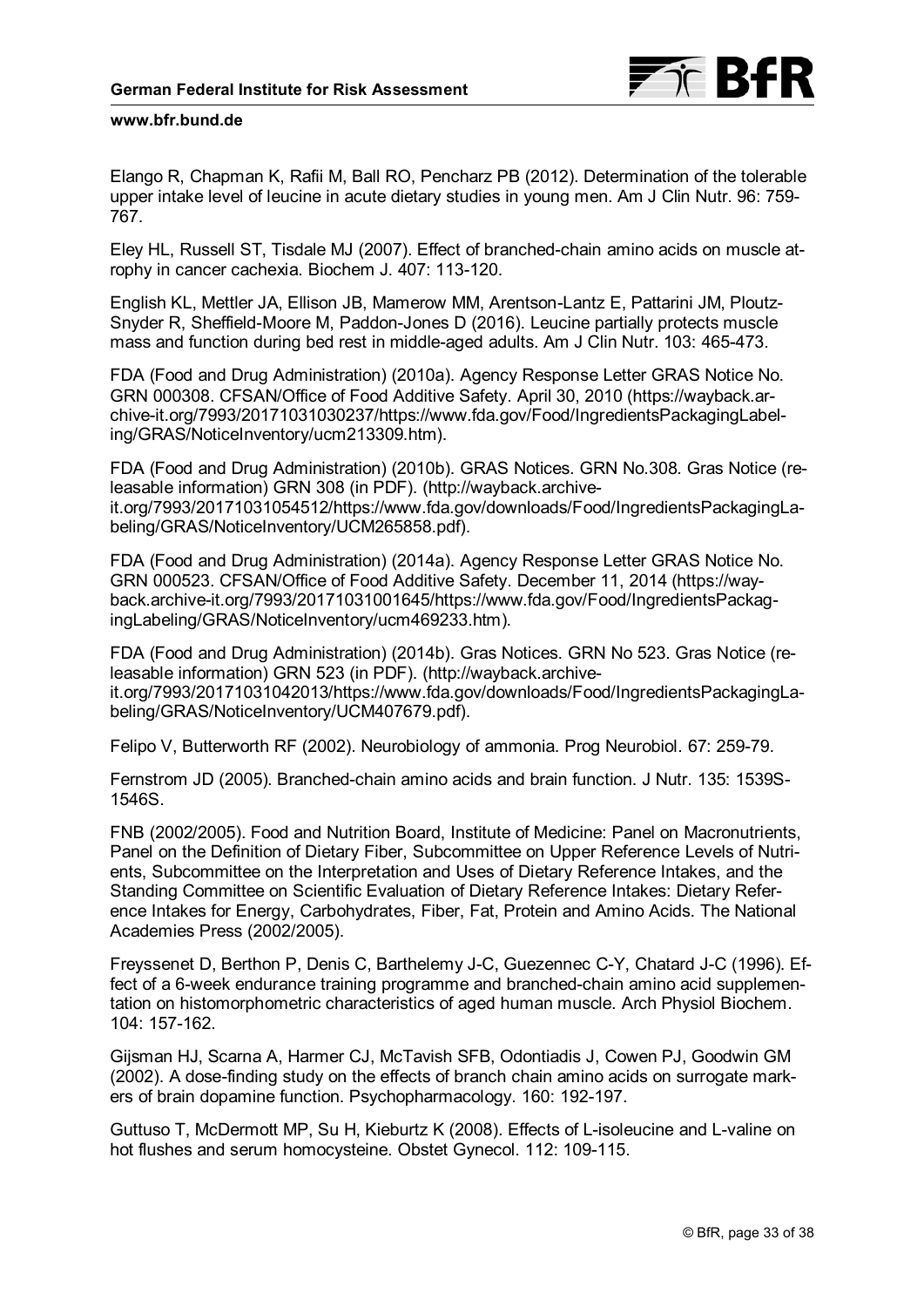

Häberle J, Koch HG (2004). Hyperammonämie: Ursachen, Diagnostik, Therapie. Teil 1: Diagnostik, Biochemie und Pathophysiologie. Dtsch med Wschr. 129: 1381-1384.

Habu D, Nishiguchi S, Nakatani S, Lee C, Enomoto M, Tamori A, Takeda T, Ohfuji S, Fukushima W, Tanaka T, Kawamura E, Shiomi S (2009). Comparison of the effect of BCAA granules on between decompensated and compensated cirrhosis. Hepatogastroenterology. 56: 1719-1723.

Health Council of the Netherlands (1999). Health Council of the Netherlands, Committee on Amino Acid Supplementation. Safety of amino acid supplementation. The Hague: Health Council of the Netherlands. Publication No. 1999/06.

[Health Canada \(2019\). Workout Supplements.\(Stand: 5. August 2019\) \(http://webprod.hc](http://webprod.hcsc.gc.ca/nhpid-bdipsn/atReq.do?atid=workout.supplements.entrainement&lang=eng)sc.gc.ca/nhpid-bdipsn/atReq.do?atid=workout.supplements.entrainement&lang=eng).

Hiroshige K, Sonta T, Suda T, Kanegae K, Ohtani A (2001). Oral supplementation of branched-chain amino acid improves nutritional status in elderly patients on chronic haemodialysis. Nephrol Dial Transplant. 16:1856-1862.

Hutson SM, Sweatt AE, LaNoue KF (2005). Branched-chain amino acid metabolism: implications for establishing safe intakes. J Nutr. 135:1557S-1564S.

Ispoglou T, King RFGJ, Polman RCJ, Zanker C (2011). Daily L-leucine supplementation in novice trainees during a 12-week weight training program. Int J Sports Physiol Perform. 6: 38-50.

Kakizoe T, Nishio Y, Honma Y, Nijima Ta, Sugimura T (1983). L-Isoleucine and L-leucine are promoters of bladder cancer in rats. Princess Takamatsu Symp. 1983, 14: 373-380.

Kawabe M, Sano M, Hagiwara A, Tamano S, Suzuki S, Shirai T (2006). Lack of carcinogenicity of L-isoleucine in F344/DuCrj rats. Food Chem Toxicol. 44: 278-285.

Kawabe M, Takesada Y, Tamano S, Hagiwara A, Ito N, Shirai T (1996). Subchronic toxicity study of L-isoleucine in F344 rats. J Toxicol Environ Health. 47: 499-508.

Kawaguchi T, Shiraishi K, Ito T, Suzuki K, Koreeda C, Ohtake T, Iwasa M, Tokumoto Y, Endo R, Kawamura NH, Shiraki M, Habu D, Tsuruta S, Miwa Y, Kawaguchi A, Kakuma T, Sakai H, Kawada N, Hanai T, Takahashi S, Kato A, Onji M, Takei Y, Kohgo Y, Seki T, Tamano M, Katayama K, Mine T, Sata M, Moriwaki H, Suzuki K (2014). Branched-chain amino acids prevent hepatocarcinogenesis and prolong survival of patients with cirrhosis. Clin Gastroenterol Hepatol. 12: 1012-1018.e1011.

Kobayashi M, Ikeda K, Arase Y, Suzuki Y, Suzuki F, Akuta N, Hosaka T, Murashima N, Saitoh S, Someya T, Tsubota A, Kumada H (2008). Inhibitory effect of branched-chain amino acid granules on progression of compensated liver cirrhosis due to hepatitis C virus. J Gastroenterol. 43: 63-70.

Leenders M, Verdijk LB, van der Hoeven L, van Kranenberg J, Hartgens F, Wodzig WKWH, Saris WHM, van Loon LJC (2011). Prolonged leucine supplementation does not augment muscle mass or affect glycemic control in elderly type 2 diabetic men. J Nutr. 141: 1070- 1076.

Liu KA, Lashinger LM, Rasmussen AJ, Hursting SD (2014). Leucine supplementation differentially enhances pancreatic cancer growth in lean and overweight mice. Cancer Metab. 2: 6.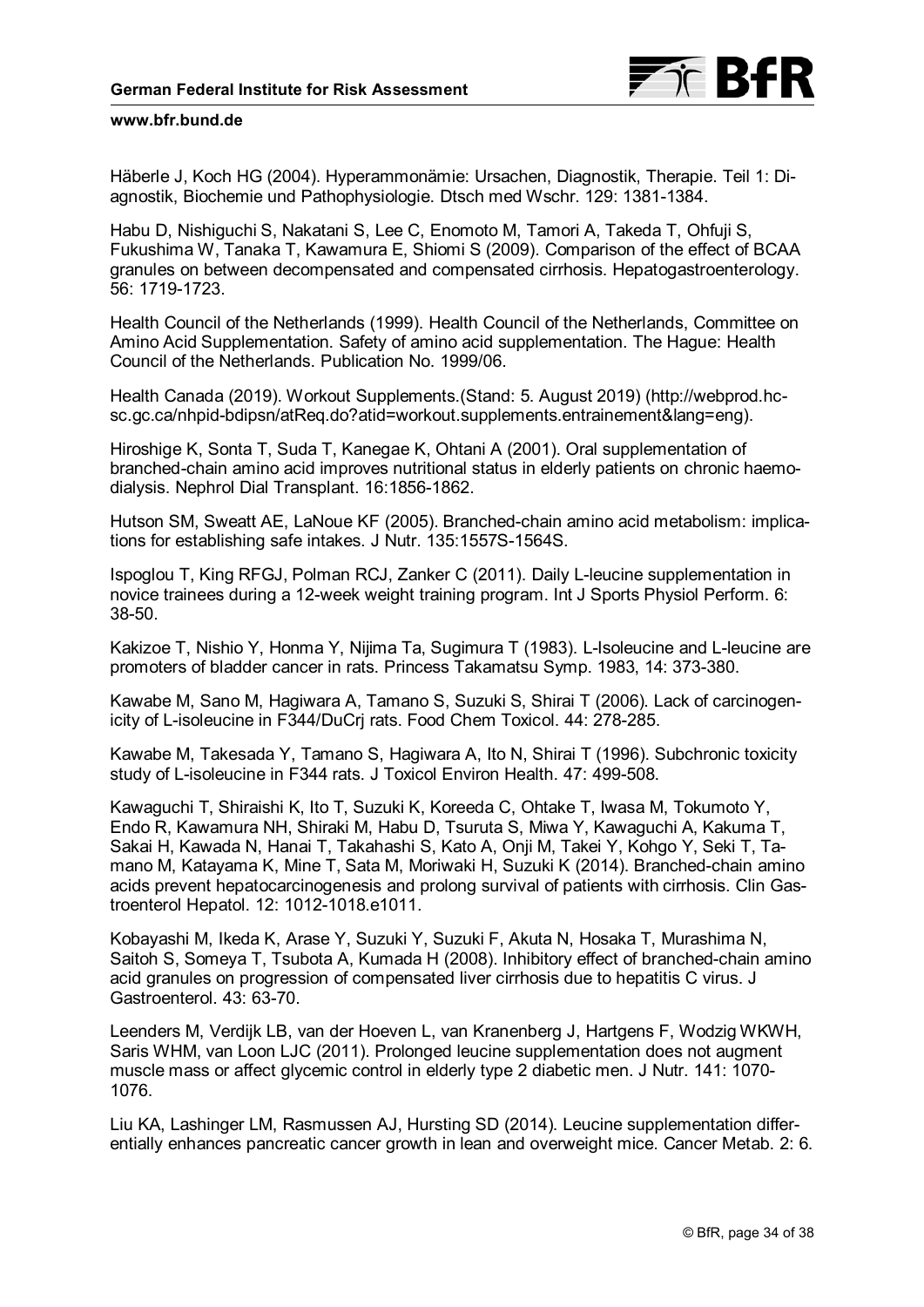

Li F, Yin Y, Tan B, Kong X (2011). Leucine nutrition in animals and humans: mTOR signaling and beyond. Amino Acids 41: 1185-1193.

MacLean DA, Graham TE (1993). Branched-chain amino acid supplementation augments plasma ammonia responses during exercise in humans. J Appl Physiol. 74: 2711-2717.

Madsen K, MacLean DA, Kiens B, Christensen D (1996). Effects of glucose, glucose plus branched-chain amino acids, or placebo on bike performance over 100 km. J Appl Physiol. 81: 2644-2650.

Marchesini G, Bianchi G, Merli M, Amodio P, Panella C, Loguercio C, Fanelli FR, Abbiati R (2003). Nutritional supplementation with branched-chain amino acids in advanced cirrhosis: a double-blind, randomized trial. Gastroenterology. 124: 1792-1801.

Matthews DE (2005). Observations of branched-chain amino acid administration in humans. J Nutr. 135: 1580S-1584S.

Mawatari K, Katsumta T, Uematsu M, Katsumata T, Yoshida J, Smriga M, Kimura T (2004). Prolonged oral treatment with an essential amino acid L-leucine does not affect female reproductive function and embryo-fetal development in rats. Food Chem Toxicol. 42: 1505-1511.

Mendell JR, Griggs RC, Moxley RT, Fenichel GM, Brooke MH, Miller JP, Province MA, Dodson WE (1984). Clinical investigation in Duchenne muscular dystrophy: IV. Double-blind controlled trial of leucine. Muscle Nerve. 7: 535-541.

Mero A, Pitkänen H, Oja SS, Komi PV, Pöntinen P, Takala T (1997). Leucine supplementation and serum amino acids, testosterone, cortisol and growth hormone in male power athletes during training. J Sports Med Phys Fitness. 37: 137-145.

Millward DJ (2012). Knowledge gained from studies of leucine consumption in animals and humans. J Nutr. 142: 2212s-2219s.

Mourier A, Bigard AX, De Kerviler E, Roger B, Legrand H, Guezennec CY (1997). Combined effects of caloric restriction and branched-chain amino acid supplementation on body composition and exercise performance in elite wrestlers. Int J Sports Med. 18: 47-55.

Muto Y, Sato S, Watanabe A, Moriwaki H, Suzuki K, Kato A, Kato M, Nakamura T, Higuchi K, Nishiguchi S, Kumada H (2005). Effects of oral branched-chain amino acid granules on event-free survival in patients with liver cirrhosis. Clin Gastroenterol Hepatol. 3: 705-713.

Nishio Y, Kakizoe T, Ohtani M, Sato S, Sugimura T, Fukushima S (1986). L-Isoleucine and L-leucine: Tumor promoters of bladder cancer in rats. Science. 231:843-845. Erratum in: Science. 232:307.

Persaud TVN (1969). The foetal toxicity of leucine in the rat. West Indian Med J. 18: 34-39.

PharmNet.Bund (2008). PharmNet.Bund. Das Portal für Arzneimittelinformationen des Bundes und der Länder, Stand der Information: Juli 2008

Pineda-Juarez JA, Sanchez-Ortiz NA, Castillo-Martinez L, Orea-Tejeda A, Cervantes-Gaytan R, Keirns-Davis C, Perez-Ocampo C, Quiroz-Bautista K, Tenorio-Dupont M, Ronquillo-Martinez A (2016). Changes in body composition in heart failure patients after a resistance exercise program and branched chain amino acid supplementation. Clin Nutr. 35: 41-47.

Plaitakis, A.; Berl, S.; Yahr, M.D. (1983). The treatment of GDH-deficient olivopontocerebellar atrophy with branched chain amino acids. Neurology 33 (Suppl 2): 78.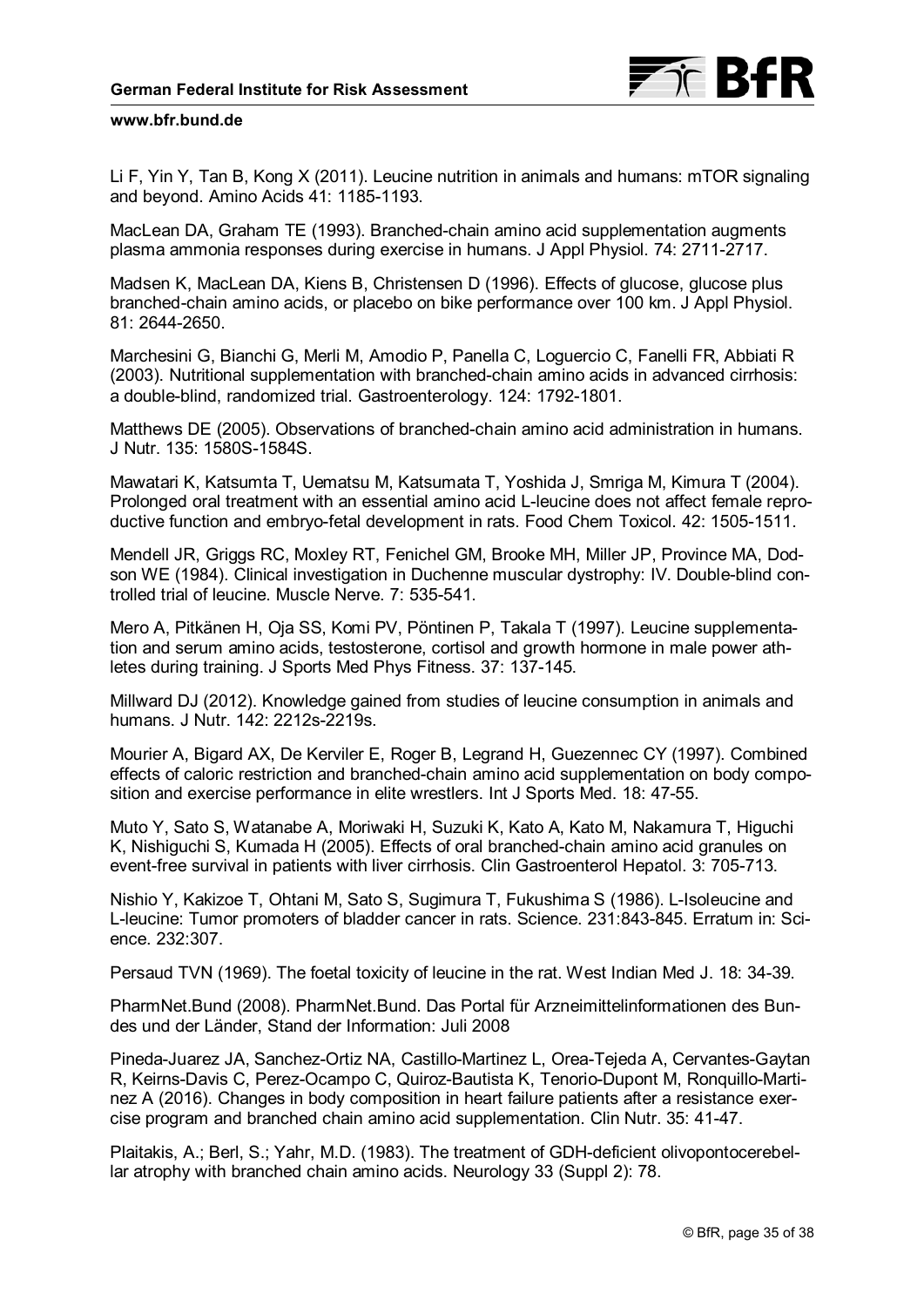

Plaitakis A, Mandeli J, Smith J, Yahr MD (1988). Pilot trial of branched-chain aminoacids in amyotrophic lateral sclerosis. Lancet. 1: 1015-1018.

Ra S-G, Miyazaki T, Ishikura K, Nagayama H, Komine S, Nakata Y, Maeda S, Matsuzaki Y, Ohmori H (2013). Combined effect of branched-chain amino acids and taurine supplementation on delayed onset muscle soreness and muscle damage in high-intensity eccentric exercise. J Int Soc Sports Nutr. 10: 51.

Rachdi L, Aiello V, Duvillie B, Scharfmann R (2012). L-leucine alters pancreatic beta-cell differentiation and function via the mTor signaling pathway. Diabetes. 61: 409-417.

Rasmussen B, Gilbert E, Turki A, Madden K, Elango R (2016). Determination of the safety of leucine supplementation in healthy elderly men. Amino Acids. 48: 1707-1716.

Richardson MA, Small AM, Read LL, Chao HM, Clelland JD (2004). Branched chain amino acid treatment of tardive dyskinesia in children and adolescents. J Clin Psychiatry. 65: 92-96.

Sargentini NJ, Smith KC (1986). Mutagenesis by normal metabolites in Escherichia coli: phenylalanine mutagenesis is dependent on error-prone DNA repair. Mutat Res. 161: 113-118.

Scarna A, Gijsman HJ, McTavish SFB, Harmer CJ, Cowen PJ, Goodwin GM (2003). Effects of a branched-chain amino acid drink in mania. Br J Psychiatry. 182: 210-213.

Schauder P, Schroder K, Herbertz L, Henning HV, Langenbeck U (1984). Oral administration of alpha-ketoisovaleric acid or valine in humans: blood kinetics and biochemical effects. J Lab Clin Med. 103: 597-605.

Schena F, Guerrini F, Tregnaghi P, Kayser B (1992). Branched-chain amino acid supplementation during trekking at high altitude. The effects on loss of body mass, body composition, and muscle power. Eur J Appl Physiol. 65: 394-398.

Snyder RD, Robinson A (1967). Leucine-induced hypoglycemia. Am J Dis Child. 113: 566- 570.

Suryawan A, Hawes JW, Harris RA, Shimomura Y, Jenkins AE, Hutson M (1998). A molecular model of human branched-chain amino acid metabolism. Am J Clin Nutr. 68: 72-81.

Swendseid ME, Villalobos JA, Figueroa WS, Drenick EJ (1965). The effect of test doses of leucine, isoleucine or valine on plasma amino acid levels. Am J Clin Nutr. 17: 317-321.

Tandan R, Bromberg MB, Forshew D, Fries TJ, Badger GJ, Carpenter J, Krusinski PB, Betts EF, Arciefo K, Nau K (1996). A controlled trial of amino acid therapy in amyotrophic lateral sclerosis: I. Clinical, functional, and maximum isometric torque data. Neurology. 47: 1220- 1226.

Tang F-C (2006). Influence of branched-chain amino acid supplementation on urinary metabolite concentrations after swimming. J Am Coll Nutr. 25: 188-194.

The Italian ALS Study Group (1993). Branched-chain amino acids and amyotrophic lateral sclerosis: A treatment failure? Neurology. 43: 2466-2470.

Thoemke F, Huether G (1984). Breeding rats on amino acid imbalanced diets for three consecutive generations affects the concentrations of putative amino acid transmitters in the developing brain. Int J Dev Neurosci. 2: 567-574.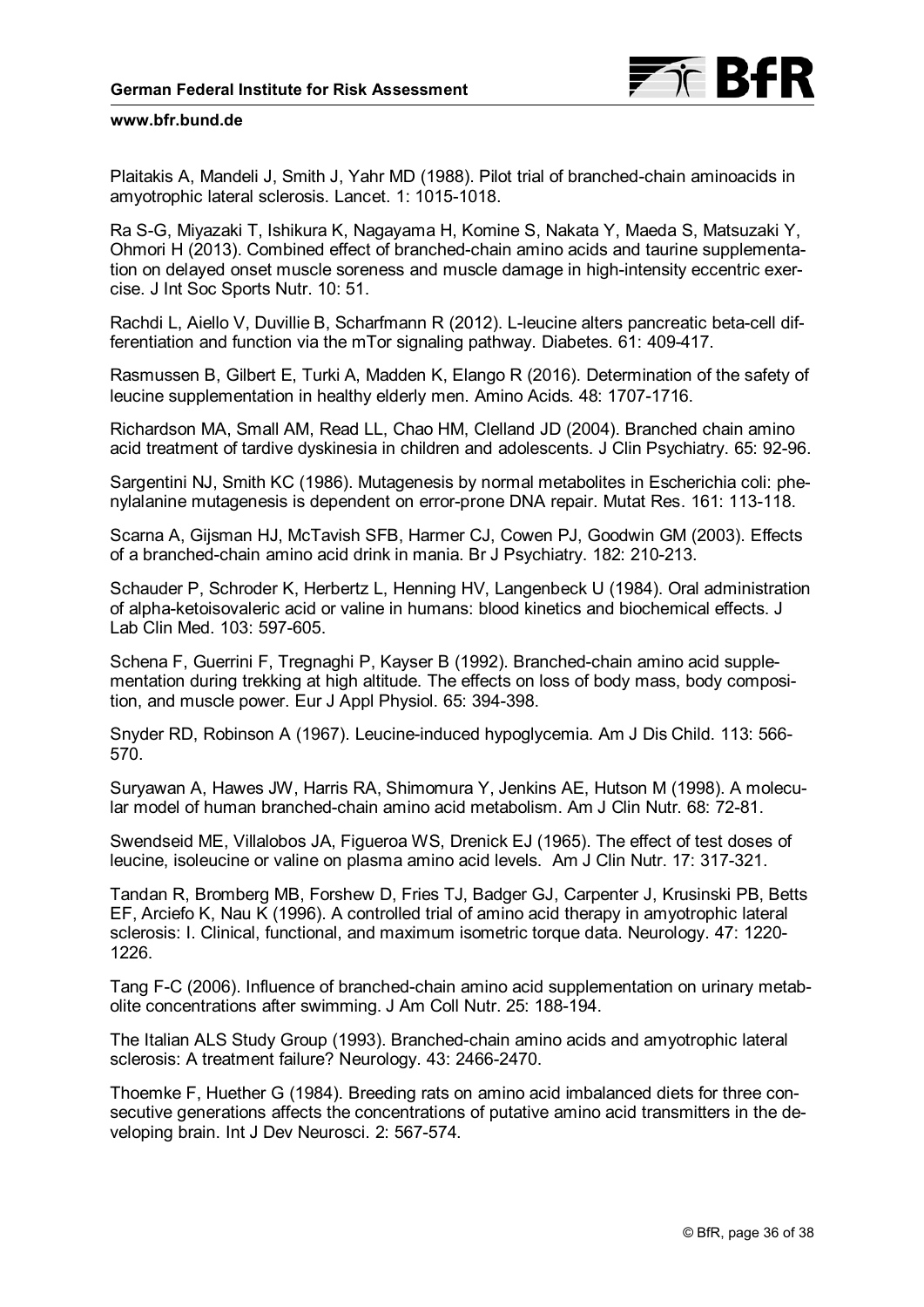

Trabal J, Forga M, Leyes P, Torres F, Rubio J, Prieto E, Farran-Codina A (2015). Effects of free leucine supplementation and resistance training on muscle strength and functional status in older adults: a randomized controlled trial. Clin Interv Aging. 10: 713-723.

Trappe TA, Burd NA, Louis ES, Lee GA, Trappe SW (2007). Influence of concurrent exercise or nutrition countermeasures on thigh and calf muscle size and function during 60 days of bed rest in women. Acta Physiol (Oxf). 191: 147-159.

Tsubuku S, Hatayama K, Katsumata T, Nishimura N, Mawatari K, Smriga M, Kimura T (2004). Thirteen-week oral toxicity study of branched-chain amino acids in rats. Int J Toxicol. 23: 119-126.

Ullrich SS, Fitzgerald PC, Schober G, Steinert RE, Horowitz M, Feinle-Bisset C (2016). Intragastric administration of leucine or isoleucine lowers the blood glucose response to a mixednutrient drink by different mechanisms in healthy, lean volunteers. Am J Clin Nutr. 104: 1274- 1284.

van Hall G, Raaymakers JSH, Saris WHM, Wagenmakers AJM (1995). Ingestion of branched-chain amino acids and tryptophan during sustained exercise in man: failure to affect performance. J Physiol. 486: 789-794.

Verhoeven S, Vanschoonbeek K, Verkijk LB, Koopman R, Wodzig WKWH, Dendale P, van Loon LJC (2009). Long-term leucine supplementation does not increase muscle mass or strength in healthy elderly men. Am J Clin Nutr. 89: 1468-1475.

VKM (2016). Norwegian Scientific Committee for Food Safety (VKM). Risk Assessment of "other substances" – L- leucine, L-Isoleucine and L-valine, the branched chain amino acids (BCAA). Opinion of the Panel on Nutrition, dietetic products, Novel Food and Allery of the Norwegian Scientific Committee for Food Safety. ISBN 978-82-8259-223-9, Oslo, Norway.

WHO (2007). World Health Organization. Protein and amino acid requirements in human nutrition. Report of the Joint WHO/FAO/UNU Expert Consultation. World Health Organ Tech Rep Ser. 935.

Williamson DJ, McTavish SF, Park SB, Cowen PJ (1995). Effect of valine on 5-HT-mediated prolactin release in healthy volunteers, and on mood in remitted depressed patients. Br J Psychiatry. 167: 238-242.

Xie X-L, Wei M, Yunoki T, Kakehashi A, Yamano S, Kato M, Wanibuchi H (2012). Long-term treatment with L-isoleucine and L-Leucine in AIN-93G diet has promoting effects on rat bladder carcinogenesis. Food and Chemical Toxicology 50: 3934-40

Xing W, Na R (1996). Amino acids excess increase SCEs in human lymphocytes. Mutat Res. 372: 75-78.

Yoshiji H, Noguchi R, Ikenaka Y, Kaji K, Aihara Y, Douhara A, Yamao J, Toyohara M, Mitoro A, Sawai M, Yoshida M, Morioka C, Fujimoto M, Uemura M, Fukui H (2012). Combination of branched-chain amino acid and angiotensin-converting enzyme inhibitor improves liver fibrosis progression in patients with cirrhosis. Mol Med Rep. 5: 539-544.